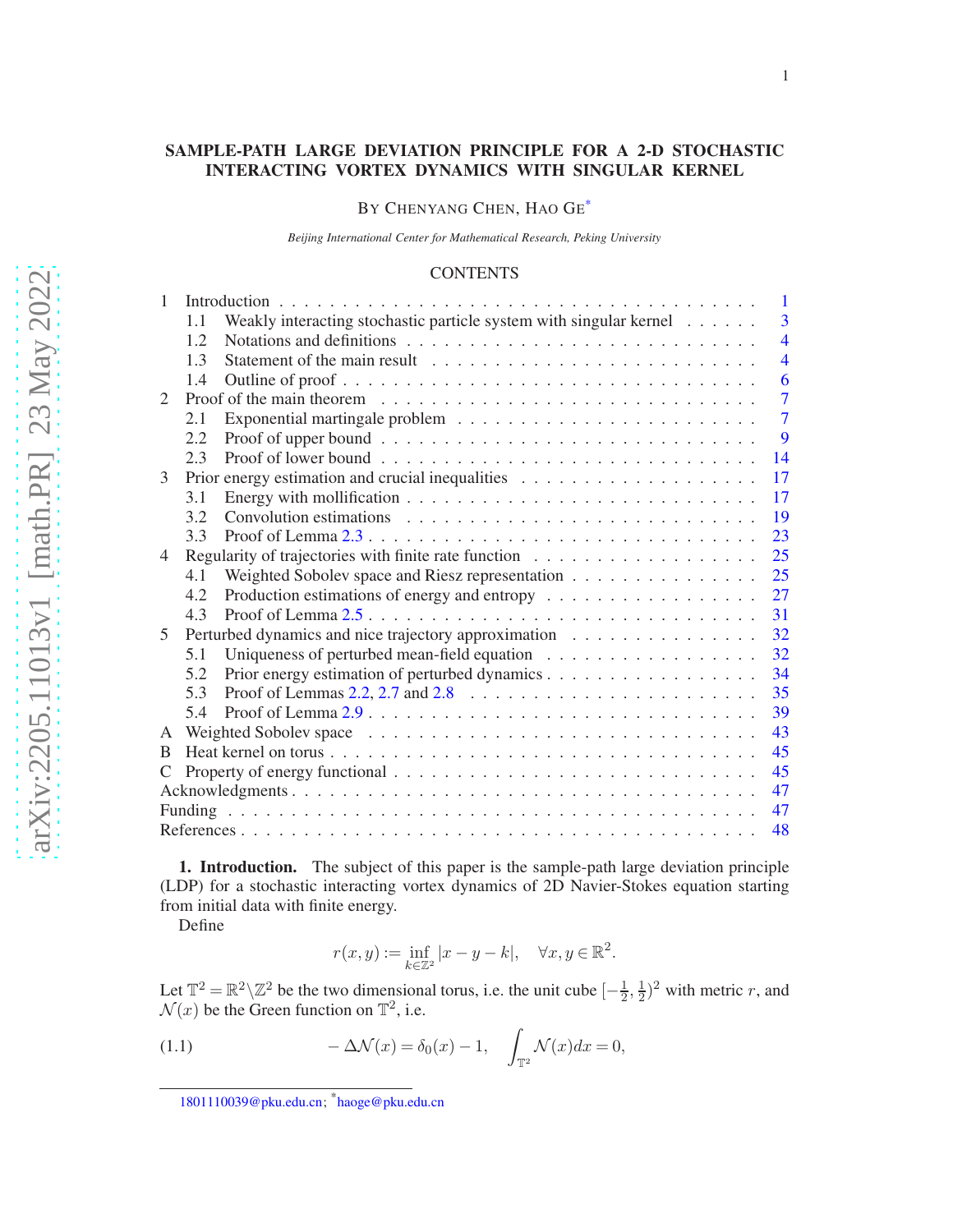in which  $\delta_0$  means Dirac measure with singularity at 0. We define a n−particle stochastic vortex dynamics by stochastic differential equations on 2D torus for any given  $\nu > 0$ :

<span id="page-1-0"></span>(1.2) 
$$
dX_i(t) = \frac{1}{n} \sum_{j \neq i} \mathcal{K}(X_i(t) - X_j(t))dt + \sqrt{2\nu}dB_i(t), i = 1, 2, \cdots, n,
$$

with random initial data  $\{X_i(0)\}_{i=1,\dots,n}$ , independent of the family  $(B_i(t))_{i=1,\dots,n}$  of *i.i.d.* 2D-Brownian motions, where the Biot-Savart kernel K is given by  $K = -\nabla^{\perp} \mathcal{N} =$  $(-\partial_2 \mathcal{N}, \partial_1 \mathcal{N})$ . Supposing the initial energy, i.e.

$$
\frac{1}{2n^2} \sum_{i \neq j} \mathcal{N}(X_i(0) - X_j(0)),
$$

is finite, we are interested in the sample-path LDP of the empirical measure process  $\rho_n$  :=  $\rho_n(t) = \frac{1}{n} \sum_{i=1}^n \delta_{X_i(t)}$  when *n* goes to  $+\infty$ .

The model without noise, i.e.  $\nu = 0$ , was originally introduced by Helmholtz [\[27\]](#page-48-0) and then studied by Kirchhoff [\[34](#page-48-1)], describing the motion of vortices. Schochet [\[46\]](#page-48-2) proved its convergence to the periodic weak solutions of Euler equation. [\(1.2\)](#page-1-0) with  $\nu = 0$  is exactly a Hamiltonian system with the singular potential  $\mathcal N$  and is closely related to Onsager's theory [\[41](#page-48-3)] for two dimensional fluids, which was latter developed by Joyce and Montgomery [\[30](#page-48-4)]. The associated thermodynamic limit of microcanonical/canonical distributions was made rigorous by Caglioti, Lions, Marchioro and Pulvirenti [\[9,](#page-47-1) [10\]](#page-47-2) as well as Eyink and Spohn [\[19\]](#page-47-3) in 1990s. The idea behind these theories is exactly LDP for a sequence of distributions. Since then, from the perspective of equilibrium statistical physics, the large deviation principle for more general Gibbs measures with nonsingular and singular Hamiltonians have be extensively studied [\[2,](#page-47-4) [26](#page-47-5), [4](#page-47-6), [36,](#page-48-5) [17](#page-47-7)].

It's well known that the empirical measure process  $\{\rho_n(t)\}\$  of the corresponding model in  $\mathbb{R}^2$  converges to the vorticity form of two dimensional Navier-Stokes equations as  $n \to \infty$ .

<span id="page-1-2"></span>Consider the incompressible Navier-Stokes equations on  $\mathbb{R}^2$ :

(1.3) 
$$
\begin{aligned}\n\partial_t u + (u \cdot \nabla)u + \nabla p &= \nu \Delta u, \quad \text{div } u = 0, \\
u(0, x) &= u_0, \quad \text{div } u_0 = 0,\n\end{aligned}
$$

Its vorticity  $\rho(t) := \text{curl } u(t) = \partial_2 u_1 - \partial_1 u_2$  satisfies a continuity equation

<span id="page-1-1"></span>(1.4) 
$$
\partial_t \rho + \text{div}(\rho u) - \nu \Delta \rho = 0,
$$

with a velocity field driven by the vorticity itself  $u(t) := \mathcal{K} * \rho(t)$ , in which  $\mathcal{K}(x) =$ 1  $\frac{1}{2\pi|x|^2}(-x_2, x_1)$  for the case of  $\mathbb{R}^2$ . [\(1.4\)](#page-1-1) is called the voricity form of two-dimensional Navier-Stokes equations.

Osada [\[42,](#page-48-6) [43\]](#page-48-7) investigated the well posedness of [\(1.2\)](#page-1-0) in  $\mathbb{R}^2$  and obtained a propagation of chaos for the equation [\(1.4\)](#page-1-1) for large  $\nu$ . For general positive  $\nu$ , using the cutoff kernels  $\mathcal{K}_n$ converging to the original one with singularity, Marchioro and Pulvirenti [\[37\]](#page-48-8) and Méléard [\[39](#page-48-9)] also proved propagation of chaos. Fournier, Hauray and Mischler [\[24](#page-47-8)] proved a stronger "entropic chaos" result not requiring  $\nu$  large and without cutoff when the distributions of initial data are regular enough.

Back to  $\mathbb{T}^2$ , the well posedness for this SDEs with the singular kernel  $\mathcal{K}$  is firstly studied in [\[15\]](#page-47-9). In this case, as a classical result,  $\mathcal N$  are smooth even function on  $\mathbb T^2\setminus(0,0)$  and

$$
\mathcal{N}(x) = -\frac{1}{2\pi} \log(|x|) + \mathcal{N}_0(x),
$$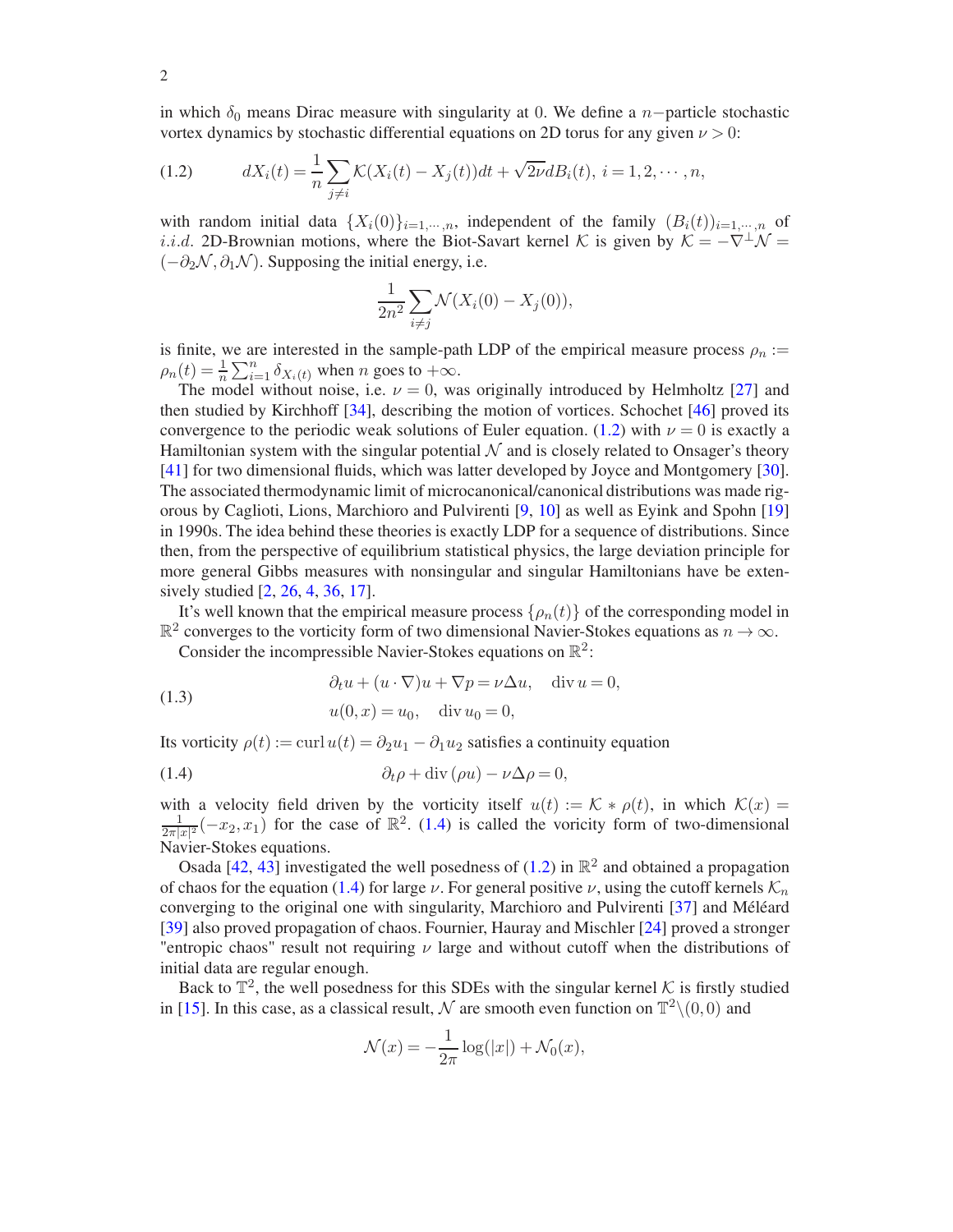where  $\mathcal{N}_0$  is a bounded correction to periodize  $\mathcal N$  on  $\mathbb T^2$ . In our paper, we need a refined result that

(1.5)  
\n
$$
\mathcal{N}(x) = -\frac{\psi(x)}{2\pi} \log|x| + \sigma_1(x),
$$
\n
$$
\mathcal{K}(x) = \frac{\psi(x)}{2\pi|x|^2} (-x_2, x_1) + (\sigma_2(x), \sigma_3(x)),
$$

for certain smooth function  $0 \leq \psi \leq 1$  satisfying

<span id="page-2-1"></span>
$$
\psi(x) = \begin{cases} 1, & |x| < \frac{1}{4}, \\ 0, & |x| > \frac{1}{3}, \end{cases}
$$

and  $\sigma_i \in C^{\infty}(\mathbb{T}^2)$ . The method of [\[24](#page-47-8)] also works and the propagation of chaos holds for [\(1.4\)](#page-1-1) on  $\mathbb{T}^2$ . The slight difference is that  $\rho(t) := \text{curl } u(t) + 1$  instead of  $\text{curl } u(t)$  in the case of  $\mathbb{T}^2$  in which  $u(t)$  is the solution of Navier Stokes equation [\(1.3\)](#page-1-2) on  $\mathbb{T}^2$ .

<span id="page-2-0"></span>1.1. *Weakly interacting stochastic particle system with singular kernel.* The 2-D vortex dynamics [\(1.2\)](#page-1-0) is a weakly interacting stochastic particle model with independent noise. It is called "weak" because when the number of particles tends to infinity, the force between any two particles tends to zero.

For the mean-field limit, the case in the presence of smooth interaction kernels has been well studied since McKean's work [\[38](#page-48-10)]. But there is only few references in the case of singular interactions for a long time. Recently, based on the estimation for relative entropy, Jabin and Wang [\[28\]](#page-48-11) proved the mean-field limit and obtained the optimal convergent rate of distributions for a general class of singular kernels including the Biot-Savart law. Meanwhile, based on modulated energy, Serfaty [\[47](#page-48-12)] and Duernckx [\[16\]](#page-47-10) proved the mean-field limit for deterministic systems with more singular kernels. Combining the two methods, Bresch, Jabin and Wang [\[6\]](#page-47-11) derived the mean-field limit for the Patlak-Keller-Segel kernel and gave the corresponding convergent rate.

To quantify the difference between empirical measure processes and mean-field limit more precisely, some considered the fluctuation in path space, usually called the central limit theorem (CLT) for Gaussian fluctuations. Results of this type were firstly obtained by Tanaka and Hitsuda [\[50](#page-48-13)] and by Tanaka [\[49](#page-48-14)] for one dimensional non-singular interacting diffusions. For more general case with regular enough coefficients, it was proved by Fernandez and Méléard [\[22](#page-47-12)]. Recently, Wang, Zhao, and Zhu [\[53](#page-48-15)] proved CLT for a special class of singular interaction including [\(1.2\)](#page-1-0).

A further topic is the sample-path large deviation principle for empirical measures. For non-singular interaction kernels only in drift coefficients, Dawson and Gärtner [\[11](#page-47-13)] proved the sample-path LDP for general weakly interacting stochastic particles model using measure transformation from independent diffusions. Budhiraja, Dupuis and Fischer [\[8\]](#page-47-14) further developed this result, allowing the non-singular interaction kernels in both drift and diffusion terms. The method by Feng and Kurtz, based on Hamiltonian-Jocabi theory, also works for smooth kernel (see Section 13.3 of [\[20](#page-47-15)]).

For singular interaction kernels, Fontbona [\[23](#page-47-16)] proved the sample-path LDP for diffusing particles with electrostatic repulsion in one dimension. Applying the method in [\[20\]](#page-47-15), at least formally, Feng and Świech  $[21]$  $[21]$  $[21]$  gave the rate function of sample-path LDP for empirical measures of  $(1.2)$ , starting from initial data with finite entropy. However, making this approach rigorous is really subtle, requiring an uniqueness theory for infinite-dimensional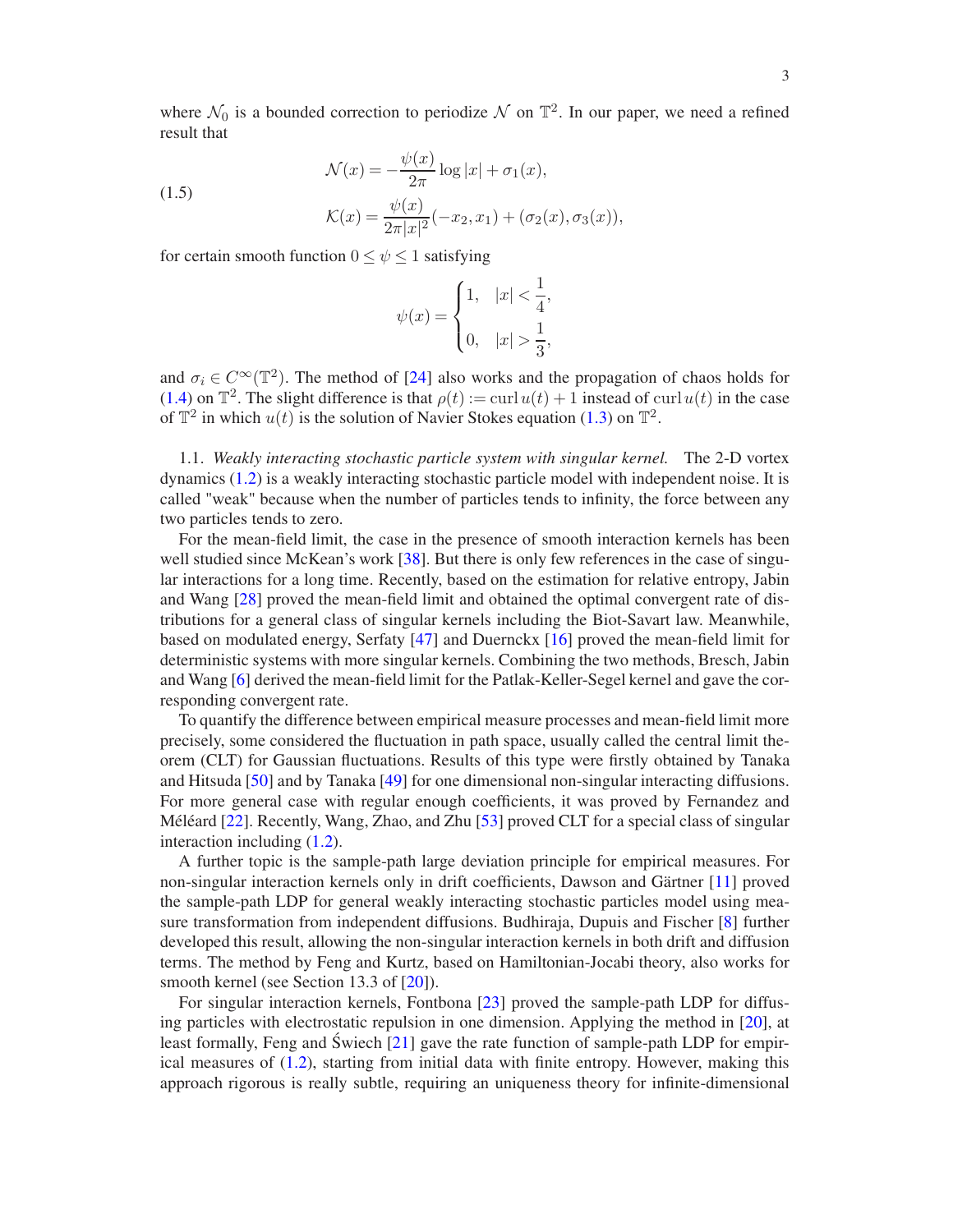Hamiltonian-Jocabi equation, especially when only having initial data with finite energy in hand.

In the present paper, we aim to study the sample-path large deviation principle of [\(1.2\)](#page-1-0) starting from more rough initial data only with finite energy. We follow the standard approach used in [\[11](#page-47-13), [33,](#page-48-16) [14\]](#page-47-18), i.e., applying an exponential martingale inequality to prove the upper bound and approximating trajectories with finite action (rate function) by a series of mildly perturbed systems for the proof of lower bound. The main difficulty here comes from the term in the rate function containing the singular kernel  $K$ .

We use the idea from [\[44,](#page-48-17) [45](#page-48-18), [5](#page-47-19)], introducing an auxiliary functional as a modification of the rate function to make the approximating strategy for the proof of lower bound work. Moreover, during the proof of large deviation upper bound, this auxiliary functional ensures the continuity of singular terms in the Markov generator with respect to weak topology, which is not a problem for the case of non-singular kernels.

As a price, we need a sharp prior estimation for the auxiliary functional for the upper bound establishment. We finally choose the supremum of energy functional and the integral of  $L^2$  norm along time as the auxiliary functional in our paper. Both in the procedure of nice trajectory approximation during the proof of lower bound, and in the prior estimation of auxiliary functional during the proof of upper bound, the singular terms are shown to be bound by the integral of  $L^2$  norm over time, which is our key observation and main tools throughout this paper.

<span id="page-3-0"></span>1.2. *Notations and definitions.* We write  $C^{\infty}(\Omega)$  and  $\mathcal{D}'(\Omega)$  for the collection of infinitely differentiable functions on  $\Omega$  and generalized functions on  $\Omega$ .

We use  $\langle \cdot, \cdot \rangle$  to represent pairing of linear space and its dual space, such as  $L^2$  inner product, continuous function integral with respect to a measure, and so on.

Denote by  $\mathcal{P}(\mathbb{T}^2)$  the space of probability measures on  $\mathbb{T}^2$ . For  $\gamma, \eta \in \mathcal{P}(\mathbb{T}^2)$ , we define the Wasserstein−2 metric

(1.6) 
$$
d(\gamma, \eta) := \inf_{\pi \in \Pi(\gamma, \eta)} \int_{\mathbb{T}^2 \times \mathbb{T}^2} r(x, y)^2 \pi(dx, dy),
$$

where

$$
\Pi(\gamma,\eta) = \{ \pi \in \mathcal{P}(\mathbb{T}^2 \times \mathbb{T}^2) : \pi(dx,\mathbb{T}^2) = \gamma(dx), \pi(\mathbb{T}^2, dy) = \eta(dy) \}.
$$

Then  $(\mathcal{P}(\mathbb{T}^2), d)$  is a complete separable metric space. See Chapter 7 of [\[1](#page-47-20)] or Chapter 7 of [\[52](#page-48-19)] for properties of this metric. Given  $\mu \in \mathcal{P}(\mathbb{T}^2)$ , for any  $m \in \mathcal{D}'(\mathbb{T}^2)$  we define

(1.7) 
$$
||m||_{-1,\mu}^2 = \sup_{\phi \in C^\infty(\mathbb{T}^2)} \left\{ 2 \langle \phi, m \rangle - \int_{\mathbb{T}^2} |\nabla \phi(x)|^2 d\mu \right\}.
$$

Let  $AC((s,t); \mathcal{P}(\mathbb{T}^2))$  be the set of all  $\rho \in C([s,t]; \mathcal{P}(\mathbb{T}^2))$  satisfying that there exists  $m \in \mathbb{Z}$  $L^1[s,t]$  such that

$$
d(\rho(p), \rho(q)) \le \int_p^q m(r) dr, \quad \forall s < p \le q < t.
$$

We refer to smooth mollifier throughout this paper as a non-negative even function that is smooth and its integral over  $\mathbb{T}^2$  is one.

<span id="page-3-1"></span>1.3. *Statement of the main result.* We introduce the state space

$$
\mathcal{X}_n := \left\{ \rho = \frac{1}{n} \sum_{i=1}^n \delta_{x_i} : x_1, \cdots, x_n \in \mathbb{T}^2, x_i \neq x_j, \forall 1 \leq i < j \leq n \right\}.
$$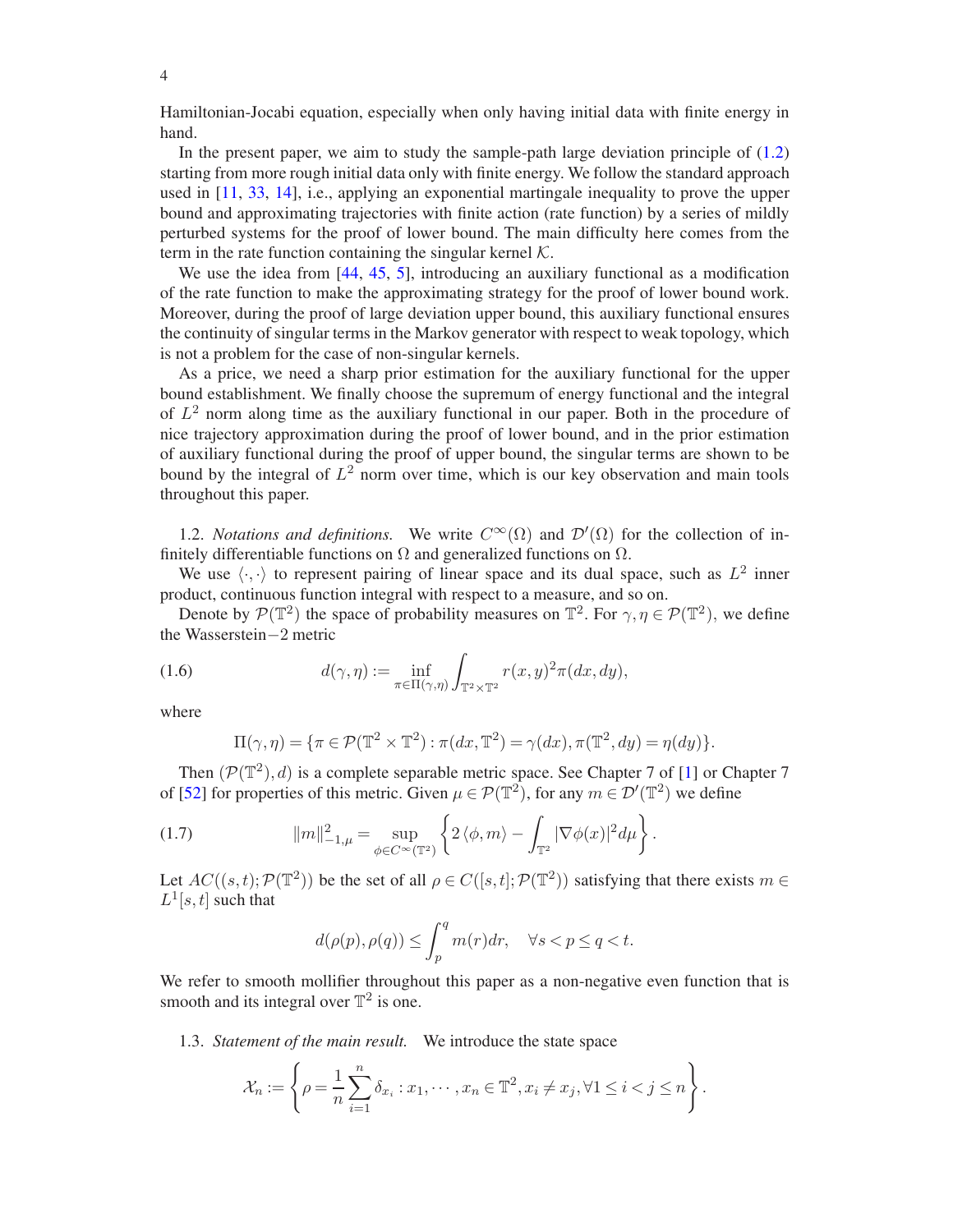As shown by [\[15\]](#page-47-9), for the case  $X_i(0) = x_i$ , the system [\(1.2\)](#page-1-0) is well-posed for almost every  $(x_i)_{i=1,\dots,n}$ , but without an explicit characterization. Actually, we need a well-posed result like Theorem 2.10 in [\[24](#page-47-8)], and [\[48\]](#page-48-20) gives a probabilistic proof which can be directly applied to the case of torus and lead to the following lemma.

<span id="page-4-0"></span>LEMMA 1.1. *Consider*  $(X_i(0))_{i=1,\dots,n}$  *as*  $\mathbb{T}^2$ -valued random variables, independent of *the family*  $(B_i(t))_{i=1,\dots,n}$  *of i.i.d. 2D-Brownian motions. Suppose that*  $P(\rho_n(0) \in \mathcal{X}_n) = 1$ *, then there exists an unique strong solution to [\(2.1\)](#page-6-2) and*

$$
P(\inf\{t:\rho_n(t)\notin\mathcal{X}_n\}<\infty)=0.
$$

Now we introduce the energy functional for empirical measures

$$
e_0(\gamma) := \frac{1}{2} \int_{(\mathbb{T}^2)^2 \setminus \mathcal{D}} \mathcal{N}(x - y) \gamma(dx) \gamma(dy), \quad \forall \gamma \in \bigcup_{n \ge 1} \mathcal{X}_n,
$$

where  $D = \{(x, y) \in (\mathbb{T}^2)^2 : x = y\}$  is the diagonal set. We impose the following superexponential finite energy condition for initial data.

<span id="page-4-1"></span>CONDITION 1.1.

$$
\lim_{R \to \infty} \limsup_{n \to \infty} \frac{1}{n} \log P(e_0(\rho_n(0)) > R) = -\infty.
$$

The removal of diagonal set is not convenient for estimations, so we also introduce the energy functional containing the diagonal set,

$$
e(\gamma) := \frac{1}{2} \int_{(\mathbb{T}^2)^2} \mathcal{N}(x - y) \gamma(dx) \gamma(dy), \quad \forall \gamma \in \mathcal{P}(\mathbb{T}^2).
$$

It's always well defined since  $\mathcal N$  is bounded below. By Fatou's Lemma, e is lower semicontinuous functional under the weak topology, and we left more properties of  $e$  into Appendix [C.](#page-44-1)

Let  $Q_T: C([0,T]; \mathcal{P}(\mathbb{T}^2)) \mapsto \mathbb{R}$  be defined by

$$
Q_T(\rho) = \sup_{0 \le t \le T} \left( e(\rho(t)) + \frac{\nu}{2} \int_0^t ||\rho(s) - 1||_2^2 ds \right),
$$

and for  $\rho \in AC((0, T); \mathcal{P}(\mathbb{T}^2))$  and  $Q_T(\rho) < \infty$ , we define

$$
\mathbb{A}_T(\rho) = \frac{1}{4\nu} \int_0^T \|\partial_t \rho(t) - \text{div} \left[ \rho(t) (\mathcal{K} * \rho)(t) \right] + \nu \Delta \rho(t) \|^2_{-1, \rho(t)} dt.
$$

To check  $\mathbb{A}_T(\rho)$  is well defined, by Theorem 8.3.1 of [\[1](#page-47-20)], for  $\rho \in AC((0,T); \mathcal{P}(\mathbb{T}^2))$ , we can define  $\partial_t \rho \in \mathcal{D}'(\mathbb{T}^2)$  for almost every  $t \in [0,T]$ . In addition,  $Q_T(\rho) < \infty$  implies that  $\rho(t) \in L^2(\mathbb{T}^2)$  for almost every t. As a consequence of [\(1.5\)](#page-2-1) and Young's inequality, if  $\gamma \in L^2(\mathbb{T}^2)$ , then  $\mathcal{K} * \gamma \in L^2(\mathbb{T}^2)$ , so

$$
\langle \phi, \operatorname{div} [\gamma(\mathcal{K} * \gamma)] \rangle := - \int_{\mathbb{T}^2} \nabla \phi(x) \cdot (\mathcal{K} * \gamma)(x) \gamma(x) dx
$$

is well defined for any smooth function  $\phi$ . Thus div  $[\rho(t)(K * \rho(t))] \in D'(\mathbb{T}^2)$  for almost every t.

Our main result is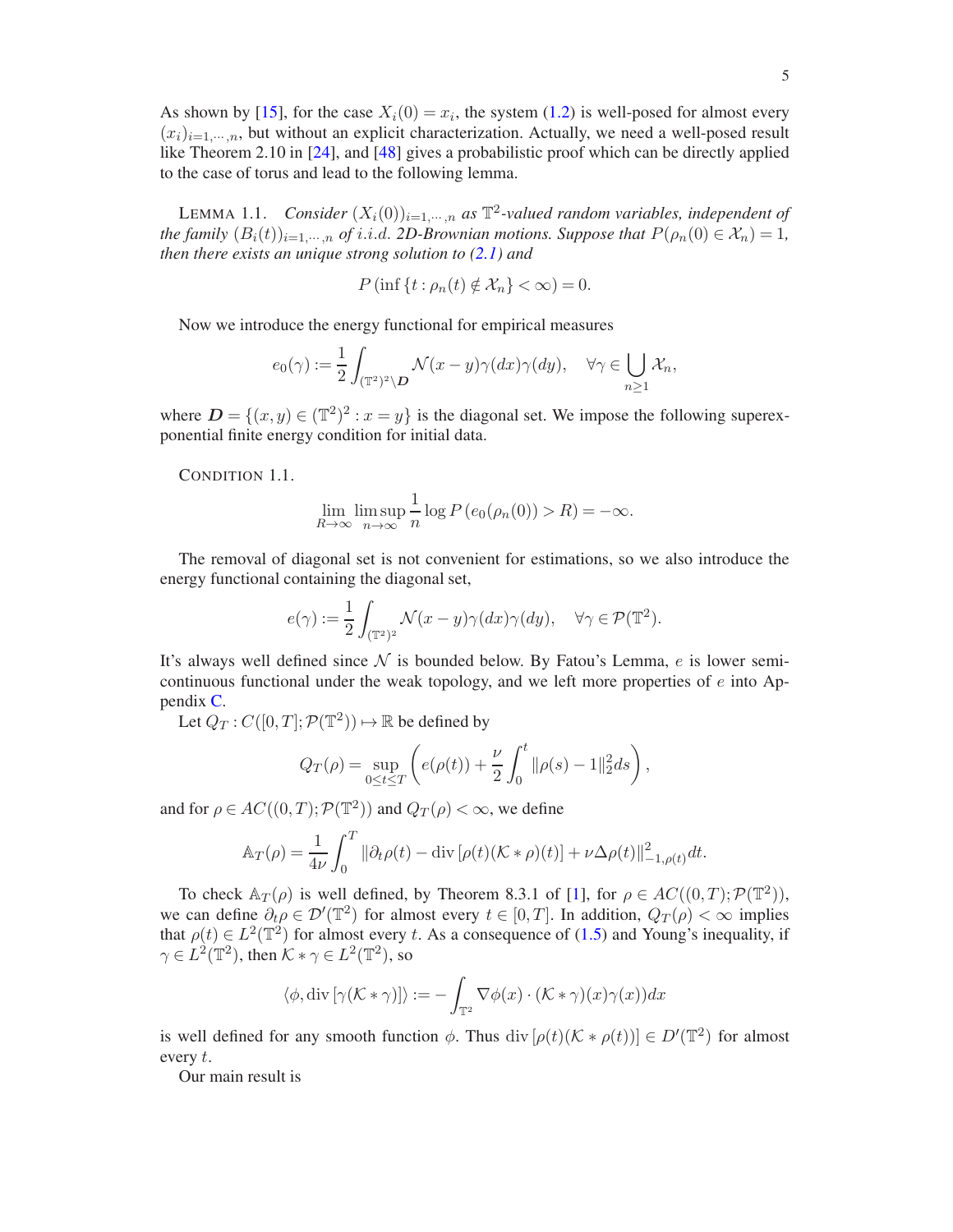<span id="page-5-2"></span>THEOREM 1.2 (Large deviation principle). *Under the condition of Lemma [1.1,](#page-4-0) suppose*  $\rho_n(0)$ , as random variables on  $\mathcal{P}(\mathbb{T}^2)$ , satisfies a large deviation principle with the rate *function*  $\mathcal{I}_0$  *and Condition [1.1](#page-4-1) holds. Then for each*  $T > 0$ *, the stochastic empirical process*  ${\rho_n(t): 0 \le t \le T}_{n=1,2,\dots}$  *satisfies a sample-path large deviation principle in the space*  $C([0,T]; \mathcal{P}(\mathbb{T}^2))$  with a good rate function (usually called action)

<span id="page-5-1"></span>(1.8) 
$$
\mathcal{I}_T(\rho) = \begin{cases} \mathcal{I}_0(\rho(0)) + \mathbb{A}_T(\rho), & \text{if } \rho \in AC((0,T); \mathcal{P}(\mathbb{T}^2)) \text{ and } Q_T(\rho) < \infty, \\ \infty, & \text{otherwise,} \end{cases}
$$

*that is equivalent to the following two conditions:*

*1.* (Large deviation upper bound) For any closed set A in  $C([0,T]; \mathcal{P}(\mathbb{T}^2))$ ,

$$
\limsup_{n \to \infty} \frac{1}{n} \log P(\rho_n \in A) \leq - \inf_{\rho \in A} \mathcal{I}_T(\rho);
$$

2. (Large deviation lower bound) For any open set G in  $C([0,T]; \mathcal{P}(\mathbb{T}^2))$ ,

$$
\liminf_{n \to \infty} \frac{1}{n} \log P(\rho_n \in G) \ge - \inf_{\rho \in G} \mathcal{I}_T(\rho).
$$

<span id="page-5-0"></span>1.4. *Outline of proof.* As in the seminar works [\[11](#page-47-13), [33,](#page-48-16) [14\]](#page-47-18), the sample-path large deviation upper bound can be obtained through an exponential martingale estimation and exponential tightness. Additional treatment is required in the presence of singular terms, i.e. a prior energy estimation to make sure the generator is continuous under weak typology.

The basic strategy in [\[33](#page-48-16), [14\]](#page-47-18) to prove lower bound is to compute the relative entropy between a model with regular perturbation and the original one, which actually provides a lower bound on the probability of the neighborhood of the mean-field limit path of the perturbed process. However, this strategy for lower bound estimation would fail in general when the rate function is not convex, let alone in the presence of singular interaction kernels, unless there is an additional modification for the rate function, as have been done in [\[44](#page-48-17), [45,](#page-48-18) [5](#page-47-19)]. As we have stated in the main theorem, we choose  $Q_T < \infty$  as the modification, which implies finite energy and finite integral of  $L^2$  norm of the distributions over time.

Besides the modification by  $Q_T < \infty$ , the proof for the lower bound still needs several new inequalities, which can bound the singular terms such as div  $[\rho(K * \rho)]$  by the integral of  $L^2$  norms along sample path. These inequalities are originated from an energy dissipation structure similar to the classical result for 2D Navier-Stokes equation (e.g. see (3.20) in [\[51](#page-48-21)]), in which the integral of  $L^2$  norms along sample path naturally emerges. We can not expect the  $L^2$  norms to be bounded from above since the initial  $L^2$  norm can be infinite, but the integral of  $L^2$  norm along sample path with finite action is proven to be finite, utilizing such an energy dissipation structure. As one may expect, the finite energy condition is required for the energy dissipation structure, and as far as we know, this is the weakest condition that makes the mean-field limit holds for [\(1.2\)](#page-1-0) with general  $\nu > 0$ .

As stated in [\[5](#page-47-19)], the rate function with modification makes it harder to prove the upper bound, requiring a prior estimation of  $Q_T$ . However,  $Q_T$  always takes  $\infty$  on the empirical measure  $\rho_n \in \mathcal{X}_n$ , even if their limit as  $n \to \infty$  has finite  $Q_T$ . Thus we make use of the convolution method with a sequence of smooth mollifiers. By taking specific mollifiers  $\zeta_n$ converging to Dirac measure with a suitable slow rate, we yield an energy dissipation structure for  $\zeta_n * \rho_n$  assuming  $e(\zeta_n * \rho_n(0))$  is finite, which gives the control for  $Q_T(\zeta_n * \rho_n)$ . The key ingredient in the proof is a sharp estimation for the singular term in order to show its vanishing in the energy dissipation structure. Moreover, the energy dissipation structure, as well as related inequalities, can also help to provide a more explicit formula of the rate function than the variational one directly derived from the exponential martingale inequality.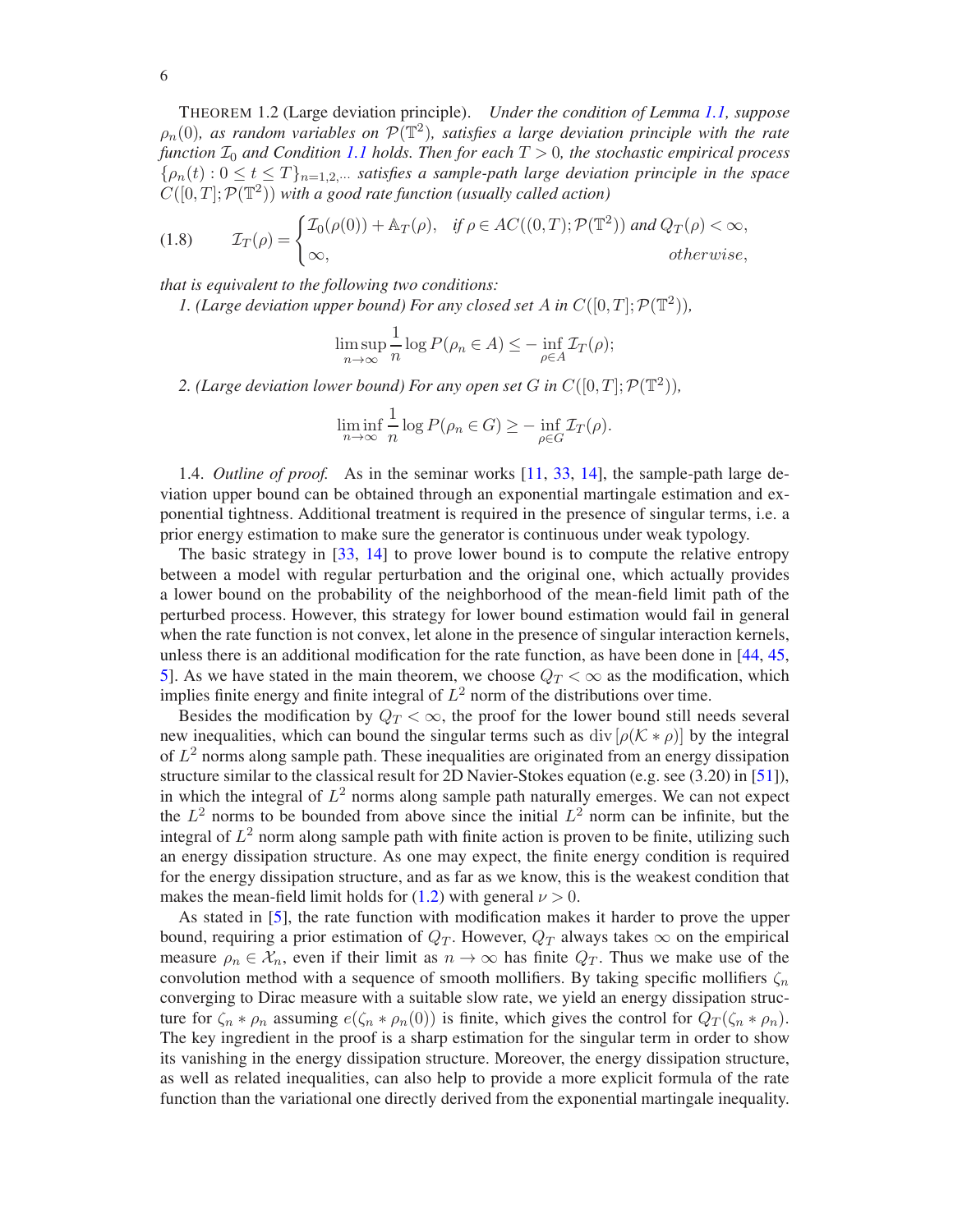Furthermore, in order to characterize the limit of infintesimal operators of the SDEs with singular terms, we utilize a symmetrization technique to first represent the limit operator defined on arbitrary probability measure, then perform the regularity analysis, and finally come back to the original representation without symmetrization.

In more detail, take  $\zeta : \mathbb{R} \mapsto \mathbb{R}^+$ :

$$
\zeta(x) = \begin{cases}\nCe^{-\frac{1}{1-4|x|^2}}, & |x| < \frac{1}{2}, \\
0, & |x| \ge \frac{1}{2},\n\end{cases}
$$

where the constant is to make  $\int_0^\infty 2\pi r \zeta(r) dr = 1$ .  $\zeta(x)$  is a non-negative smooth function on R with a compact support. Then let  $\zeta_n : \mathbb{R}^2 \to \mathbb{R}$  be the specific smooth mollifiers generated by  $\zeta$  and defined by

$$
\zeta_n(x) = m_n^2 \zeta(m_n|x|),
$$

where  $m_n \uparrow \infty$ ,  $nm_n^{-2} \to \infty$ . Note that the slow convergent rate of  $m_n$  to infinity is crucial for the prior estimation that we will show later.

In Section [2](#page-6-0) we will illustrate the proof for the main theorem under the following superexponential finite energy condition for  $\zeta_n * \rho_n$  that we will show later.

<span id="page-6-3"></span>CONDITION 1.2.

$$
\lim_{R \to \infty} \limsup_{n \to \infty} \frac{1}{n} \log P(e(\zeta_n * \rho_n(0)) > R) = -\infty.
$$

<span id="page-6-4"></span>THEOREM 1.3 (Large deviation principle II). *Under the condition of Lemma [1.1,](#page-4-0) sup*pose  $\rho_n(0)$  satisfies a large deviation principle on  $\mathcal{P}(\mathbb{T}^2)$  with the rate function  $\mathcal{I}_0$  and Con*dition* [1.2](#page-6-3) *holds. Then for each*  $T > 0$ *, the stochastic empirical process* { $\rho_n(t)$  :  $0 \le t \le$  $T\}_{n=1,2,\cdots}$  *satisfies a sample-path large deviation principle in the space*  $C([0,T]; \mathcal{P}(\mathbb{T}^2))$ *with a good rate function given by [\(1.8\)](#page-5-1).*

To conclude the proof, we will also show that finite  $e_0(\rho(0))$  is stronger than finite  $e(\zeta_n *$  $\rho(0)$ , i.e. the Condition [1.1](#page-4-1) implies the Condition [1.2,](#page-6-3) in Section [3.](#page-16-0)

In Section [3,](#page-16-0) we also prove several crucial inequalities for bounding the singular term  $\text{div } \rho(\mathcal{K} * \rho)$  under convolution and give the prior estimation of  $Q_T$  for the upper bound proof. Section [4](#page-24-0) is about regularities of trajectories with finite rate function, which helps us to express the rate function in a more explicit way. In Section [5,](#page-31-0) we prove the law of large number for the model with certain regular perturbation and perform the "nice" trajectory approximation strategy for the lower bound proof.

<span id="page-6-0"></span>2. Proof of the main theorem. In this section we present the main proof procedure of Theorem [1.3,](#page-6-4) and we place all the proofs of lemmas into later sections.

<span id="page-6-1"></span>2.1. *Exponential martingale problem.* Our proof of large deviation upper bound is based on the analyses of the exponential martingale problem.

<span id="page-6-2"></span>Recall that the dynamics of  $X(t)$  are determined by the stochastic differential equations

(2.1) 
$$
dX_i(t) = \frac{1}{n} \sum_{j \neq i} K(X_i - X_j) dt + \sqrt{2\nu} dB_i(t), i = 1, 2, \cdots, n.
$$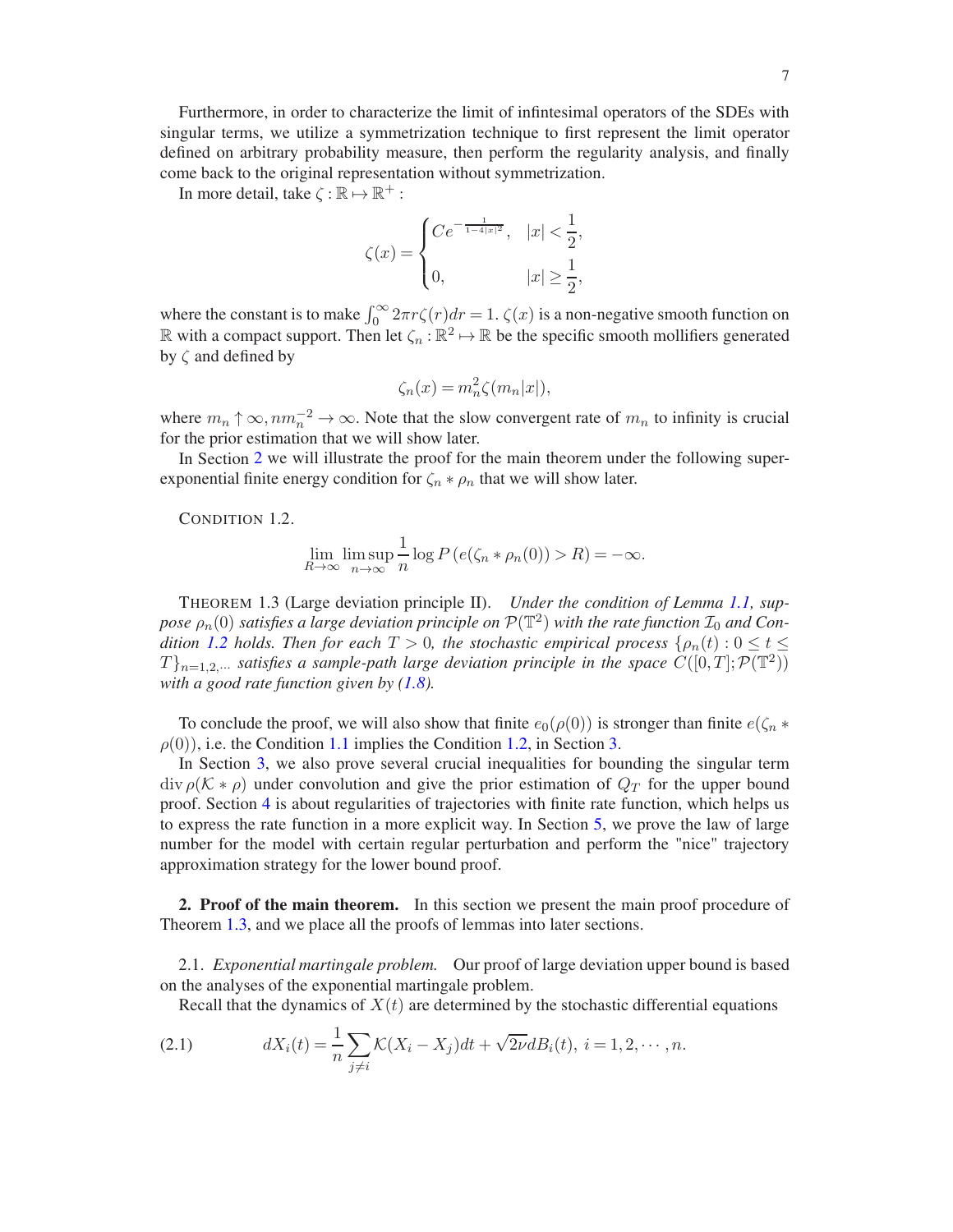By Ito's formula, for each smooth function  $\phi$  on  $\mathbb{T}^2$ , we have

$$
d\left[\langle \phi, \rho_n(t) \rangle\right] = \frac{1}{n} \sum_{i=1}^n d\phi(X_i(t)) = \frac{1}{n} \sum_{i=1}^n \nabla \phi(X_i(t)) dX_i(t) + \frac{\nu}{n} \sum_{i=1}^n \Delta \phi(X_i(t)) dt
$$
  

$$
= \frac{1}{n^2} \sum_{i \neq j} \nabla \phi(X_i(t)) \cdot \mathcal{K}(X_i(t) - X_j(t)) dt + \frac{\sqrt{2\nu}}{n} \sum_{i=1}^n \nabla \phi(X_i(t)) dB_i(t)
$$
  

$$
+ \frac{\nu}{n} \sum_{i=1}^n \Delta \phi(X_i(t)) dt
$$

To write the generator of  $\rho_n$ , we need to write the singular term  $\frac{1}{n^2} \sum_{i \neq j} \nabla \phi(X_i(t))$ .  $\mathcal{K}(X_i(t) - X_i(t))$  as a  $\rho_n(t)$  dependent term. Here we use the observation from Delort [\[12](#page-47-21)], proposing an alternative representation for singular term which can be easily extended to general measure.

Recalling D is the diagonal set, noting  $\mathcal{K}(x) = -\mathcal{K}(-x)$ ,

<span id="page-7-0"></span>
$$
\frac{1}{n^2} \sum_{i \neq j} \nabla \phi(X_i(t)) \cdot \mathcal{K}(X_i(t) - X_j(t))
$$
\n
$$
= \frac{1}{2n^2} \sum_{i \neq j} \left[ \nabla \phi(X_i(t)) - \nabla \phi(X_j(t)) \right] \cdot \mathcal{K}(X_i(t) - X_j(t)) dt
$$
\n(2.2)\n
$$
= \frac{1}{2} \int_{(\mathbb{T}^2)^2 \backslash D} (\nabla \phi(x) - \nabla \phi(y)) \cdot \mathcal{K}(x - y) \rho_n(t, dx) \rho_n(t, dy)
$$
\n
$$
= \frac{1}{2} \int_{(\mathbb{T}^2)^2 \backslash D} \frac{\nabla \phi(x) - \nabla \phi(y)}{r(x, y)} \cdot r(x, y) \mathcal{K}(x - y) \rho_n(t, dx) \rho_n(t, dy)
$$

is only dependent on  $\nabla \phi$  and  $\rho_n(t)$  and linear of  $\nabla \phi$ . In view of [\(1.5\)](#page-2-1),  $w(x, y) =$  $r(x, y) \mathcal{K}(x - y)$  is a bounded function so that for each  $\varphi \in C^{\infty}(\mathbb{T}^2; \mathbb{R}^2)$ ,

(2.3) 
$$
|(\varphi(x) - \varphi(y)) \cdot \mathcal{K}(x - y)| \leq C_{\mathcal{K}} ||\nabla \varphi||_{\infty}
$$

is bounded. Hence the final expression of [\(2.2\)](#page-7-0) is always well defined and can be extended to any  $\gamma \in \mathcal{P}(\mathbb{T}^2)$ . Now we introduce the symmetrization operator  $\mathbf{R} : \mathcal{P}(\mathbb{T}^2) \mapsto \mathcal{D}'(\mathbb{T}^2)$ satisfying

<span id="page-7-1"></span>
$$
(2.4) \quad \langle \varphi, \mathbf{R}(\gamma) \rangle := \frac{1}{2} \int_{(\mathbb{T}^2)^2 \setminus \mathcal{D}} (\varphi(x) - \varphi(y)) \cdot \mathcal{K}(x - y) \gamma(dx) \gamma(dy), \, \forall \varphi \in C^1(\mathbb{T}^2; \mathbb{R}^2).
$$

As stated above, [\(2.4\)](#page-7-1) is always well-defined and

<span id="page-7-2"></span>(2.5) 
$$
|\langle \varphi, \mathbf{R}(\gamma) \rangle| \leq \frac{1}{2} C_{\mathcal{K}} ||\nabla \varphi||_{\infty}.
$$

In fact  $\mathbf{R}(\gamma)$  is an extension for  $\gamma(K \ast \gamma)$ . If  $\gamma \in L^2(\mathbb{T}^2)$ , as stated before Theorem [1.2,](#page-5-2)  $\mathcal{K} * \gamma \in L^2(\mathbb{T}^2)$ . Then for each  $\varphi \in C^1(\mathbb{T}^2; \mathbb{R}^2)$ ,

<span id="page-7-3"></span>
$$
\langle \varphi, \gamma(\mathcal{K} * \gamma) \rangle = \int_{\mathbb{T}^2} \varphi(x) \cdot \mathcal{K}(x - y) \gamma(dx) \gamma(dy) = - \int_{\mathbb{T}^2} \varphi(y) \cdot \mathcal{K}(x - y) \gamma(dx) \gamma(dy).
$$

Hence

(2.6) 
$$
\mathbf{R}(\gamma) = \gamma(\mathcal{K} * \gamma), \quad \forall \gamma \in L^{2}(\mathbb{T}^{2}).
$$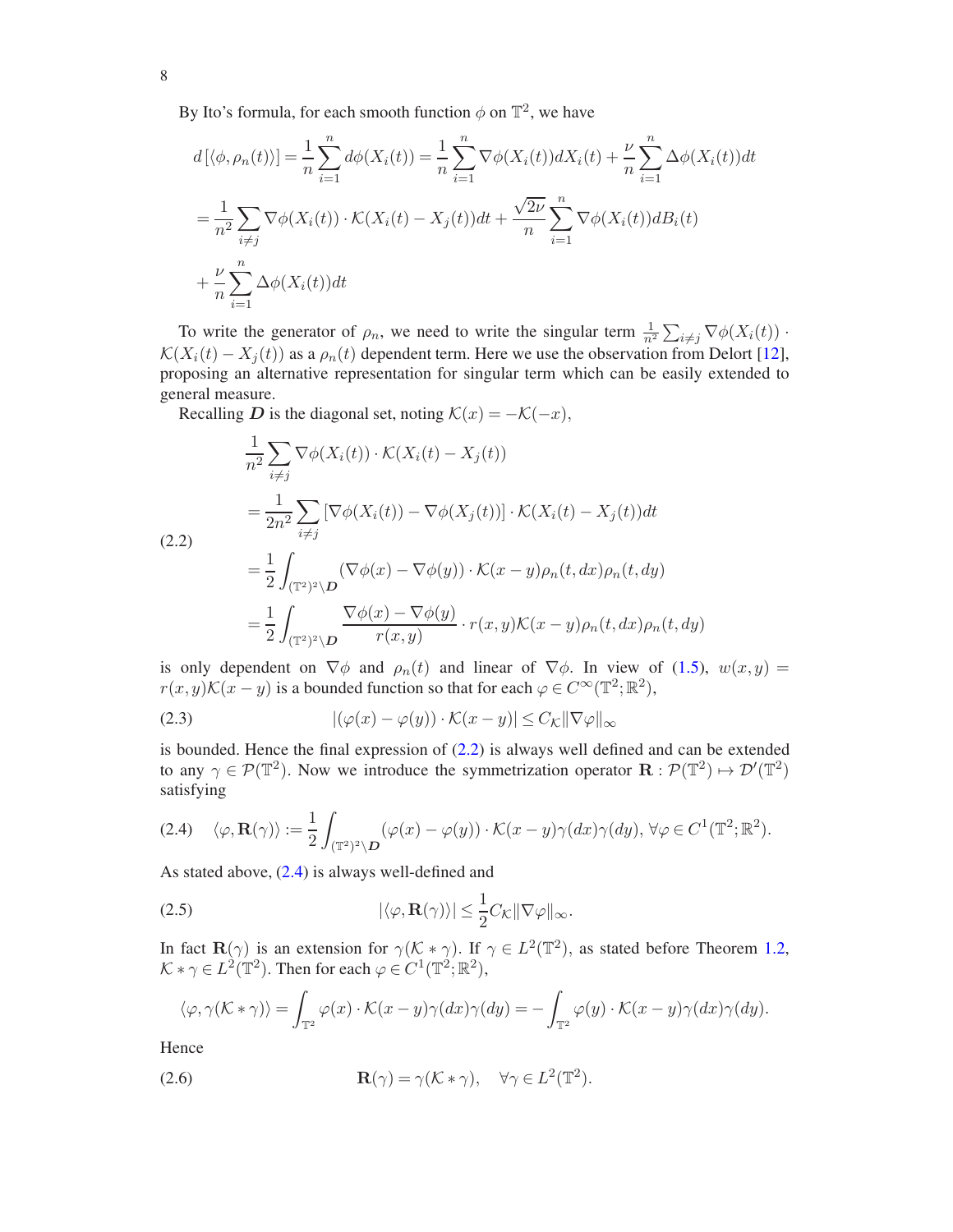With this notation, after further calculations, we can write the generator for  $\rho_n$  as

$$
(2.7) \ A_n f(\gamma) := \sum_{i=1}^k \langle \nabla \varphi_i, \mathbf{R}(\gamma) \rangle \partial_i \psi + \nu \sum_{i=1}^k \langle \Delta \varphi_i, \gamma \rangle \partial_i \psi + \frac{\nu}{n} \sum_{i,j=1}^k \langle \nabla \varphi_i \cdot \nabla \varphi_j, \gamma \rangle \partial_{ij} \psi,
$$

for each  $f \in D_0 := \{ f : \mathcal{P}(\mathbb{T}^2) \mapsto \mathbb{R}, f(\gamma) = \psi(\langle \varphi_1, \gamma \rangle, \cdots, \langle \varphi_k, \gamma \rangle), \psi \in C^2(\mathbb{R}^k), \varphi_i \in C^2(\mathbb{R}^k) \}$  $C^{\infty}(\mathbb{T}^2)$  such that

$$
f(\rho_n(t)) - \int_0^t A_n f(\rho_n(s)) ds = \text{martingale}.
$$

Then we define

 $(2)$ 

<span id="page-8-1"></span>
$$
H_n f(\gamma) := \frac{1}{n} e^{-nf} A_n e^{nf}(\gamma) = \left\langle \nu \Delta \gamma - \text{div } \mathbf{R}(\gamma), \frac{\delta f}{\delta \gamma} \right\rangle + \nu \int_{\mathbb{T}^2} \left| \nabla \frac{\delta f}{\delta \gamma} \right|^2 d\gamma
$$
  
.8)  

$$
+ \frac{\nu}{n} \sum_{i,j=1}^k \left\langle \nabla \varphi_i \cdot \nabla \varphi_j, \gamma \right\rangle \partial_{ij} \psi,
$$

in which  $\Delta\gamma$  as well as div  $\mathbf{R}(\gamma)$  is defined in distribution sense and the variational derivative

$$
\frac{\delta f}{\delta \gamma}(x) := \sum_{i=1}^{k} \partial_i \psi(\langle \varphi_1, \gamma \rangle, \cdots, \langle \varphi_k, \gamma \rangle) \varphi_i(x)
$$

is a smooth function on  $\mathbb{T}^2$ .

At least formally by Ito's formula, for  $(f_t)_{t\geq0}$  such that  $f_t \in D_0$ , the exponential form

$$
\exp\left\{n\left[f_t(\rho_n(t))-f_t(\rho_n(0))-\int_0^t\partial_sf_s(\rho_n(s))ds-\int_0^tH_nf_s(\rho_n(s))ds\right]\right\}
$$

is always considered to be a martingale. In fact, the proof of  $[33, 14]$  $[33, 14]$  $[33, 14]$  only use the case when  $\phi \in C^{\infty}([0,T] \times \mathbb{T}^2)$  and  $f_t(\rho) = \langle \phi(t), \rho \rangle$ . To adapt their proof to the more general initial data, we shall use a bigger domain  $D_0$ , which is sufficient to determine the rate function (see Section 3.2 of [\[20](#page-47-15)]).

<span id="page-8-0"></span>2.2. *Proof of upper bound.* First, as a standard step to prove large deviation principle, we prove the exponential tightness of  $\rho_n$ , with which we only need to prove the upper bound for compact sets.

<span id="page-8-2"></span>PROPOSITION 2.1 (Exponentially tightness). *Under the condition of Theorem [1.3,](#page-6-4) for*  $\emph{each}~a,T>0,$  there exists a compact set  $\hat{K}_{a,T}\subset C([0,T];\mathcal{P}(\mathbb{T}^2))$  such that

<span id="page-8-3"></span>(2.9) 
$$
\limsup_{n \to \infty} \frac{1}{n} \log P(\rho_n \notin \hat{K}_{a,T}) \leq -a.
$$

PROOF. Note  $D_0$  is closed under addition and separates points. In addition, recalling [\(2.8\)](#page-8-1) and [\(2.5\)](#page-7-2), for  $f(\gamma) = \psi(\langle \varphi_1, \gamma \rangle, \dots, \langle \varphi_k, \gamma \rangle), \psi \in C^2(\mathbb{R}^k)$ ,  $\varphi_i \in C^\infty(\mathbb{T}^2)$ 

(2.10)  

$$
|H_n f(\gamma)| \leq \nu \left\| \Delta \frac{\delta f}{\delta \gamma} \right\|_{\infty} + \nu \left\| \nabla \frac{\delta f}{\delta \gamma} \right\|_{\infty}^2 + C \left\| \nabla^2 \frac{\delta f}{\delta \gamma} \right\|_{\infty}
$$

$$
+ \frac{\nu}{n} \sum_{i,j=1}^k \|\nabla \varphi_i\|_{\infty} \|\nabla \varphi_j\|_{\infty} \sup_{|x_i| \leq \|\varphi_i\|_{\infty}} |\partial_{ij} \psi(x_1, \dots, x_k)|
$$

is bounded. Since  $\mathcal{P}(\mathbb{T}^2)$  is a compact space, we conclude the proof by Corollary 4.17 of [\[20](#page-47-15)]. $\Box$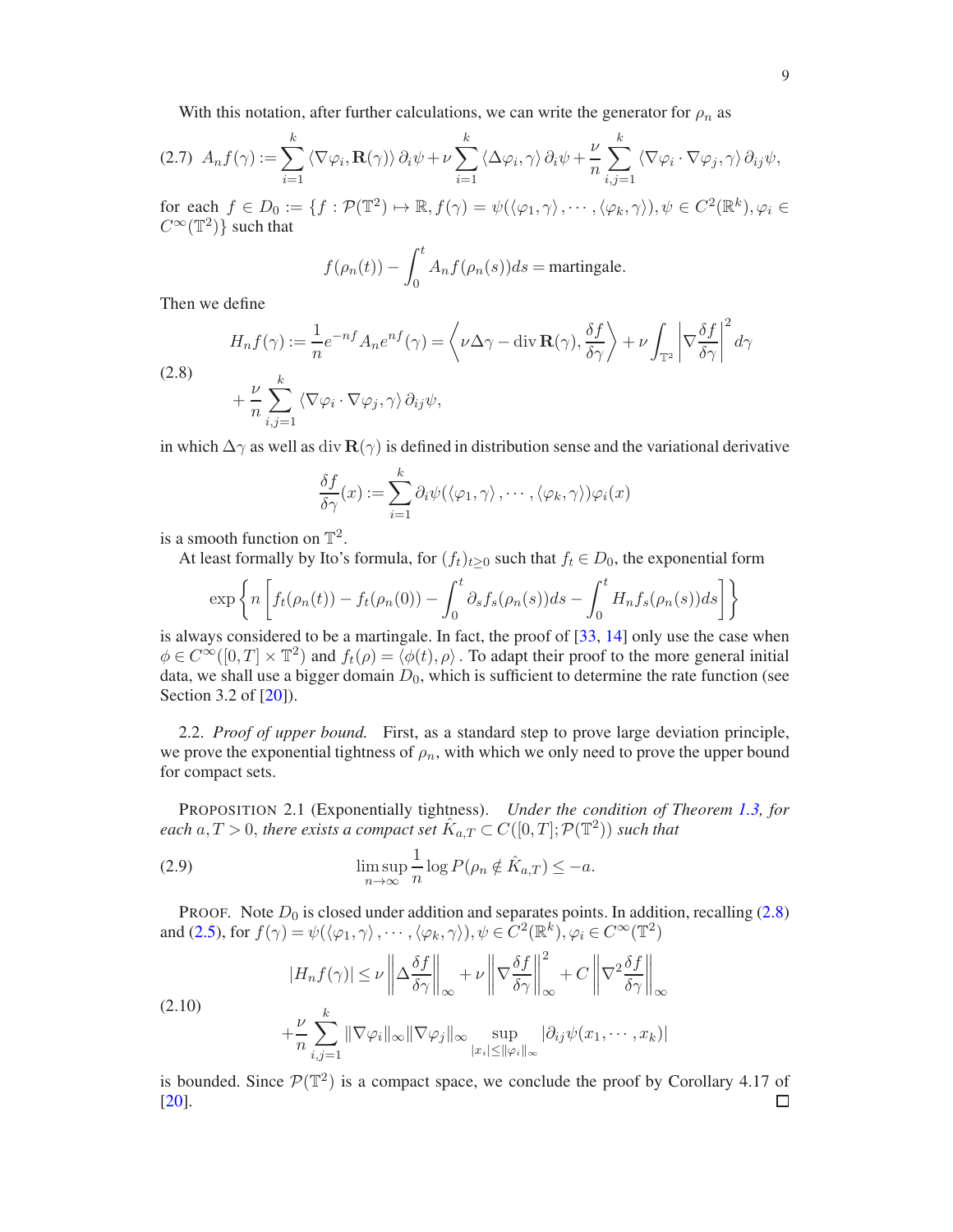Formally, there are three steps to prove the large deviation upper bound for compact sets. First, by Ito's formula, for each  $f \in D_0$ ,  $\phi \in C^\infty([0, T] \times \mathbb{T}^2)$  and  $t_0 \in (0, T)$ ,

$$
M_n(t) := \exp\left\{n\left[f(\rho_n(t_0\wedge t)) - \int_0^{t_0\wedge t} H_nf(\rho_n(s))ds - \int_{t_0\wedge t}^t \langle\partial_t\phi(s), \rho_n(s)\rangle ds\right.\right\}
$$
  
+  $\langle\phi(t), \rho(t)\rangle - \langle\phi(t_0\wedge t), \rho(t_0\wedge t)\rangle - \int_{t_0\wedge t}^t H_n(\langle\phi(s), \cdot\rangle)(\rho(s))ds\right\}$   
=  $\exp\left\{n\left[f(\rho_n(t_0\wedge t)) - \int_0^{t_0\wedge t} H_nf(\rho_n(s))ds - \int_{t_0\wedge t}^t \langle\partial_t\phi(s), \rho_n(s)\rangle ds\right.\right\}$   
+  $\langle\phi(t), \rho(t)\rangle - \langle\phi(t_0\wedge t), \rho(t_0\wedge t)\rangle - \nu\int_{t_0\wedge t}^t \langle\Delta\phi(s), \rho_n(s)\rangle ds$   
-  $\int_{t_0\wedge t}^t \langle\nabla\phi(s), \mathbf{R}(\rho_n(s))\rangle ds - \nu\int_{t_0\wedge t}^t \int_{\mathbb{T}^2} |\nabla\phi(s)|^2 d\rho_n(s)ds\right]$ 

is a non-negative martingale, hence for each measurable set  $B \subset C([0, T]; \mathcal{P}(\mathbb{T}^2))$ ,

<span id="page-9-0"></span>(2.11) 
$$
\frac{1}{n}\log P(\rho_n \in B) = \frac{1}{n}\log \mathbb{E}\left[M_n(T)(M_n(T))^{-1}\chi_B(\rho_n)\right] \le \frac{1}{n}\log \mathbb{E}M_n(0) - \inf_{\rho \in B} \frac{1}{n}\log M_n(T) \n= \frac{1}{n}\log \mathbb{E}e^{nf(\rho_n(0))} - \inf_{\rho \in B} (\mathcal{A}_{n,T}(\rho, f, t_0, \phi) + f(\rho(0))),
$$

where  $\chi$  is the indicator function and

$$
\mathcal{A}_{n,T}(\rho, f, t_0, \phi) := f(\rho(t_0)) - f(\rho(0)) - \int_0^{t_0} H_n f(\rho(t)) dt - \int_{t_0}^T \langle \partial_t \phi(t), \rho(t) \rangle dt
$$
  
(2.12) 
$$
+ \langle \phi(T), \rho(T) \rangle - \langle \phi(t_0), \rho(t_0) \rangle - \nu \int_{t_0}^T \langle \Delta \phi(t), \rho(t) \rangle dt
$$

$$
- \int_{t_0}^T \langle \nabla \phi(t), \mathbf{R}(\rho(t)) \rangle dt - \nu \int_{t_0}^T \int_{\mathbb{T}^2} |\nabla \phi(t)|^2 d\rho(t) dt.
$$

Second, obtain the limit of the right-hand-side of  $(2.11)$  when n goes to infinity (write it as  $F_{t_0,T,f,\phi}$ ). Taking the supremum over  $\{(f, t_0, \phi) : f \in D_0, 0 < t_0 < T, \phi \in C^{\infty}([0,T] \times \mathbb{T}^2)\},$ and then we have

$$
\limsup_{n \to \infty} \frac{1}{n} \log P(\rho_n \in B) \leq - \sup_{f, t_0, \phi \in B} \inf_{F_{t_0, T, f, \phi}(\rho).
$$

Finally, use Lemma A2.3.3 in [\[32\]](#page-48-22) to exchange the supremum and infimum to obtain the upper bound for any compact set  $K$ , i.e.

$$
\limsup_{n \to \infty} \frac{1}{n} \log P(\rho_n \in K) \leq - \inf_{\rho \in K} \sup_{f, t_0, \phi} F_{t_0, T, f, \phi}(\rho).
$$

However, the exchange of the supremum and infimum requires that  $F$  is lower semicontinuous under the topology of  $C([0, T]; \mathcal{P}(\mathbb{T}^2))$ . Hence we do need the singular term R is continuous under weak topology. However, that is not true. Fortunately, R is continuous under weak topology with finite energy, stated in the following lemma.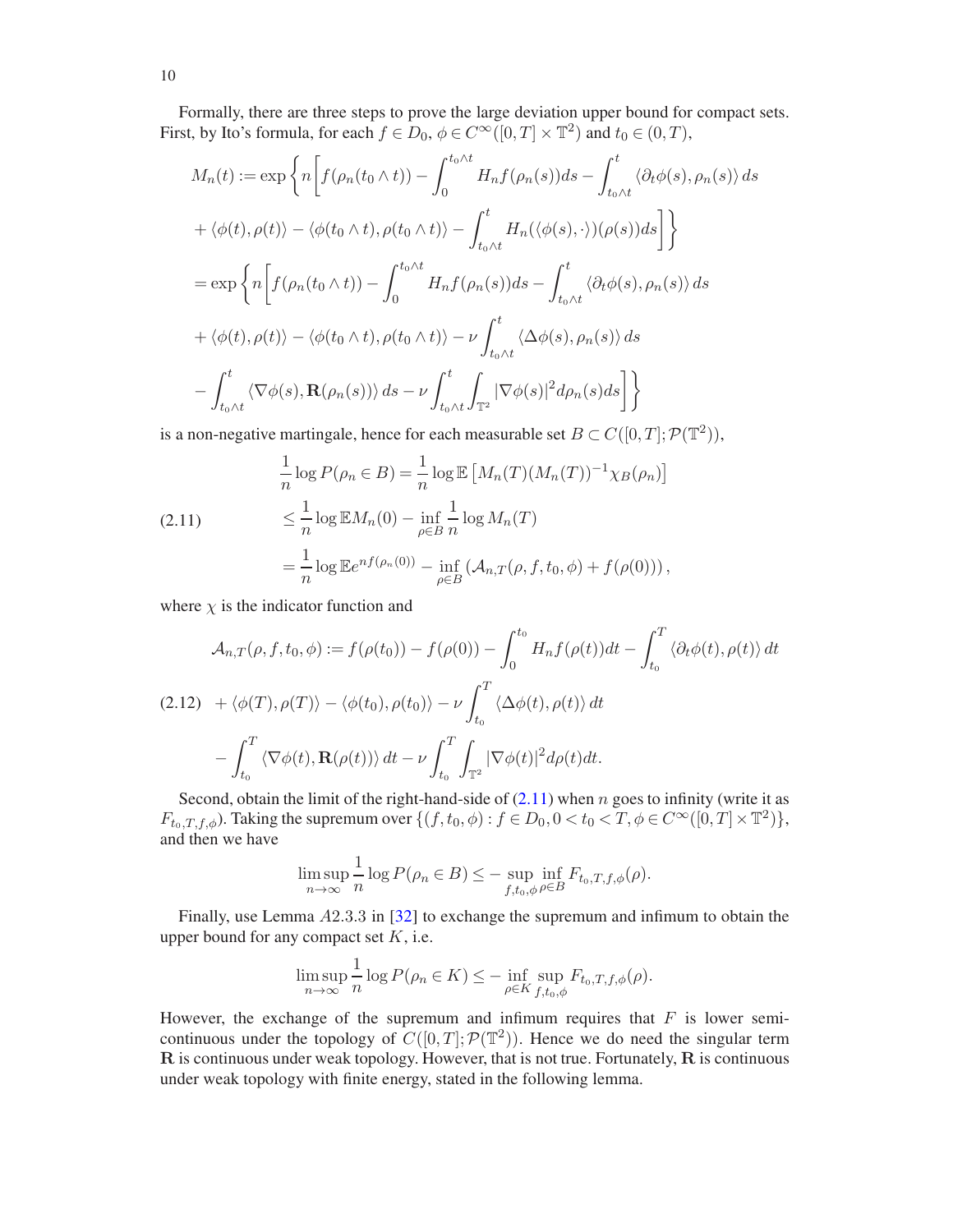<span id="page-10-1"></span>LEMMA 2.2. *If*  $\gamma_n, \gamma \in \mathcal{P}(\mathbb{T}^2), \lim_{n \to \infty} d(\gamma_n, \gamma) = 0$ , and  $\sup_n e(\zeta_n * \gamma_n) < \infty$  (or  $\sup_n e(\gamma_n) < \infty$ ), then for each  $\varphi_n, \varphi \in C^1(\mathbb{T}^2, \mathbb{R}^2)$  such that  $\sup_n \|\nabla \varphi_n\|_{\infty} < \infty$  and  $\lim_{n\to\infty} ||\varphi_n - \varphi||_{\infty} = 0$ , we have

$$
\lim_{n\to\infty} \langle \varphi_n, \mathbf{R}(\gamma_n) \rangle = \langle \varphi, \mathbf{R}(\gamma) \rangle, \forall \varphi \in C^1(\mathbb{T}^2, \mathbb{R}^2).
$$

The proof of this lemma will be given in Sec.5, since it will also be used for the proof of large deviation lower bound.

Thus, we need a prior energy estimation to bound the energy of the trajectories.

<span id="page-10-0"></span>LEMMA 2.3 (Prior energy estimation). *Under the condition of Theorem [1.3,](#page-6-4)*

(2.13) 
$$
\lim_{R \to \infty} \lim_{n \to \infty} \frac{1}{n} \log P(Q_T(\zeta_n * \rho_n) > R) = -\infty.
$$

<span id="page-10-4"></span>PROPOSITION 2.4 (Upper bound for compact sets). *Under the condition of Theorem [1.3,](#page-6-4) for any compact set*  $K$  *in*  $C([0, T]; \mathcal{P}(\mathbb{T}^2))$ *,* 

$$
\limsup_{n\to\infty}\frac{1}{n}\log P(\rho_n\in K)\leq -\inf_{\rho\in K}\left(\mathcal{I}_0(\rho(0))+\overline{\mathbb{A}}_T(\rho)+\infty\cdot\chi_{Q_T(\rho)=\infty}\right),
$$

*where* (2.14)

$$
\overline{\mathbb{A}}_T(\rho) := \sup_{\phi \in C^{\infty}([0,T] \times \mathbb{T}^2)} \left( \langle \phi(T), \rho(T) \rangle - \langle \phi(0), \rho(0) \rangle - \int_0^T \langle \partial_t \phi(s), \rho(s) \rangle ds - \nu \int_0^T \langle \Delta \phi(s), \rho(s) \rangle ds - \nu \int_0^T \int_{\mathbb{T}^2} |\nabla \phi(s)|^2 d\rho(s) ds \right).
$$

PROOF. Take  $\hat{K}_{a,T}$  in Proposition [2.1.](#page-8-2) For any measurable set  $B \subset C([0,T]; \mathcal{P}(\mathbb{T}^2))$ , we define

<span id="page-10-3"></span>
$$
B_{n,R,a} = \{ \rho : Q_T(\zeta_n * \rho) \le R \} \cap B \cap \hat{K}_{a,T}.
$$

By Lemma [2.3,](#page-10-0) as  $R \to \infty$ ,

(2.15) 
$$
a'_R := -\limsup_{n \to \infty} \frac{1}{n} \log P(Q_T(\zeta_n * \rho_n) > R) \to \infty.
$$

In view of  $(2.11)$ ,

$$
\frac{1}{n}\log(\rho_n \in B_{n,R,a}) \leq \frac{1}{n}\log \mathbb{E}e^{nf(\rho_n(0))} - \inf_{\rho \in B_{n,R,a}} (\mathcal{A}_{n,T}(\rho,f,t_0,\phi) + f(\rho(0))).
$$

On the one hand, for  $f \in D_0$ , define  $Hf(\gamma) = \langle \nu \Delta \gamma - \text{div } \mathbf{R}(\gamma), \frac{\delta f}{\delta \gamma} \rangle + \nu \int_{\mathbb{T}^2} \left| \nabla \frac{\delta f}{\delta \gamma} \right|$  $\frac{\delta f}{\delta \gamma}$  $\frac{2}{d\gamma}$ and it's easy to obtain that  $|H_nf(\gamma) - Hf(\gamma)| \leq \frac{C_f}{n}$  for certain constant  $C_f$ . On the other hand, by Varadhan's lemma,

$$
\Lambda_0(f) := \lim_{n \to \infty} \frac{1}{n} \log \mathbb{E} e^{f(\rho_n(0))}
$$

<span id="page-10-2"></span>exists. Hence, (2.16) lim sup  $n\rightarrow\infty$ 1  $\frac{1}{n}\log P(\rho_n \in B_{n,R,a}) \leq -\liminf_{n\to\infty}$  $\inf_{\rho \in B_{n,R,a}} \left\{ A_T(\rho, f, t_0, \phi) + f(\rho(0)) - \Lambda_0(f) \right\},$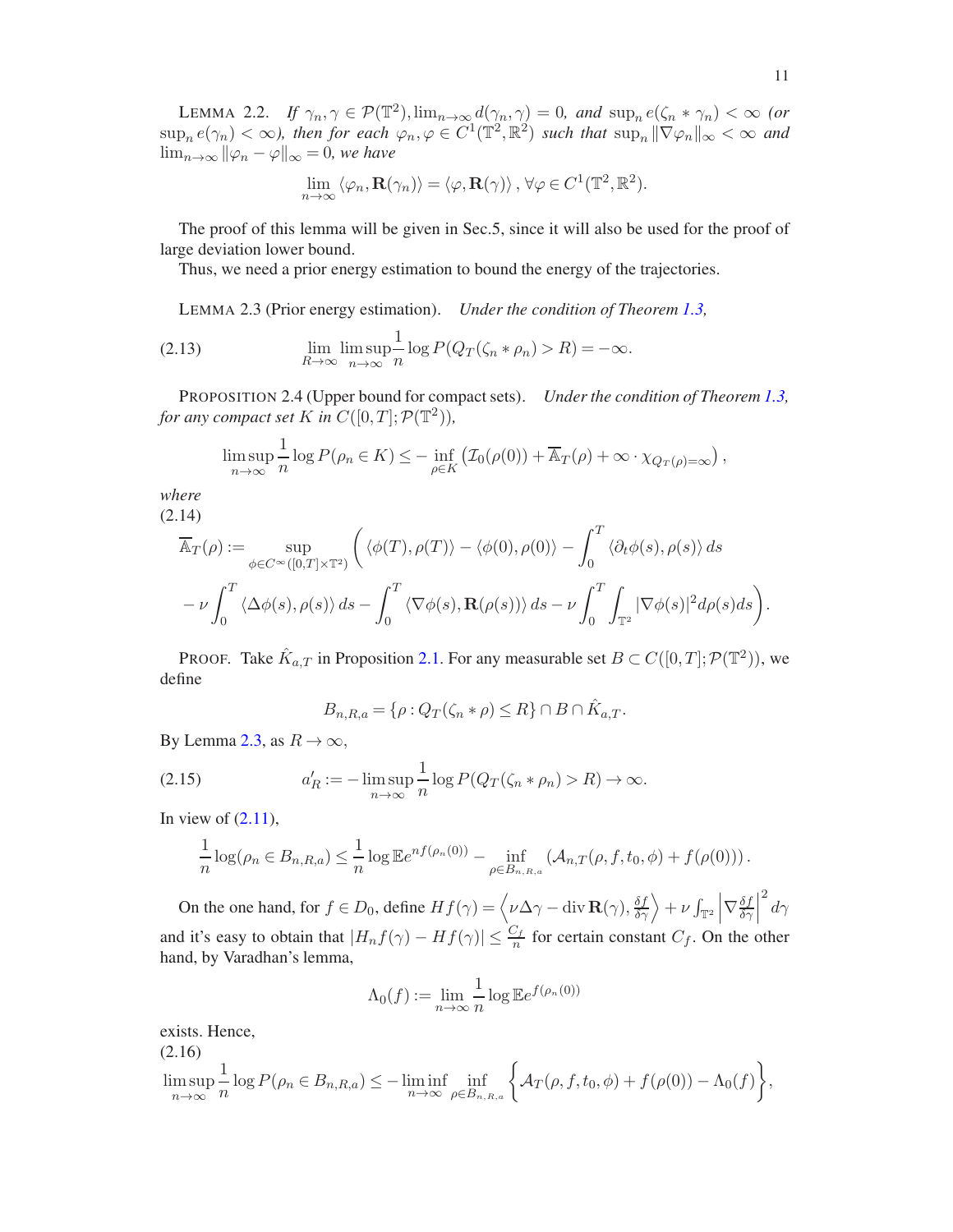12

where

$$
\mathcal{A}_T(\rho, f, t_0, \phi) := f(\rho(t_0)) - f(\rho(0)) - \int_0^{t_0} Hf(\rho(s))ds + \langle \phi(T), \rho(T) \rangle
$$

$$
-\langle \phi(t_0), \rho(t_0) \rangle - \int_{t_0}^T \langle \partial_t \phi(s), \rho(s) \rangle ds - \nu \int_{t_0}^T \langle \Delta \phi(s), \rho(s) \rangle ds
$$

$$
-\int_{t_0}^T \langle \nabla \phi(s), \mathbf{R}(\rho(s)) \rangle ds - \nu \int_{t_0}^T \int_{\mathbb{T}^2} |\nabla \phi(s)|^2 d\rho(s) ds.
$$

Now we want to prove that

<span id="page-11-0"></span>
$$
\limsup_{n \to \infty} \frac{1}{n} \log P(\rho_n \in B_{n,R,a})
$$
\n
$$
\leq - \inf_{\rho \in B} \left\{ \mathcal{A}_T(\rho, f, t_0, \phi) + f(\rho(0)) - \Lambda_0(f) + \infty \cdot \chi_{Q_T(\rho) > R} \right\}.
$$

It is trivial if there exists  $n_0$  such that  $B_{n,R,a} = \emptyset$  for  $n \ge n_0$ . Otherwise, pick  $\tilde{\rho}_n \in B_{n,R,a}$ approximating the infimum in [\(2.16\)](#page-10-2) for each n satisfying  $B_{n,R,a} \neq \emptyset$ , i.e.

$$
\mathcal{A}_T(\tilde{\rho}_n, f, t_0, \phi) + f(\tilde{\rho}_n(0)) \le \inf_{\rho \in B_{n, R, a}} \left\{ \mathcal{A}_T(\rho, f, t_0, \phi) + f(\rho(0)) \right\} + \frac{1}{n}.
$$

Since  $B_{n,R,a} \subset \hat{K}_{a,T} \cap \overline{B}$  and  $Q_T$  is lower semi-continuous, we can find  $\tilde{\rho} \in \overline{B} \cap \hat{K}_{a,T}$ , a limiting point of  $\tilde{\rho}_n$ , with  $Q_T(\tilde{\rho}) \leq R$ . Then by Lemma [2.2](#page-10-1) and dominated convergence theorem,

$$
\mathcal{A}_T(\tilde{\rho}, f, t_0, \phi) + f(\tilde{\rho}(0)) = \liminf_{n \to \infty} (\mathcal{A}_T(\tilde{\rho}_n, f, t_0, \phi) + f(\tilde{\rho}_n(0)))
$$
  
\n
$$
\leq \liminf_{n \to \infty} \inf_{\rho \in B_{n, R, a}} \left\{ \mathcal{A}_T(\rho, f, t_0, \phi) + f(\rho(0)) \right\},
$$

which combining with  $(2.16)$  implies

$$
\limsup_{n \to \infty} \frac{1}{n} \log P(\rho_n \in B_{n,R,a})
$$
\n
$$
\leq - \inf_{\rho \in \overline{B}} \left\{ \mathcal{A}_T(\rho, f, t_0, \phi) + f(\rho(0)) - \Lambda_0(f) + \infty \cdot \chi_{Q_T(\rho) > R} \right\}.
$$

Use the fact  $\mathcal{A}_T(\rho, f, t_0, \phi)$  is continuous when  $Q_T(\rho) \leq R$ , which can be obtained by Lemma [2.2](#page-10-1) and dominated convergence theorem, then we arrive at [\(2.17\)](#page-11-0)

So far, by  $(2.9)$ ,  $(2.15)$  and  $(2.17)$ , for each  $a, R > 0$ ,

$$
\limsup_{n \to \infty} \frac{1}{n} \log P(\rho_n \in B) \le \max \left\{ \limsup_{n \to \infty} \frac{1}{n} \log P(\rho_n \in B_{n,R,a}),
$$
  

$$
\limsup_{n \to \infty} \frac{1}{n} \log P(\rho_n \in \hat{K}_{a,T}^c), \limsup_{n \to \infty} \frac{1}{n} \log P(Q_T(\zeta_n * \rho_n) > R) \right\}
$$
  

$$
\le - \inf_{\rho \in B} \min \left\{ \mathcal{A}_T(\rho, f, t_0, \phi) + f(\rho(0)) - \Lambda_0(f) + \infty \cdot \chi_{Q_T(\rho) > R}, a, a'_R \right\}.
$$

Taking  $a \rightarrow \infty$ , we obtain

<span id="page-11-1"></span>
$$
\limsup_{n \to \infty} \frac{1}{n} \log P(\rho_n \in B)
$$
\n
$$
\leq - \inf_{\rho \in B} \min \left\{ \mathcal{A}_T(\rho, f, t_0, \phi) + f(\rho(0)) - \Lambda_0(f) + \infty \cdot \chi_{Q_T(\rho) > R}, a'_R \right\},\
$$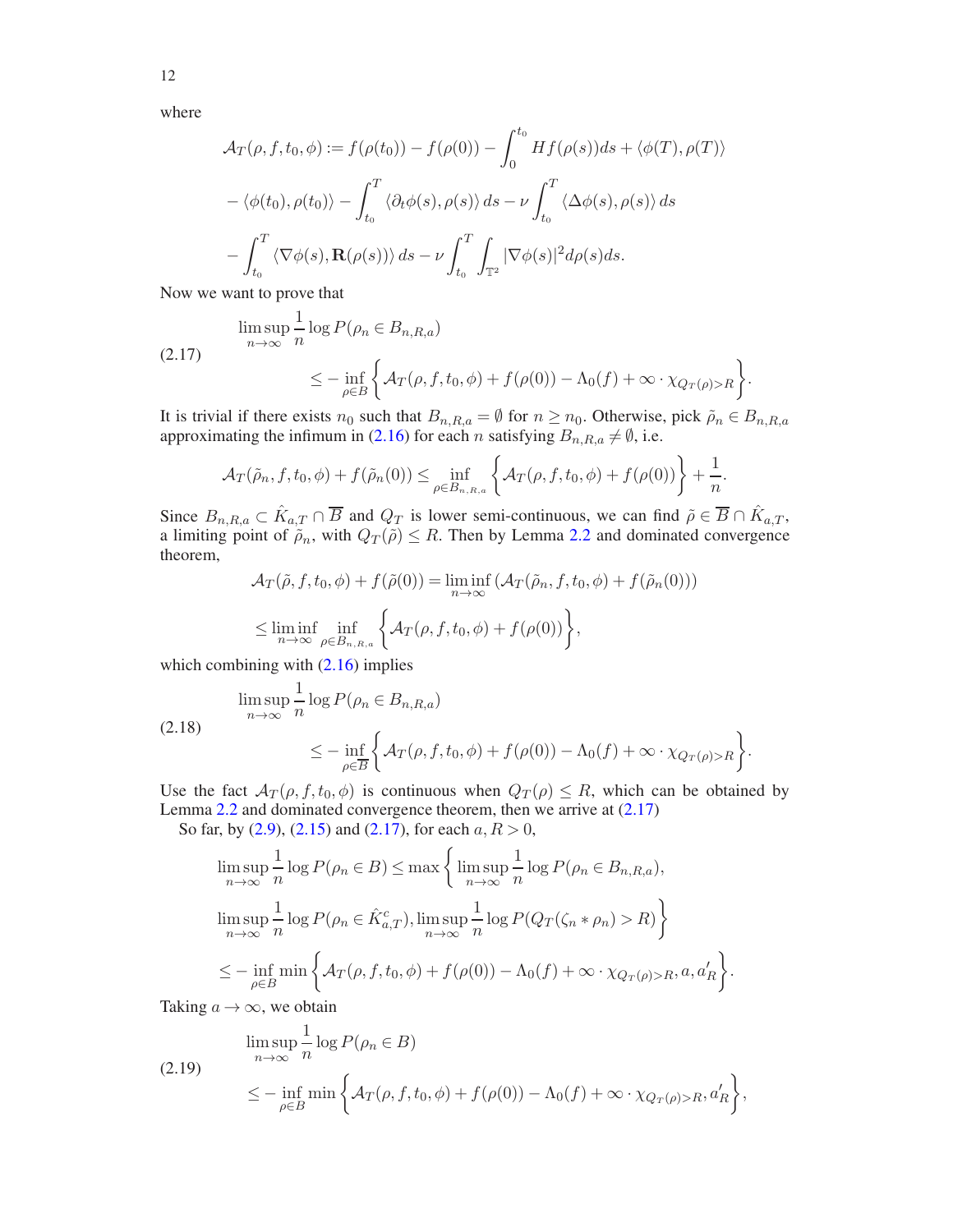where the expression inside infimum is lower semi-continuous with respect to  $\rho$ . Taking the infimum with respect to f,  $t_0$  and  $\phi$  in the RHS of [\(2.19\)](#page-11-1) over  $\{(f, t_0, \phi) : f \in D_0, 0 < t_0 <$  $T, \phi \in C^{\infty}([0, T] \times \mathbb{T}^2)$ , by Lemma A2.3.3 in [\[32\]](#page-48-22), we can exchange the order of infimum and supremum for compact sets. As consequence, for any compact set  $K$ , by [\(2.15\)](#page-10-3), we have (2.20)

<span id="page-12-4"></span>
$$
\limsup_{n \to \infty} \frac{1}{n} \log P(\rho_n \in K) \leq - \lim_{R \to \infty} \inf_{\rho \in K} \sup_{f, t_0, \phi} \min \{ \mathcal{A}_T(\rho, f, t_0, \phi) + f(\rho(0)) - \Lambda_0(f) \}
$$
  
+  $\infty \cdot \chi_{Q_T(\rho) > R}, a'_R \}$   

$$
\leq - \lim_{R \to \infty} \inf_{\rho \in K} \sup_{f, t_0, \phi} \min \{ \mathcal{A}_T(\rho, f, t_0, \phi) + f(\rho(0)) - \Lambda_0(f) + \infty \cdot \chi_{Q_T(\rho) = \infty}, a'_R \}
$$
  
=  $- \inf_{\rho \in K} \sup_{f, t_0, \phi} \{ \mathcal{A}_T(\rho, f, t_0, \phi) + f(\rho(0)) - \Lambda_0(f) + \infty \cdot \chi_{Q_T(\rho) = \infty} \}.$ 

<span id="page-12-3"></span>Now we only remain to show for each  $\rho \in C([0, T]; \mathcal{P}(\mathbb{T}^2)),$ 

(2.21) 
$$
\sup_{f,t_0,\phi} \left( \mathcal{A}_T(\rho,f,t_0,\phi) + f(\rho(0)) - \Lambda_0(f) \right) \geq \mathcal{I}_0(\rho(0)) + \overline{\mathbb{A}}_T(\rho).
$$

By Proposition 3.17 of [\[20](#page-47-15)], we can find  $f_n \in D_0$  such that

<span id="page-12-1"></span>(2.22) 
$$
\lim_{n \to \infty} (f_n(\rho(0)) - \Lambda_0(f_n)) = \mathcal{I}_0(\rho(0)).
$$

By [\(2.5\)](#page-7-2), we know  $|Hf(\rho(t))|$  is bounded. Thus, for  $\rho \in C([0, T]; \mathcal{P}(\mathbb{T}^2))$ ,

(2.23) 
$$
\sup_{\phi \in C^{\infty}([0,T]\times\mathbb{T}^2)} \lim_{n \to \infty} \lim_{t \to 0+} \mathcal{A}_T(\rho, f_n, t, \phi) = \overline{\mathbb{A}}_T(\rho).
$$

Combining  $(2.22)$  with  $(2.23)$ , we have

<span id="page-12-2"></span>LHS of (2.21) 
$$
\geq \sup_{\phi \in C^{\infty}([0,T] \times \mathbb{T}^2)} \lim_{n \to \infty} \lim_{t \to 0+} (\mathcal{A}_T(\rho, f_n, t, \phi) + f_n(\rho(0)) - \Lambda_0(f_n))
$$
  
 $\geq \overline{\mathbb{A}}_T(\rho) + \mathcal{I}_0(\rho(0)),$ 

which together with  $(2.20)$  completes the proof.

With the prior estimation  $Q_T(\rho) < \infty$ , we can obtain the upper bound is, as shown in the lemma below, actually equal to  $\mathcal{I}_T(\rho)$  in [\(1.8\)](#page-5-1).

<span id="page-12-0"></span>LEMMA 2.5 (Variational representation of the rate function). *If*  $\rho \in C([0, T]; \mathcal{P}(\mathbb{T}^2))$ *such that*  $Q_T(\rho) < \infty$  *and*  $\overline{A}_T(\rho) < \infty$ *, then*  $\rho \in \underline{AC}((0,T); \mathcal{P}(\mathbb{T}^2))$ *. Conversely, if*  $\rho \in$  $AC((0, T); \mathcal{P}(\mathbb{T}^2))$  *with*  $Q_T(\rho) < \infty$ *, then*  $\mathbb{A}_T(\rho) = \overline{\mathbb{A}_T(\rho)}$ *.*=

Finally, we obtain the large deviation upper bound.

PROPOSITION 2.6 (Upper bound). *Under the condition of Theorem [1.3,](#page-6-4) for each closed set A* in  $C([0,T]; \mathcal{P}(\mathbb{T}^2)),$ 

(2.24) 
$$
\limsup_{n \to \infty} \frac{1}{n} \log P(\rho_n \in A) \leq -\inf_{\rho \in A} \mathcal{I}_T(\rho).
$$

PROOF. In view of Proposition [2.4,](#page-10-4) we have proved the upper bound for compact sets. By Lemma [2.5,](#page-12-0) we verified this upper bound is equal to  $-\inf_{\rho \in B} \mathcal{I}_T(\rho)$ . Finally we conclude the proof by Proposition 2.1 and Lemma 1.2.18 in [13]. the proof by Proposition [2.1](#page-8-2) and Lemma 1.2.18 in [\[13\]](#page-47-22),

 $\Box$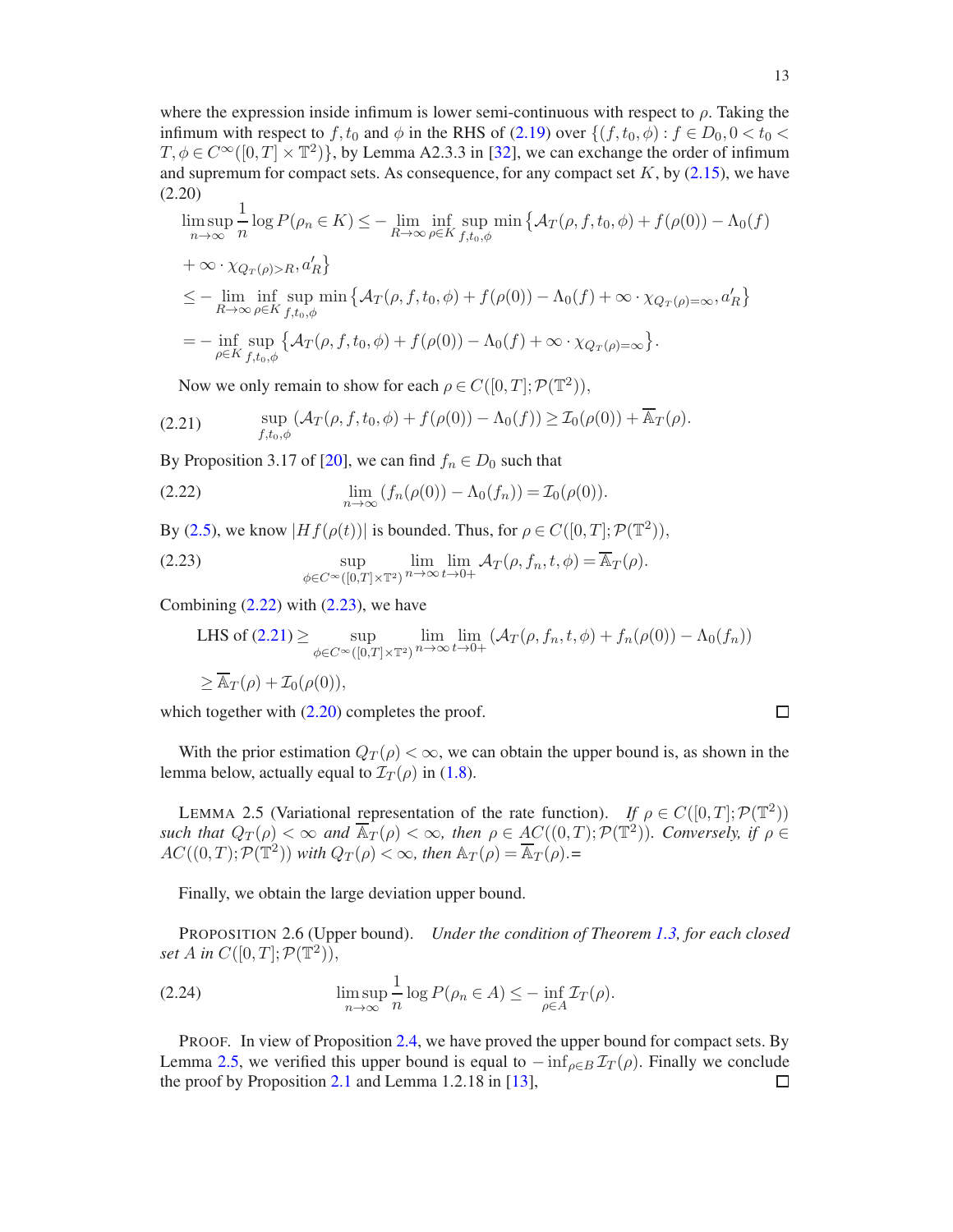<span id="page-13-0"></span>2.3. *Proof of lower bound.* We firstly study the law of large numbers of a regularly perturbed model, which can be obtained by measure transformation from the original model. For any given  $v \in L^{\infty}([0, T] \times \mathbb{T}^2; \mathbb{R}^2)$ , take

$$
Z^{v}(t) := \exp \left[ \sum_{i=1}^{n} \int_{0}^{t} \frac{v(s, X_{i}(s))}{\sqrt{2\nu}} d B_{i}(s) - \frac{n}{4\nu} \int_{0}^{t} \int_{\mathbb{T}^{2}} |v(s)|^{2} d \rho_{n}(s) ds \right].
$$

By Proposition 5.12 of [\[31\]](#page-48-23), it's a martingale. Thus we can apply Girsanov formula. Let  $\mathcal{F}_T$  be the augmented filtration given by initial data and the Brownian motion (see (2.3) in Section 5.2 of [\[31](#page-48-23)]). For  $A \in \mathcal{F}_T$ , let  $P^v(A) (= P_T^v(A)) := \mathbb{E}[\chi_A Z^v(T)]$ . Let  $W_i(t) =$  $B_i(t) - \frac{v(t, X_i(t))}{\sqrt{2\nu}}$  and then  $\{W_t\}_{0 \le t \le T}$  is a 2*n*-dimensional Brownian motion under  $P^v$ . In addition, we have

<span id="page-13-2"></span>(2.25) 
$$
dX_i(t) = \frac{1}{n} \sum_{i \neq j} \mathcal{K}(X_i - X_j) dt + v(t, X_i) dt + \sqrt{2\nu} dW_i(t).
$$

Formally, the empirical distribution  $\rho_n$  of [\(2.25\)](#page-13-2) would converge to the solution of

(2.26) 
$$
\partial_t \rho - \nu \Delta \rho + \text{div} (\mathbf{R}(\rho)) + \text{div} (\rho v) = 0.
$$

Hence a definition of weak solution is required for characterizing the mean-field limit.

<span id="page-13-4"></span>DEFINITION 2.1. For  $v \in L^{\infty}([0,T] \times \mathbb{T}^2; \mathbb{R}^2)$ , we say  $\rho \in C([0,T]; \mathcal{P}(\mathbb{T}^2))$  is a weak solution of [\(2.26\)](#page-13-3) if  $Q_T(\rho) < \infty$  and for each  $\phi \in C^{\infty}([0, T] \times \mathbb{T}^2)$  and  $0 \le s < t \le T$ ,

<span id="page-13-3"></span>
$$
\langle \phi(t), \rho(t) \rangle - \langle \phi(s), \rho(s) \rangle = \int_s^t \langle \partial_t \phi(r), \rho(r) \rangle dr + \nu \int_s^t \langle \Delta \phi(r), \rho(r) \rangle dr
$$

$$
+ \int_s^t \langle \nabla \phi(r), \mathbf{R}(\rho(r)) \rangle dr + \int_s^t \int_{\mathbb{T}^2} \nabla \phi(r) \cdot v(r) d\rho(r) dr.
$$

Then we will prove the law of large numbers under  $P^v$ .

<span id="page-13-1"></span>LEMMA 2.7. Let  $\gamma \in \mathcal{P}(\mathbb{T}^2)$  *with*  $e(\gamma) < \infty$  and  $v \in L^{\infty}([0, T] \times \mathbb{T}^2; \mathbb{R}^2)$ *. Then there exists an unique weak solution*  $\rho^{\gamma,v}$  *of* [\(2.26\)](#page-13-3) *such that*  $\rho(0) = \gamma$  *and* 

$$
Q_T(\rho^{\gamma,v}) \le e(\gamma) + C_v T,
$$

*where*  $C_v$  *is a v*-dependent constant. In addition, for each  $\varepsilon > 0, R > 0$ , *if a sequence*  $(\gamma_n)$ *satisfies*  $\gamma_n \in \mathcal{X}_n$ ,  $e(\zeta_n * \gamma_n) \leq R$  *and*  $\lim_{n \to \infty} d(\gamma_n, \gamma) = 0$ *, then* 

$$
\lim_{n \to \infty} P_{\gamma_n}^v \left( \sup_{0 \le t \le T} d(\rho_n(t), \rho^{\gamma, v}(t)) > \varepsilon \right) = 0.
$$

REMARK. It might happen that  $\mathcal{X}_n \cap \{\eta : e(\zeta_n * \eta) \leq R\} = \emptyset$  for small n, but it would not happen when n, R big enough (see Lemma [5.3\)](#page-34-1). Hence, we allow  $\gamma_n$  to be defined only for large n.

Generally speaking, this result would imply that if the initial data  $\gamma_n$  converging to  $\gamma$  in weak topology, then the limit of relative entropy of  $P_T^v$  with respect to  $P_T$  under the scaling  $1/n$  would provide a large deviation lower bound, i.e.

$$
\liminf_{n \to \infty} \frac{1}{n} \log P(\rho \in B) \ge -\lim_{n \to \infty} \frac{1}{n} H\left(P_{\gamma_n}^v | P_{\gamma_n}\right) = -\frac{1}{4\nu} \int_0^T \int_{\mathbb{T}^2} |v(t)|^2 \rho^{\gamma, v}(t) dt
$$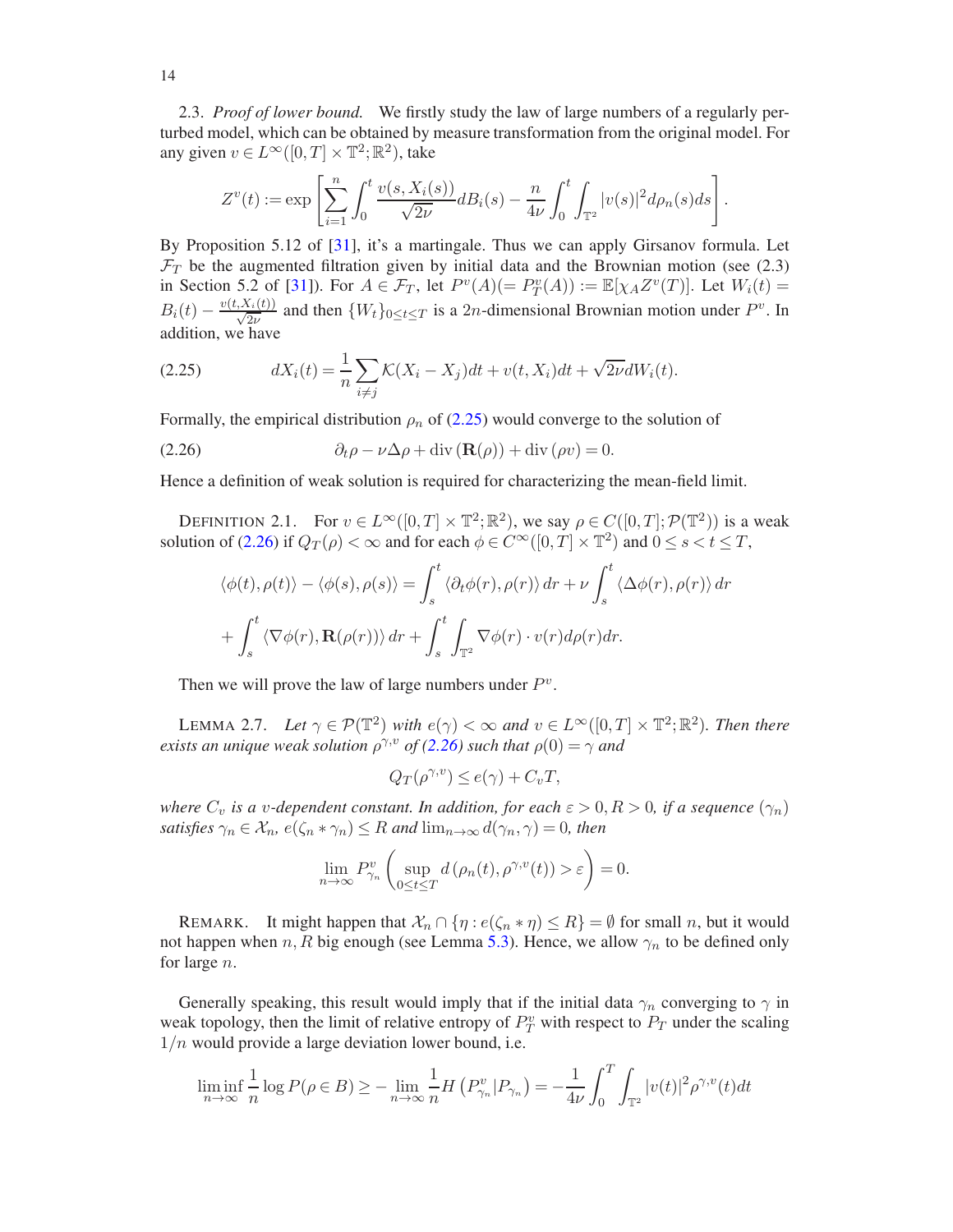for any open set B containing  $\rho^{\gamma,v}$ , in which

$$
H(P_{\gamma_n}^v|P_{\gamma_n}) := \mathbb{E}_{\gamma_n}^v\left(\log \frac{dP_{\gamma_n}^v}{dP_{\gamma_n}}\right) = \mathbb{E}_{\gamma_n}^v(\log Z^v(T)) = \frac{n}{4\nu} \mathbb{E}_{\gamma_n}^v\left[\int_0^T \int_{\mathbb{T}^2} |v(t)|^2 d\rho_n(t) dt\right].
$$

Moreover, at least formally, by taking the infimum for  $v$  we will obtain exactly the rate function, i.e.

(2.27) 
$$
\mathbb{A}_T(\rho) = \inf_{v': \rho = \rho^{\gamma, v'}} \frac{1}{4\nu} \int_0^T \int_{\mathbb{T}^2} |v'(t)|^2 \rho(t) dt.
$$

Define

<span id="page-14-2"></span>
$$
\mathcal{J} = \{ v = \nabla p : p : [0, T] \times \mathbb{T}^2 \mapsto \mathbb{R}, p(t) \in C^2(\mathbb{T}^2), ||\nabla p||_{\infty} + ||\nabla^2 p||_{\infty} < \infty \}.
$$

In our paper, for  $\rho$  regular enough, i.e.  $\rho = \rho^{\gamma, v}$  for certain  $v \in \mathcal{J}$ , the infimum in [\(2.27\)](#page-14-2) is always taken in the case that  $v' = v$ .

Since our initial data is more general, we need a stronger result stated below involving the stability for initial values.

<span id="page-14-0"></span>LEMMA 2.8. *Let*  $\gamma \in \mathcal{P}(\mathbb{T}^2)$  *with*  $e(\gamma) < \infty$  *and*  $v \in L^{\infty}([0, T] \times \mathbb{T}^2; \mathbb{R}^2)$ *. For any*  $\varepsilon >$  $0, R > 0$ , *there exists*  $\delta \in (0, \varepsilon)$  *such that for each sequence*  $(\gamma_n)$  *satisfying*  $\gamma_n \in B_\delta(\gamma) \cap \mathcal{X}_n$ *and*  $e(\zeta_n * \gamma_n) \leq R$ ,

<span id="page-14-3"></span>(2.28) 
$$
\lim_{n \to \infty} P_{\gamma_n}^v \left( \sup_{0 \le t \le T} d(\rho_n(t), \rho^{\gamma, v}(t)) > \varepsilon \right) = 0,
$$

where  $B_\delta(\gamma) = \{\eta \in \mathcal{P}(\mathbb{T}^2): d(\eta, \gamma) < \delta\}$ . *In addition, if*  $v \in \mathcal{J}$ *, then there exists a constant*  $C_v$  *dependent on* v *such that* 

<span id="page-14-4"></span>
$$
(2.29) \qquad \limsup_{n\to\infty}\left|\frac{1}{4\nu}\mathbb{E}_{\gamma_n}^v\left[\int_0^T\int_{\mathbb{T}^2}|v(t)|^2d\rho_n(t)dt\right]-\mathbb{A}_T(\rho^{\gamma,v})\right|\leq C_v\varepsilon.
$$

As one may expect, the set of "nice" trajectories, consisting of all  $\rho^{\gamma, v}$  for  $v \in \mathcal{J}$ , plays a key role in proof of lower bound of LDP. We want to prove each  $\rho$  with finite rate function can be approximated by a series of  $\rho^{\gamma,v}$ ,  $v \in \mathcal{J}$  in the sense stated below.

<span id="page-14-1"></span>LEMMA 2.9 (Density of nice trajectory). *For each*  $\gamma \in \mathcal{P}(\mathbb{T}^2)$  *with*  $e(\gamma) < \infty$ *, define*  $F_{reg}^{\gamma} = \{ \rho \in AC((0, T); \mathcal{P}(\mathbb{T}^2)) : Q_T(\rho) < \infty, \rho(0) = \gamma \}.$  If  $\rho \in F_{reg}^{\gamma}$  with  $\mathbb{A}_T(\rho) < \infty$ , *there exists*  $v_n \in \mathcal{J}$  *such that* 

$$
\lim_{n \to \infty} \sup_{0 \le t \le T} d(\rho^{\gamma, v_n}(t), \rho(t)) = 0, \quad \limsup_{n \to \infty} \mathbb{A}_T(\rho^{\gamma, v_n}) \le \mathbb{A}_T(\rho).
$$

Now we are ready to prove the large deviation lower bound. By classical result of large deviation principle (see [\[40](#page-48-24)], Proposition 1.15), to prove lower bound for open set, it suffices to prove that lower bound holds for any open ball  $\hat{B}_{\varepsilon}(\rho)$  in  $C([0,T]; \mathcal{P}(\mathbb{T}^2))$ , which is stated below.

**PROPOSITION 2.10 (Lower bound).** *Under the condition of Theorem [1.3,](#page-6-4) for any*  $\rho \in$  $C([0,T]; \mathcal{P}(\mathbb{T}^2))$  and  $\varepsilon > 0$ ,

$$
\liminf_{n \to \infty} \frac{1}{n} \log P\left(\sup_{0 \le t \le T} d(\rho_n(t), \rho(t)) < \varepsilon\right) \ge -\mathcal{I}_T(\rho).
$$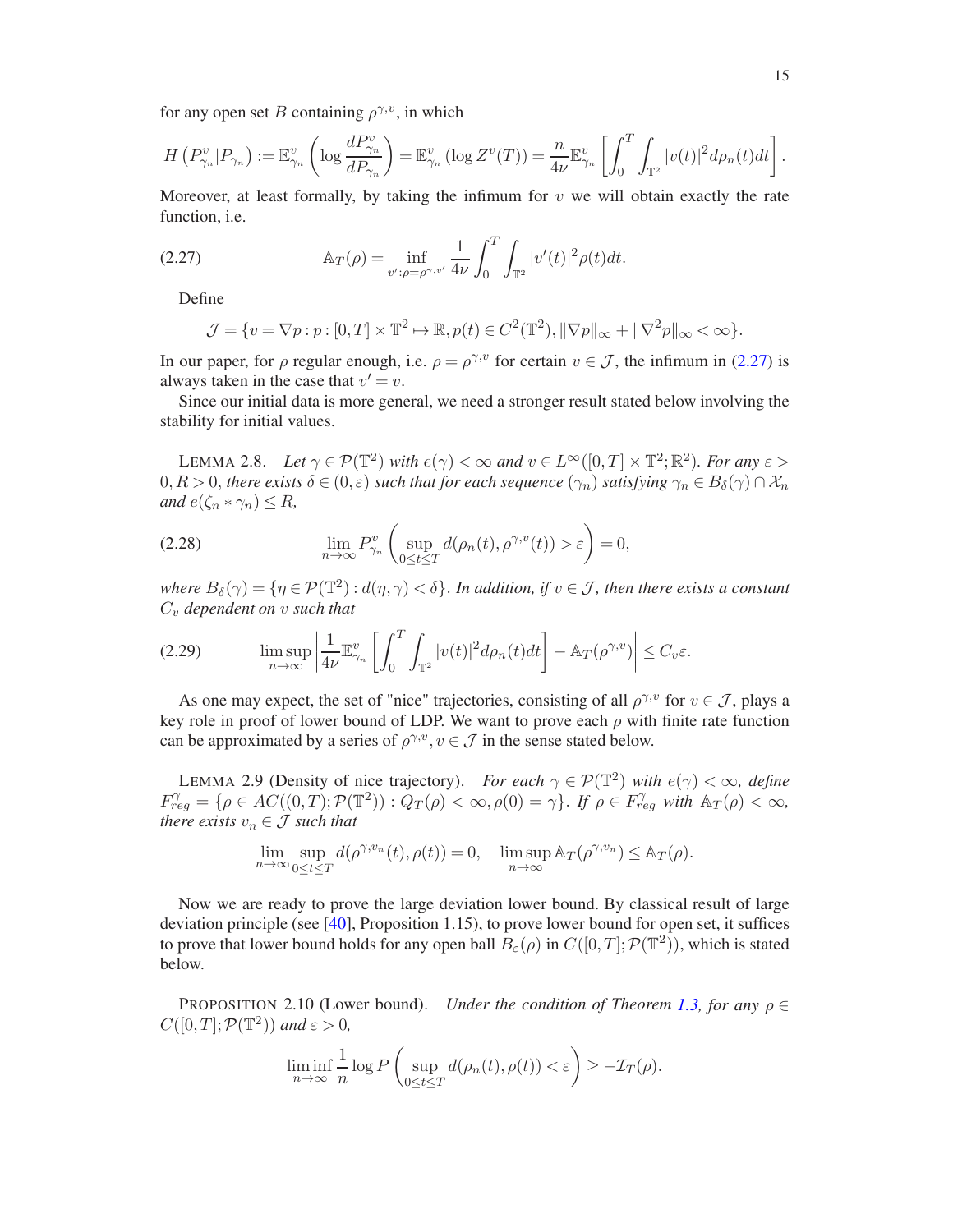PROOF. If  $\mathcal{I}_T(\rho) = \infty$ , the result is trivial. Otherwise,  $\rho \in AC((0,T); \mathcal{P}(\mathbb{T}^2))$  and  $Q_T(\rho) < \infty$ . By Condition [1.2,](#page-6-3) we can pick R big enough such that

(2.30) 
$$
\limsup_{n \to \infty} \frac{1}{n} \log P(e(\zeta_n * \rho_n(0)) > R) < -\mathcal{I}_0(\gamma) - 1.
$$

By LDP of initial data, for each  $\delta > 0$ ,

<span id="page-15-0"></span>
$$
\liminf_{n \to \infty} \frac{1}{n} \log P(\rho_n(0) \in B_\delta(\gamma)) \ge -\mathcal{I}_0(\gamma),
$$

which in combination with  $(2.30)$  leads to

<span id="page-15-3"></span>(2.31) 
$$
\liminf_{n \to \infty} \frac{1}{n} \log P(\rho_n(0) \in B_\delta(\gamma), e(\zeta_n * \rho_n(0)) \le R) \ge -\mathcal{I}_0(\gamma) > -\infty.
$$

Let  $\mathcal{O} = B_{\varepsilon}(\rho)$ , and assume  $\rho(0) = \gamma$ . By Lemma [2.9,](#page-14-1) we can select  $v_m \in \mathcal{J}$  such that  $\rho^{\gamma,v_m} \in B_\varepsilon(\rho)$  and

<span id="page-15-1"></span>(2.32) 
$$
\lim_{m \to \infty} \sup_{0 \le t \le T} d(\rho^{\gamma, v_m}(t), \rho(t)) = 0, \quad \limsup_{m \to \infty} \mathbb{A}_T(\rho^{\gamma, v_m}) \le \mathbb{A}_T(\rho).
$$

We claim that for each  $m$ ,

(2.33) 
$$
\liminf_{n \to \infty} \frac{1}{n} \log P(\rho_n \in \mathcal{O}) \geq -\mathbb{A}_T(\rho^{\gamma, v_m}) - \mathcal{I}_0(\gamma).
$$

Then by [\(2.32\)](#page-15-1) we have

<span id="page-15-4"></span><span id="page-15-2"></span>
$$
\liminf_{n \to \infty} \frac{1}{n} \log P \left( \rho_n \in \mathcal{O} \right) \geq -\mathbb{A}_T(\rho) - \mathcal{I}_0(\gamma) = -\mathcal{I}_T(\rho),
$$

and arrive at the lower bound.

So we just need to verify [\(2.33\)](#page-15-2). For any small enough  $\varepsilon_1 < \varepsilon$  such that  $\mathcal{O}_1 = B_{\varepsilon_1}(\rho^{\gamma, v_m}) \subset$ O, take  $\delta < \varepsilon_1$  in Lemma [2.8](#page-14-0) such that [\(2.28\)](#page-14-3) and [\(2.29\)](#page-14-4) holds replacing  $\varepsilon$  by  $\varepsilon_1$ . Note that

(2.34) 
$$
P(\rho_n \in \mathcal{O}) \ge \inf_{\gamma_n \in B_\delta(\gamma) \cap \mathcal{X}_n, e(\zeta_n * \gamma_n) \le R} P_{\gamma_n}(\rho_n \in \mathcal{O})
$$

$$
\cdot P(\rho_n(0) \in B_\delta(\gamma), e(\zeta_n * \rho_n(0)) \le R).
$$

By [\(2.31\)](#page-15-3), there exists  $n_0$  such that when  $B_\delta(\gamma) \cap \mathcal{X}_n \neq \emptyset$  for  $n \geq n_0$ . Hence for  $n \geq n_0$ , take  $\overline{\gamma}_n \in B_\delta(\gamma) \cap \mathcal{X}_n$  such that  $e(\zeta_n * \overline{\gamma}_n) \leq R$  and

<span id="page-15-5"></span>
$$
(2.35) \qquad \frac{1}{n}\log P_{\overline{\gamma}_n}(\rho_n \in \mathcal{O}) \le \inf_{\gamma_n \in B_\delta(\gamma) \cap \mathcal{X}_n, e(\zeta_n * \gamma_n) \le R} \frac{1}{n}\log P_{\gamma_n}(\rho_n \in \mathcal{O}) + \frac{1}{n}.
$$

In view of [\(2.31\)](#page-15-3), [\(2.34\)](#page-15-4) and [\(2.35\)](#page-15-5),

$$
\liminf_{n \to \infty} \frac{1}{n} \log P(\rho_n \in \mathcal{O}) \ge \liminf_{n \to \infty} \frac{1}{n} \log P_{\overline{\gamma}_n}(\rho_n \in \mathcal{O})
$$
  
(2.36)
$$
+ \liminf_{n \to \infty} \frac{1}{n} \log P(\rho_n(0) \in B_\delta(\gamma), e(\zeta_n * \rho_n(0)) \le R)
$$

$$
\ge \liminf_{n \to \infty} \frac{1}{n} \log P_{\overline{\gamma}_n}(\rho_n \in \mathcal{O}) - \mathcal{I}_0(\gamma).
$$

Since  $\mathcal{O}_1 \in \mathcal{F}_T$ ,

<span id="page-15-6"></span>
$$
P_{\overline{\gamma}_n}(\rho_n \in \mathcal{O}_1) = P_{\overline{\gamma}_n}^{v_m}(\mathcal{O}_1) \mathbb{E}_{\overline{\gamma}_n}^{v_m} \bigg[ \left( Z^{v_m}(T) \right)^{-1} \frac{\chi_{\mathcal{O}_1}}{P_{\overline{\gamma}_n}^{v_m}(\mathcal{O}_1)} \bigg].
$$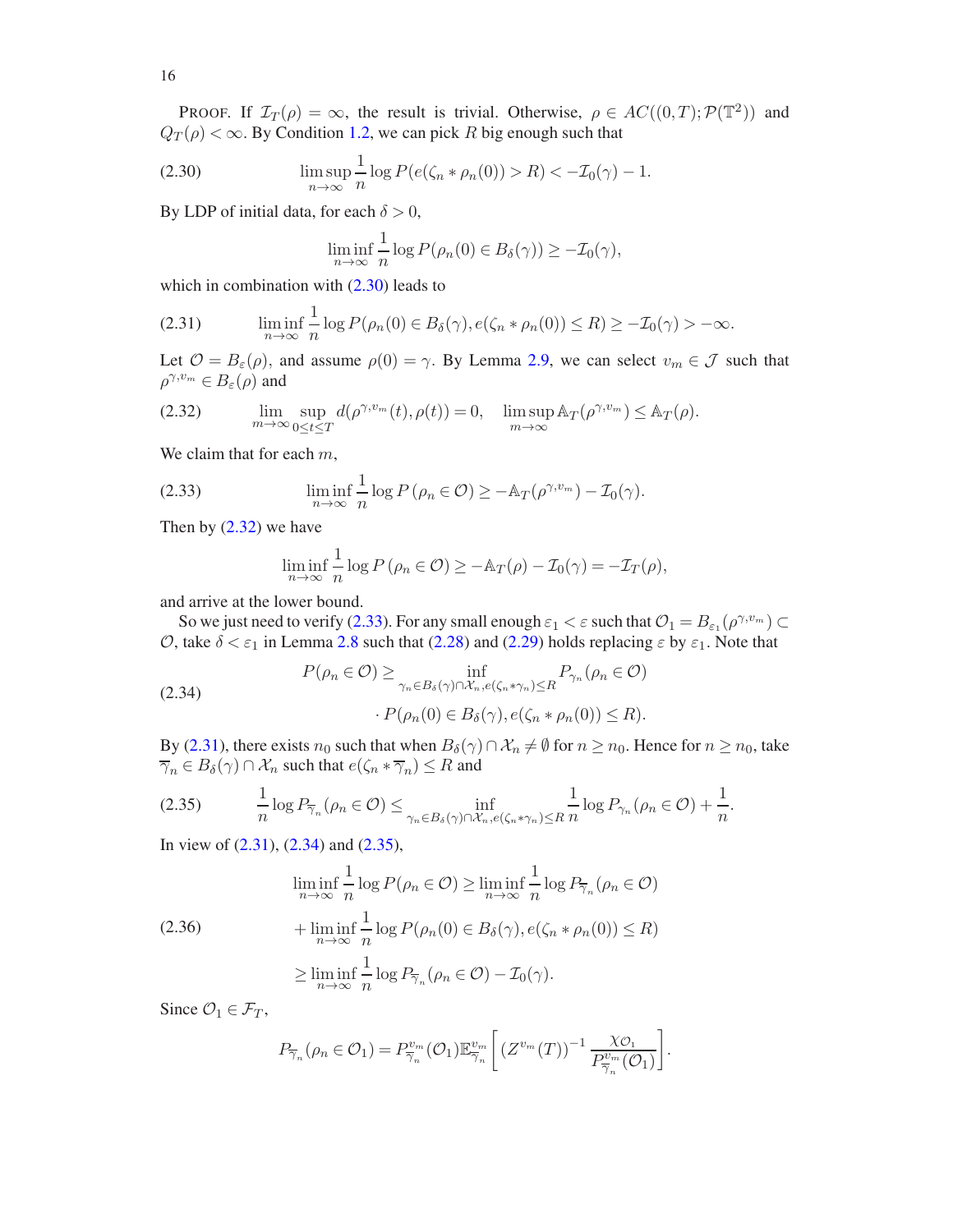By Jensen's inequality,

$$
\frac{1}{n}\log P_{\overline{\gamma}_n}(\rho_n \in \mathcal{O}_1) \ge -(P_{\overline{\gamma}_n}^{v_m}(\rho_n \in \mathcal{O}_1))^{-1} E_{\overline{\gamma}_n}^{v_m} \left[\frac{1}{n}\log Z^{v_m}(T); \mathcal{O}_1\right] + \frac{1}{n}\log P_{\overline{\gamma}_n}^{v_m}(\rho_n \in \mathcal{O}_1).
$$

By Lemma [2.8,](#page-14-0) the second expression on the RHS of the above inequality converges to 0. The first one is equal to

$$
(2.37) \qquad -\frac{1}{P_{\overline{\gamma}_n}^{v_m}(\rho_n \in \mathcal{O}_1)} \bigg\{ E_{\overline{\gamma}_n}^{v_m} \bigg[ \frac{1}{n} \log Z^{v_m}(T) \bigg] - E_{\overline{\gamma}_n}^{v_m} \bigg[ \frac{1}{n} \log Z^{v_m}(T); \mathcal{O}_1^c \bigg] \bigg\}.
$$

<span id="page-16-2"></span>Noting

$$
Z^{v_m}(T) = \exp\left[\sum_{i=1}^n \int_0^T \frac{v_m(s, X_i(t))}{\sqrt{2\nu}} dW_i(t) + \frac{n}{4\nu} \int_0^T \int_{\mathbb{T}^2} |v_m(t)|^2 d\rho_n(t) dt\right],
$$
  

$$
\text{Var}_{\overline{\gamma}_n}^{v_m} \left[\frac{1}{n} \sum_{i=1}^n \int_0^T \frac{v_m(t, X_i(t))}{\sqrt{2\nu}} dW_i(t)\right] \le \frac{1}{2n\nu} ||v_m||_\infty^2 T,
$$
  

$$
\left|\frac{1}{4\nu} \int_0^T \int_{\mathbb{T}^2} |v_m(t)|^2 d\rho_n(t) \right| \le \frac{1}{4\nu} ||v_m||_\infty^2 T,
$$

and by [\(2.28\)](#page-14-3), the second term in [\(2.37\)](#page-16-2) converges to zero, and the denominator in the first terms converges to one, so we have

$$
\lim_{n \to \infty} \left| (2.37) + \mathbb{E}^{v_m}_{\overline{\gamma}_n} \left[ \frac{1}{4\nu} \int_0^T \int_{\mathbb{T}^2} |v_m(t)|^2 d\rho_n(t) dt \right] \right| = 0.
$$

Therefore, so far we have,

$$
\liminf_{n \to \infty} \frac{1}{n} \log P_{\overline{\gamma}_n}(\rho_n \in \mathcal{O}) \ge \liminf_{n \to \infty} \frac{1}{n} \log P_{\overline{\gamma}_n}(\rho_n \in \mathcal{O}_1)
$$
\n
$$
\ge -\limsup_{n \to \infty} \mathbb{E}^{v_m}_{\overline{\gamma}_n} \left[ \frac{1}{4\nu} \int_0^t \int_{\mathbb{T}^2} |v_m(t)|^2 d\rho_n(t) \right].
$$

Then by [\(2.29\)](#page-14-4),

<span id="page-16-3"></span>(2.39) 
$$
\liminf_{n \to \infty} \frac{1}{n} \log P_{\overline{\gamma}_n}(\rho_n \in \mathcal{O}) \geq -\mathbb{A}_T(\rho^{\gamma, p_m}) - C'_{v_m} \varepsilon_1.
$$

So [\(2.33\)](#page-15-2) follows from [\(2.36\)](#page-15-6) and [\(2.39\)](#page-16-3) by taking  $\varepsilon_1 \rightarrow 0$ .

<span id="page-16-0"></span>3. Prior energy estimation and crucial inequalities. This section investigates some estimations related to the energy functional along with  $\mathbf{R}(\rho)$ . In Section [3.1,](#page-16-1) we prove Condition [1.1](#page-4-1) implies Condition [1.2.](#page-6-3) Section [3.2](#page-18-0) contains some crucial inequalities, which will be used throughout the paper. The proof of Lemma [2.3](#page-10-0) is provided in Section [3.3.](#page-22-0)

<span id="page-16-1"></span>3.1. *Energy with mollification.* Recall for  $x \in \mathbb{R}$ ,

$$
\zeta(x) = \begin{cases} Ce^{-\frac{1}{1-4|x|^2}}, & |x| < \frac{1}{2}, \\ 0, & |x| \ge \frac{1}{2}, \end{cases}
$$

$$
\qquad \qquad \Box
$$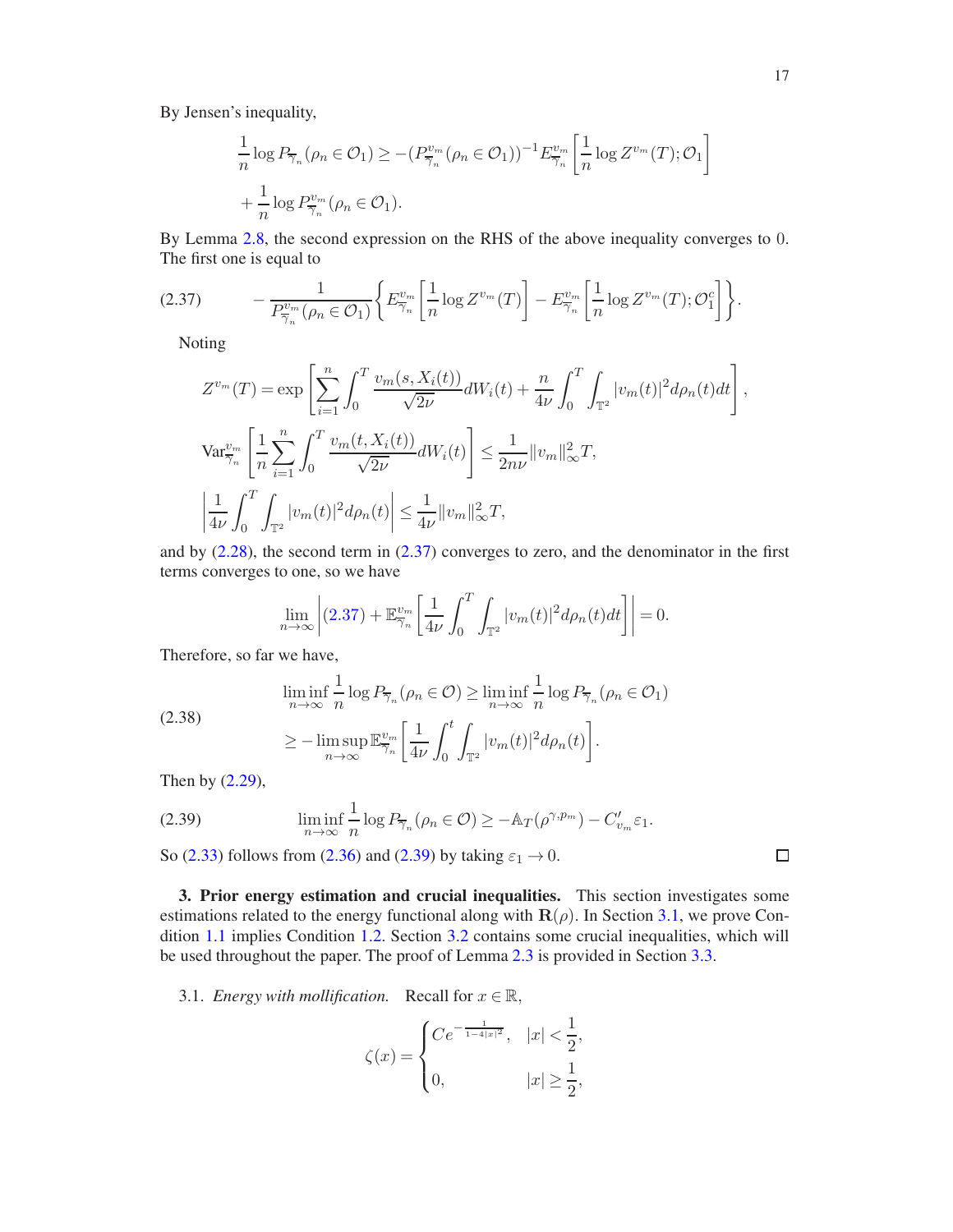and  $\zeta_n : \mathbb{R}^2 \mapsto \mathbb{R}$ ,

$$
\zeta_n(x) = m_n^2 \zeta(m_n|x|),
$$

where  $m_n \uparrow \infty, nm_n^{-2} \to \infty$ . For convenience, we take  $m_1 \geq 5$ . In fact, the estimations in this section hold for each  $\zeta$  supported on  $\left[-\frac{1}{2}\right]$  $\frac{1}{2}, \frac{1}{2}$  $\frac{1}{2}$  and satisfying the Condition 3.1 below.

<span id="page-17-0"></span>CONDITION 3.1. (1)  $\zeta$  is a non-negative smooth even function.

- (2) For each  $x > 0$ ,  $\zeta'(x) \leq 0$ .
- (3)  $\int_0^\infty 2\pi r \zeta(r) dr = 1.$
- (4) There exists a constant  $C_{\zeta}$  such that  $\zeta(r) \leq -C_{\zeta} \zeta'(r)$ .

Define  $G_n := \zeta_n * \zeta_n$ , which also are smooth mollifiers. It is straightforward to show that  $G_n(x) = m_n^2 G(m_n|x|)$  for certain function G satisfying Condition [3.1](#page-17-0) and being supported on  $[-1, 1]$ , and

(3.2) 
$$
(G_n * f)(x) = \int_0^{\frac{1}{m_n}} m_n^2 G(m_n r) \left[ \int_{\partial B_r(x)} f dS \right] dr.
$$

<span id="page-17-2"></span>LEMMA 3.1. *Condition [1.1](#page-4-1) implies Condtion [1.2.](#page-6-3)*

PROOF. Let

$$
F(r,x) = \frac{1}{2\pi r} \int_{\partial B_r(x)} \mathcal{N}(y) dS.
$$

Then for  $0 < r < \frac{1}{2}$  and  $x = (x_1, x_2) \in \left[ -\frac{1}{2}, \frac{1}{2} \right]$  $(\frac{1}{2})^2$ ,  $|x| \neq r$ ,

<span id="page-17-1"></span>(3.3) 
$$
\partial_r F(r, x) = \frac{1}{2\pi} \int_0^{2\pi} \partial_r \mathcal{N}(x_1 + r \cos \theta, x_2 + r \sin \theta) d\theta
$$

$$
= \frac{1}{2\pi} \int_0^{2\pi} \nabla \mathcal{N}(x_1 + r \cos \theta, x_2 + r \sin \theta) \cdot (\cos \theta, \sin \theta) d\theta
$$

$$
= \frac{1}{2\pi r} \int_{\partial B_r(x)} \nabla \mathcal{N}(y) \cdot \vec{n} dS = \frac{1}{2\pi r} \int_{B_r(x)} \Delta \mathcal{N}(x) dx = \frac{r}{2} - \frac{1}{2\pi r} \chi_{r > |x|},
$$

where we used [\(1.1\)](#page-0-2). It's easy to check  $\lim_{r\to 0+} F(r, x) = \mathcal{N}(x)$ . Hence, for  $x \in \left[-\frac{1}{2}\right]$  $\frac{1}{2}, \frac{1}{2}$  $(\frac{1}{2})^2$ and  $r \in [0, \frac{1}{2}]$  $\frac{1}{2}$ ), integrate [\(3.3\)](#page-17-1) along [0, *r*], then we have

$$
F(r,x) = \mathcal{N}(x) + \frac{r^2}{4} - \frac{1}{2\pi} \max\{\log(r) - \log(|x|), 0\}.
$$

By [\(3.2\)](#page-17-2),

<span id="page-17-4"></span>(3.4)  
\n
$$
(G_n * \mathcal{N})(x) - \mathcal{N}(x) = \int_0^{\frac{1}{m_n}} 2\pi r m_n^2 G(m_n r) [F(r, x) - \mathcal{N}(x)] dr
$$
\n
$$
= -\int_0^{\frac{1}{m_n}} r m_n^2 G(m_n r) \max\{ \log(r) - \log(|x|), 0 \} dr + \frac{1}{2} \int_0^{\frac{1}{m_n}} \pi r^3 m_n^2 G(m_n r) dr.
$$

Since  $\int_0^{\frac{1}{mn}} \pi r^3 m_n^2 G(m_n r) dr = m_n^{-2} \int_0^1 \pi r^3 G(r) dr$ , then there exists a constant C such that

<span id="page-17-3"></span>(3.5) 
$$
(G_n * \mathcal{N})(x) \leq \mathcal{N}(x) + \frac{C}{m_n^2}, \quad \forall x \notin \mathbb{Z}^2.
$$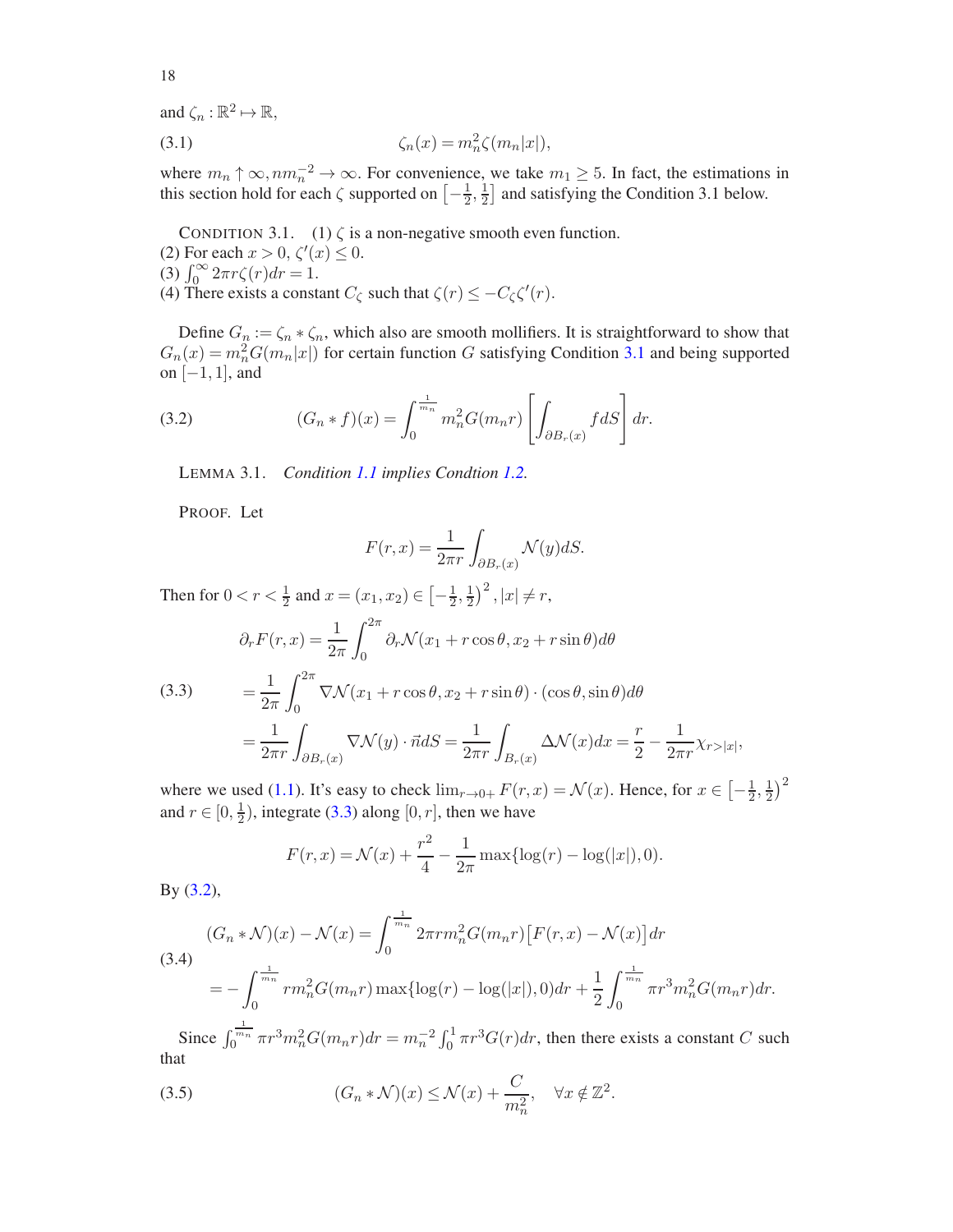By [\(1.5\)](#page-2-1), for  $0 < r < \frac{1}{2}$ ,  $F(r, 0) \le -\frac{1}{2\pi} \log r + C$  is well defined. Then also due to [\(3.2\)](#page-17-2),

$$
(G_n * \mathcal{N})(0) = \int_0^{\frac{1}{m_n}} 2\pi r m_n^2 G(m_n r) F(r, 0) dr \le \frac{1}{2\pi} \log(m_n) + C.
$$

Hence,

$$
e(\zeta_n * \rho_n(0)) = \frac{1}{2} \int_{\mathbb{T}^2} (G_n * \mathcal{N})(x - y)\rho_n(0, dx)\rho_n(0, dy)
$$
  
\n
$$
= \frac{1}{2n^2} \sum_{i,j=1}^n (G_n * \mathcal{N})(X_i(0) - X_j(0))
$$
  
\n
$$
= \frac{1}{2n} (G_n * \mathcal{N})(0) + \frac{1}{2n^2} \sum_{i \neq j}^n (G_n * \mathcal{N})(X_i(0) - X_j(0))
$$
  
\n
$$
\leq \frac{1}{2n} (G_n * \mathcal{N})(0) + \frac{1}{2n^2} \sum_{i \neq j}^n \mathcal{N}(X_i(0) - X_j(0)) + \frac{C}{2m_n^2} \quad \text{(by (3.5))}
$$
  
\n
$$
= \frac{1}{2n} (G_n * \mathcal{N})(0) + e_0(\rho_n(0)) + \frac{C}{2m_n^2} \leq e_0(\rho_n(0)) + \frac{\log(m_n)}{2\pi n} + \frac{C}{2n} + \frac{C}{2m_n^2},
$$

<span id="page-18-0"></span>and the conclusion follows.

$$
\Box
$$

## 3.2. *Convolution estimations.*

<span id="page-18-3"></span>LEMMA 3.2. *There exists a constant*  $C_0$  *such that for*  $x \in \left[-\frac{1}{2}\right]$  $\frac{1}{2}, \frac{1}{2}$  $\frac{1}{2}$ )<sup>2</sup>, |x||(G<sub>n</sub> \* K)(x) –  $|\mathcal{K}(x)| \leq C_0 G(m_n|x|).$ 

PROOF. Take the gradient of  $(3.4)$ , and we have

$$
\nabla (G_n * \mathcal{N})(x) - \nabla \mathcal{N}(x) = \frac{x}{|x|^2} \int_{\min\{|x|, \frac{1}{m_n}\}}^{\frac{1}{m_n}} m_n^2 r G(m_n r) dr.
$$

So

(3.6) 
$$
|x|\big[\nabla (G_n*\mathcal{N})(x) - \nabla \mathcal{N}(x)\big] = \frac{x}{|x|} \int_{\min\{m_n|x|,1\}}^1 r G(r) dr.
$$

By (4) of Condition [3.1,](#page-17-0) there exists  $C_G > 0$  such that

<span id="page-18-1"></span>
$$
\int_{s}^{1} rG(r)dr \leq C_{G} \int_{s}^{1} \left[ -rG'(r) - G(r) \right] dr + C_{G} \int_{s}^{1} G(r)dr
$$
  

$$
\leq C_{G} sG(s) - C_{G}^{2} \int_{s}^{1} G'(r)dr \leq (C_{G} + C_{G}^{2}) G(s),
$$

which means there exists  $C_0$  such that  $\int_s^1 r G(r) dr \le C_0 G(s)$ . By [\(3.6\)](#page-18-1) and noting that  $K =$  $-\nabla^{\perp}\mathcal{N}$ , we conclude the proof.

<span id="page-18-2"></span>Similar to the way of obtaining [\(2.6\)](#page-7-3), for  $\varphi \in C^1(\mathbb{T}^2; \mathbb{R}^2)$ ,

$$
(3.7) \qquad \langle \varphi, \gamma(G_n * \mathcal{K} * \gamma) \rangle = \frac{1}{2} \int_{(\mathbb{T}^2)^2 \backslash \mathcal{D}} [\varphi(x) - \varphi(y)] \cdot (G_n * \mathcal{K})(x - y) \gamma(dx) \gamma(dy),
$$

so we can estimate the difference between  $\mathbf{R}(\gamma)$  and  $\gamma(G_n * \mathcal{K} * \gamma)$ .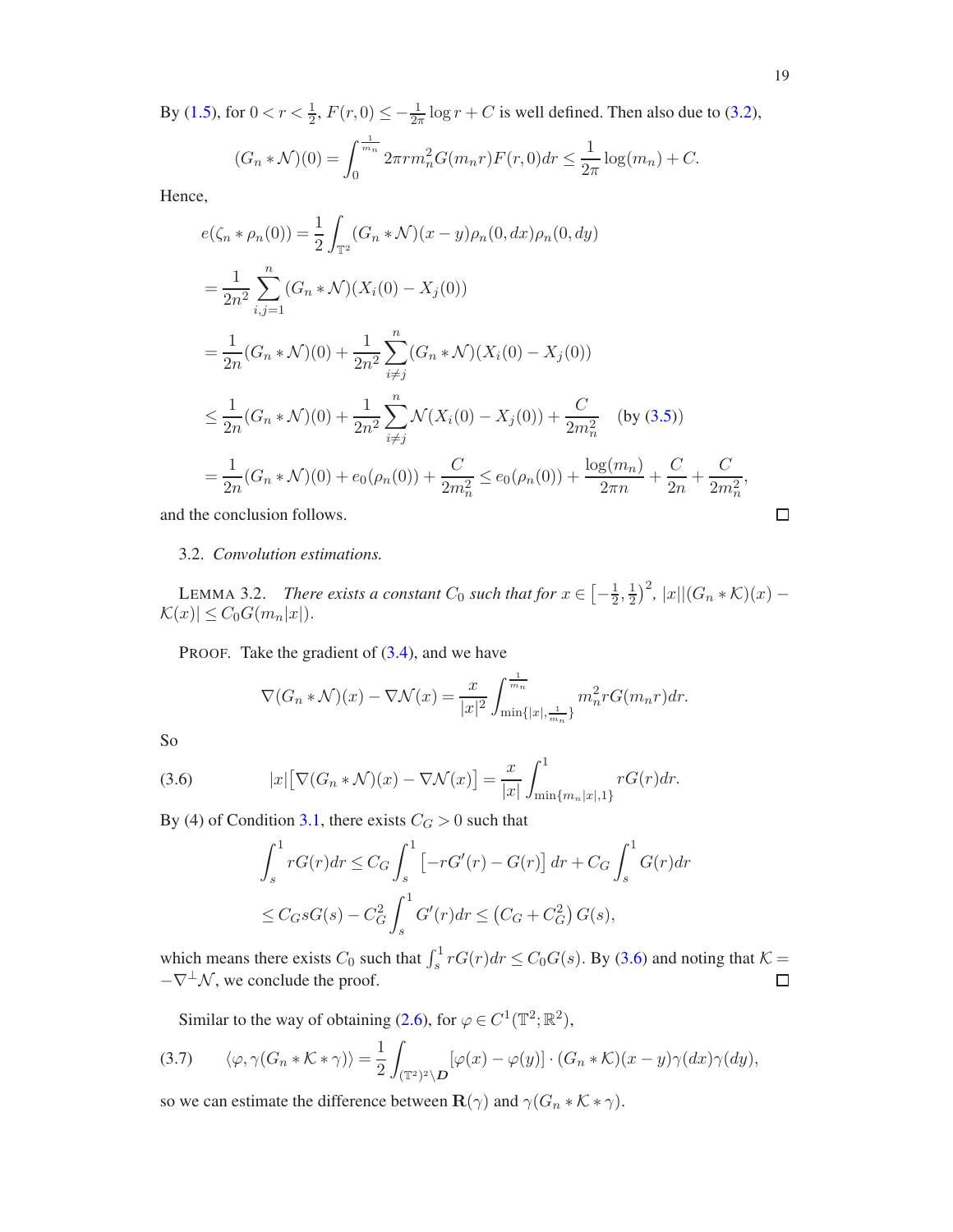<span id="page-19-3"></span>LEMMA 3.3. *For any*  $R > 0$ , there exists a sequence  $c_n \downarrow 0$  such that for each  $\gamma \in \mathcal{P}(\mathbb{T}^2)$ , *satisfying*  $e(\gamma) \leq R < \infty$ ,

$$
\left| \langle \nabla G_n * \mathcal{N} * \gamma, \mathbf{R}(\gamma) \rangle \right| \leq c_n ||\zeta_n * \gamma||_2^2.
$$

PROOF. Step 1.

First, we firstly prove that for each  $\eta, \gamma \in \mathcal{P}(\mathbb{T}^2)$ , there exists a constant  $C_1$  not dependent on  $\eta, \gamma, k$  and n such that for  $1 \leq k \leq \frac{m_n-3}{2}$ ,

 $\begin{array}{c} \begin{array}{c} \begin{array}{c} \end{array} \\ \begin{array}{c} \end{array} \end{array} \end{array}$ 

(3.8)  

$$
\left| \langle G_n * \mathcal{N} * \gamma, \operatorname{div} \mathbf{R}(\eta) - \operatorname{div} [\eta (G_n * \mathcal{K} * \eta)] \rangle \right|
$$

$$
\leq C_1 \left[ \frac{1}{k^2} + \sup_z \gamma \left( B_{\frac{k+1}{m_n}}(z) \right) \right] ||\zeta_n * \eta||_2^2.
$$

Noticing that  $G_n(x) = 0$  if  $|x| \ge \frac{1}{m_n}$  and

<span id="page-19-2"></span>
$$
\int_{(\mathbb{T}^2)^2} G_n(x-y)\eta(dx)\eta(dy) = \|\zeta_n*\eta\|_2^2,
$$

together with [\(2.4\)](#page-7-1), [\(3.7\)](#page-18-2) and Lemma [3.2,](#page-18-3) it's enough to show there exists a constant  $C_1$  such that for each  $x \neq y$ ,  $r(x, y) < \frac{1}{m}$  $\frac{1}{m_n},$ 

<span id="page-19-1"></span>
$$
(3.9) \qquad \frac{|\nabla (G_n*\mathcal{N}*\gamma)(y) - \nabla (G_n*\mathcal{N}*\gamma)(x)|}{r(x,y)} \le C_1 m_n^2 \bigg[ \frac{1}{k^2} + \sup_z \gamma \left( B_{\frac{k+1}{m_n}}(z) \right) \bigg].
$$

Since N can be seen as a periodic function, without loss of generality, we assume  $x_i < y_i <$  $x_i+\frac{1}{2}$  $\frac{1}{2}$   $(i = 1, 2)$ , so that  $r(x, y) = |x - y|$ . Let  $z_0 = \frac{x + y}{2}$  $\frac{+y}{2}$ . Then

<span id="page-19-0"></span>
$$
\frac{|\nabla (G_n * \mathcal{N} * \gamma)(y) - \nabla (G_n * \mathcal{N} * \gamma)(x)|}{|x - y|}
$$
\n
$$
\leq \int_{B_{\frac{k+1}{m_n}}(z_0)} \frac{|(G_n * \nabla \mathcal{N})(y - z) - (G_n * \nabla \mathcal{N})(x - z)|}{|x - y|} \gamma(dz)
$$
\n
$$
+ \int_{B_{\frac{k+1}{m_n}}(z_0)^c} \frac{|(G_n * \nabla \mathcal{N})(y - z) - (G_n * \nabla \mathcal{N})(x - z)|}{|x - y|} \gamma(dz)
$$
\n
$$
\leq \sup_{z \in B_{\frac{k+1}{m_n}}(z_0)} \frac{|(G_n * \nabla \mathcal{N})(y - z) - (G_n * \nabla \mathcal{N})(x - z)|}{|x - y|} \gamma\left(B_{\frac{k+1}{m_n}}(z_0)\right)
$$
\n
$$
+ \sup_{z \notin B_{\frac{k+1}{m_n}}(z_0)} \frac{|\nabla \mathcal{N}(y - z) - \nabla \mathcal{N}(x - z)|}{|x - y|},
$$

where we used 
$$
(3.6)
$$
 to obtain

$$
\nabla \mathcal{N}(x) = G_n * \nabla \mathcal{N}(x), \text{ if } r(x, \mathbb{Z}^2) > \frac{1}{m_n}.
$$

As mentioned in [\[28](#page-48-11)],  $\partial_i \mathcal{N} \in W^{-1,\infty}(\mathbb{T}^2)$ , i.e. there exist  $A_{i,j} \in L^{\infty}(\mathbb{T}^2)(i, j = 1, 2)$  such that  $\partial_i \mathcal{N} = \sum_{j=1,2} \partial_j A_{i,j}$ . Therefore,

$$
[(G_n*\nabla \mathcal{N})(y-z)-(G_n*\nabla \mathcal{N})(x-z)]_i=\sum_j[\partial_jG_n*A_{i,j}(y-z)-\partial_jG_n*A_{i,j}(x-z)],
$$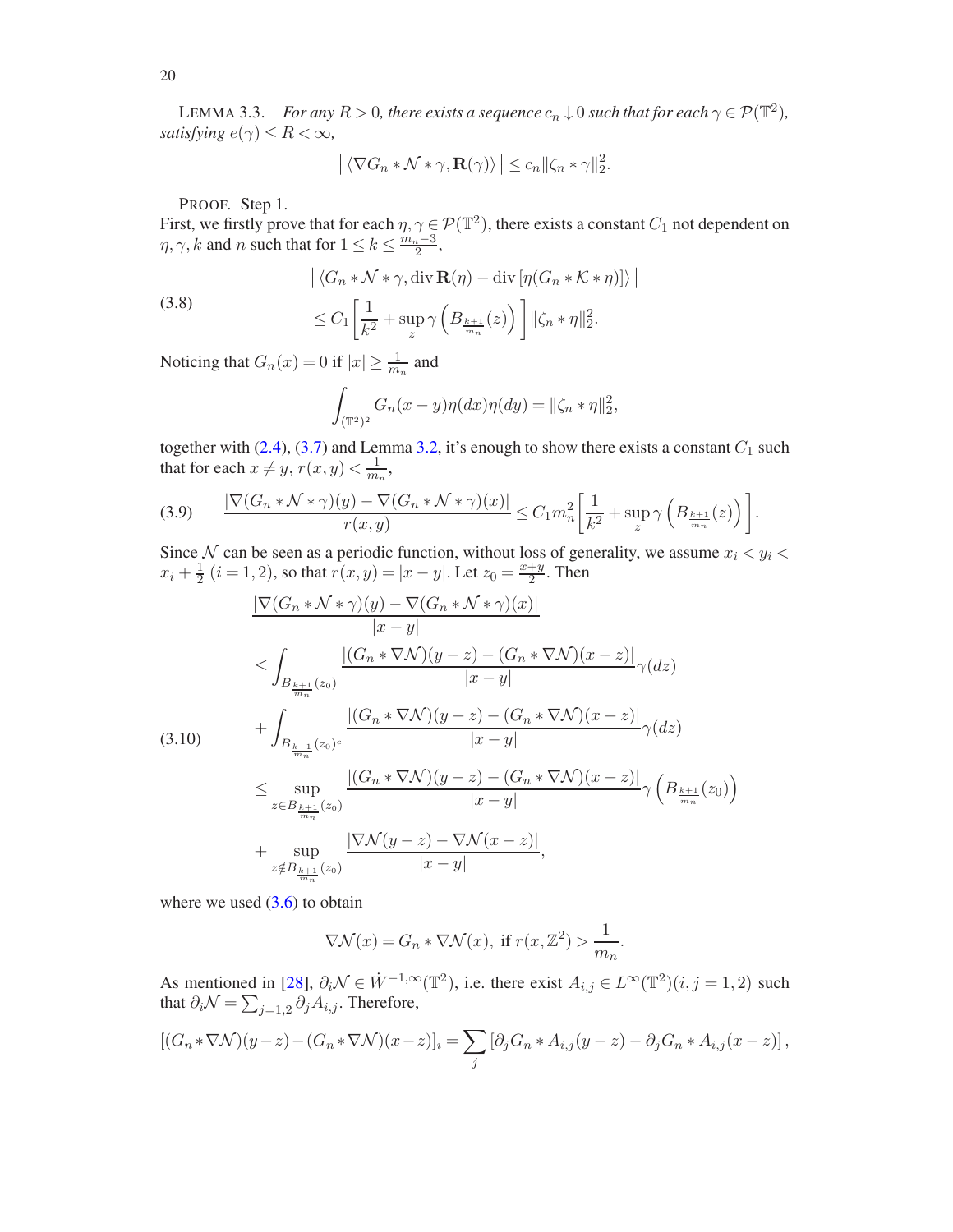So

$$
\frac{|(G_n * \nabla \mathcal{N})_i(y-z) - (G_n * \nabla \mathcal{N})_i(x-z)|}{|x-y|}
$$
  
\n
$$
\leq \int_{B_{\frac{2}{m_n}}(z_0-z)} \frac{\sum_j |\partial_j G_n(y-z-w) - \partial_j G_n(x-z-w)|}{|x-y|} A_{i,j}(w) dw
$$
  
\n
$$
\leq \frac{C \sup |\nabla^2 G_n|}{m_n^2} \leq C m_n^2.
$$

Since  $|x - z_0| = |y - z_0| < \frac{1}{2m_n}$ , for  $z \in B_{\frac{k+1}{m_n}}^c(z_0)$  we have

$$
x, y \in B_{\frac{k+3/2}{m_n}}(z) \backslash \overline{B}_{\frac{k+1/2}{m_n}}(z) \subset B_{1/2}(z) \backslash \overline{B}_{\frac{k}{m_n}}(z),
$$

and thus by  $(1.5)$ ,

$$
|\nabla \mathcal{N}(y-z)-\nabla \mathcal{N}(x-z)|\leq |x-y| \sup_{\frac{1}{2}>|w|>\frac{k}{m_n}} |\nabla^2 \mathcal{N}(w)|\leq C \frac{m_n^2}{k^2}|x-y|.
$$

Therefore  $(3.10)$  can deduce  $(3.9)$  and we arrive at  $(3.8)$ .

Step 2. Take  $\eta = \gamma$  in [\(3.8\)](#page-19-2). Noting that  $(G_n * \mathcal{K} * \gamma) \cdot (G_n * \nabla \mathcal{N} * \gamma) = 0$ , for  $1 \leq k \leq \frac{m_n - 3}{2}$ , we have

$$
\left| \langle \nabla G_n * \mathcal{N} * \gamma, \mathbf{R}(\gamma) \rangle \right| \leq C_1 \left[ \frac{1}{k^2} + \sup_z \gamma \left( B_{\frac{k+1}{m_n}}(z) \right) \right] ||\zeta_n * \gamma||_2^2.
$$

By [\(C.9\)](#page-46-2),

$$
\sup_{z} \gamma\left(B_{\frac{k+1}{m_n}}(z)\right) \le \left(\frac{C_{\mathcal{N}} + 4\pi e(\gamma)}{\log(m_n/2) - \log(k+1)}\right)^{\frac{1}{2}}
$$

.

Taking

$$
c_n = C_1 \min_{1 \le k < \frac{m_n - 3}{2}} \left[ \frac{1}{k^2} + \left( \frac{C_{\mathcal{N}} + 4\pi R}{\log(m_n/2) - \log(k+1)} \right)^{\frac{1}{2}} \right],
$$

then

$$
\left| \langle \nabla G_n * \mathcal{N} * \gamma, \mathbf{R}(\gamma) \rangle \right| \leq c_n ||\zeta_n * \gamma||_2^2.
$$

Through a simple calculation, we can check  $\lim_{n\to\infty} c_n = 0$ .

REMARK. The rate for  $m_n \to \infty$  is not needed in the proof of Lemmas [3.2](#page-18-3) and [3.3,](#page-19-3) i.e., we haven't used the fact that  $nm_n^{-2} \to \infty$ .

We also need a generalised version of Ladyzhenskaya's inequality, which is often used to study two-dimensional Navier-Stokes equation.

<span id="page-20-0"></span>LEMMA 3.4. *There exists*  $C_1$ ,  $C_2$  *such that for each*  $\gamma$ ,  $\eta \in \mathcal{P}(\mathbb{T}^2) \cap L^2(\mathbb{T}^2)$ ,

$$
\|\mathcal{K} * (\gamma - \eta)\|_{4}^{2} = \|\nabla \mathcal{N} * (\gamma - \eta)\|_{4}^{2} \le C_{1} \|\gamma - \eta\|_{2},
$$
  

$$
\int_{\mathbb{T}^{2}} |\nabla \mathcal{N} * \gamma|^{2} d\gamma = \int_{\mathbb{T}^{2}} |\mathcal{K} * \gamma|^{2} d\gamma \le C_{2} \|\gamma - 1\|_{2}^{2}.
$$

 $\Box$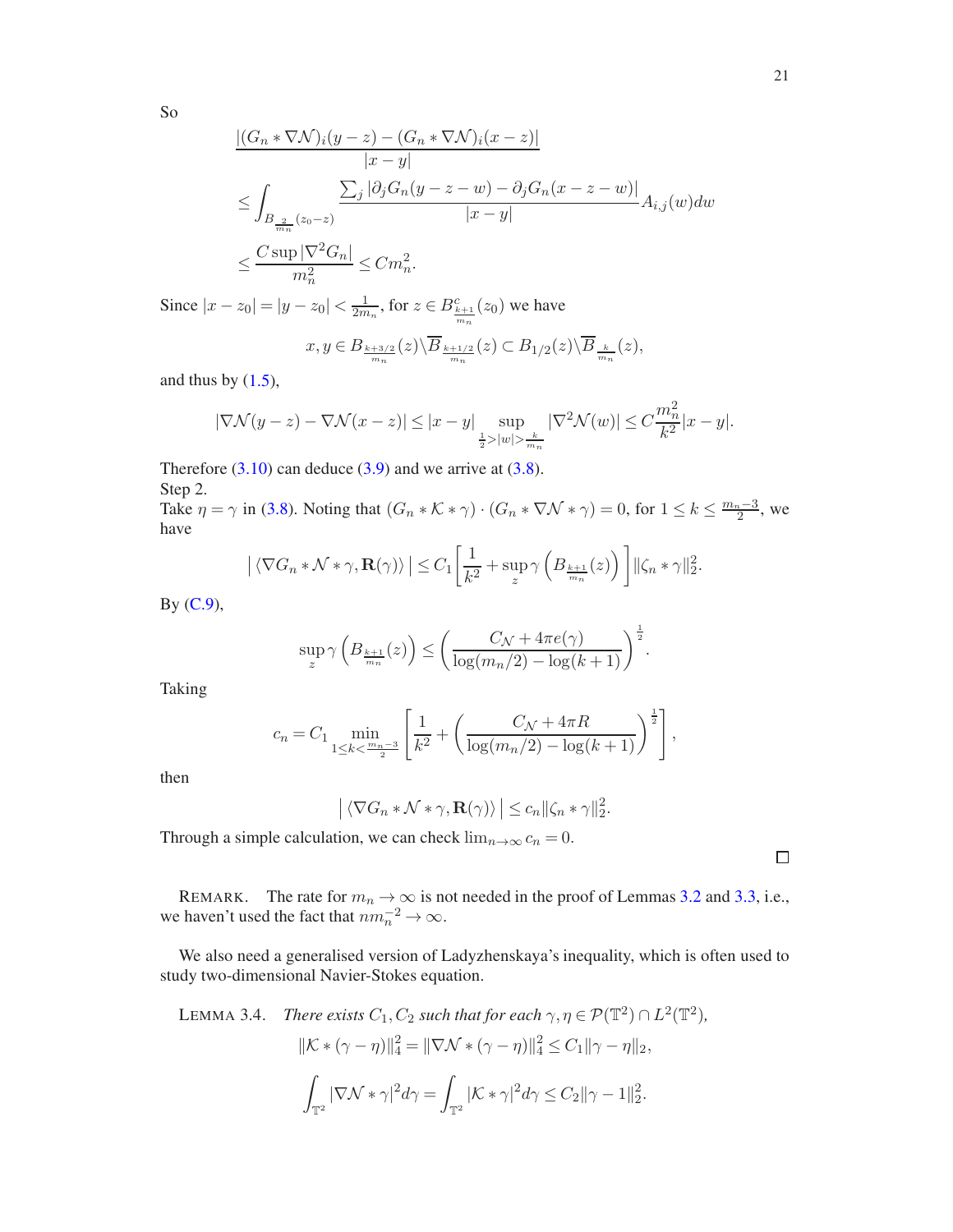PROOF. Let  $\phi \in C_c^{\infty}(\mathbb{R}^2)$  be a radial function such that  $0 \le \phi \le 1, \phi(x) = 1$  for  $|x| \le \frac{1}{2}$ and  $\phi(x) = 0$  for  $|x| \ge 1$ . We define for  $\frac{1}{2} > B > 0$ ,  $\phi_B(x) = \phi(x/B)$ , and  $\mathcal{K}_{1,B} =$  $\phi_B K, K_{2,B} = (1 - \phi_B)K$ . We start with proving that for  $1 \le p < 2, q > 2$ , there exist constants  $C_q, C'_p$ , such that

$$
(3.11) \t\t\t ||\mathcal{K}_{2,B}||_q \leq C_q B^{\frac{2}{q}-1}, \t ||\mathcal{K}_{1,B}||_p \leq C'_p B^{\frac{2}{p}-1}.
$$

By [\(1.5\)](#page-2-1), we can find  $C_0 > 0$  such that for each  $x \in B_{\frac{1}{2}}((0,0)) \setminus \{(0,0)\},$ 

(3.12) 
$$
|\mathcal{K}(x)| \leq C_0 |x|^{-1}, \quad |\nabla \mathcal{K}(x)| \leq C_0 |x|^{-2}.
$$

So there exists  $C_q$  such that

<span id="page-21-0"></span>
$$
\|\mathcal{K}_{2,B}\|_{q} \leq C_0 \left( \int_{|x| > \frac{B}{2}} |x|^{-q} dx \right)^{1/q} \leq C_q B^{2/q-1}.
$$

Also we have

$$
\|\mathcal{K}_{1,B}\|_{p}^{p} \le C_{0}^{p} \int_{[-1/2,1/2]^{2}} \phi(x/B)^{p} |x|^{-p} dx \le C_{0}^{p} B^{2-p} \int_{|y| \le 1} \phi(y)^{p} |y|^{-p} dy.
$$

Let  $C_p' = C_0 \left( \int_{|y| \le 1} |y|^{-p} dy \right)^{\frac{1}{p}}$ . Then we have

$$
\|\mathcal{K}_{1,B}\|_p \le C'_p B^{\frac{2}{p}-1}.
$$

Turn to the proof of the desired inequalities. A consequence of  $(3.11)$  along with Young's inequality implies that there exists a constant  $C$ , such that

$$
\|(\phi_B K) * (\gamma - \eta)\|_4 \le \|K_{1,B}\|_{\frac{4}{3}} \|\gamma - \eta\|_2 \le C B^{\frac{1}{2}} \|\gamma - \eta\|_2,
$$

and

$$
\|[(1-\phi_B)\mathcal{K}]*(\gamma-\eta)\|_4 \leq \|\mathcal{K}_{2,B}\|_4 \|\gamma-\eta\|_1 \leq C/B^{\frac{1}{2}}.
$$

If  $\|\gamma - \eta\|_2 > 2$ , we take  $B = \|\gamma - \eta\|_2^{-1}$  and have

$$
\|\mathcal{K} * (\gamma - \eta)\|_{4} \le \|(\phi_B \mathcal{K}) * (\gamma - \eta)\|_{4} + \|[(1 - \phi_B)\mathcal{K}] * (\gamma - \eta)\|_{4} \le 2C \|\gamma - \eta\|_{2}^{\frac{1}{2}}.
$$
  
If  $\|\gamma - \eta\|_{2} \le 2$ , by Young's inequality,

 $\cdot$  /

$$
\|\mathcal{K} * (\gamma - \eta)\|_4 \le \|\mathcal{K}\|_{\frac{4}{3}} \|\gamma - \eta\|_2 \le \sqrt{2} \|\mathcal{K}\|_{\frac{4}{3}} \|\gamma - \eta\|_2^{\frac{1}{2}},
$$

in which  $||\mathcal{K}||_{\frac{4}{3}} < \infty$  due to [\(1.5\)](#page-2-1). So we can pick  $C_1 = \max\left\{\sqrt{2}||\mathcal{K}||_{\frac{4}{3}}, 2C\right\}$  such that

$$
\|\mathcal{K} * (\gamma - \eta)\|_4^2 \le C_1 \|\gamma - \eta\|_2.
$$

To obtain the second inequality, noting that  $\int_{\mathbb{T}^2} \mathcal{K}(x) dx = 0$  and by young's inequality, we have

$$
\|\mathcal{K} * \gamma\|_2 = \|\mathcal{K} * (\gamma - 1)\|_2 \le \|\mathcal{K}\|_1 \|\gamma - 1\|_2.
$$

Hence by Holder's inequality,

$$
\int_{\mathbb{T}^2} |\mathcal{K} * \gamma|^2 d\gamma = \int_{\mathbb{T}^2} |\mathcal{K} * \gamma|^2 dx + \int_{\mathbb{T}^2} |\mathcal{K} * \gamma|^2 d(\gamma - 1) \le ||\mathcal{K} * \gamma||_2^2 + ||\mathcal{K} * \gamma||_4^2 ||\gamma - 1||_2
$$
  
\n
$$
\le (||\mathcal{K}||_1^2 + C_1)||\gamma - 1||_2^2.
$$

 $\Box$ 

22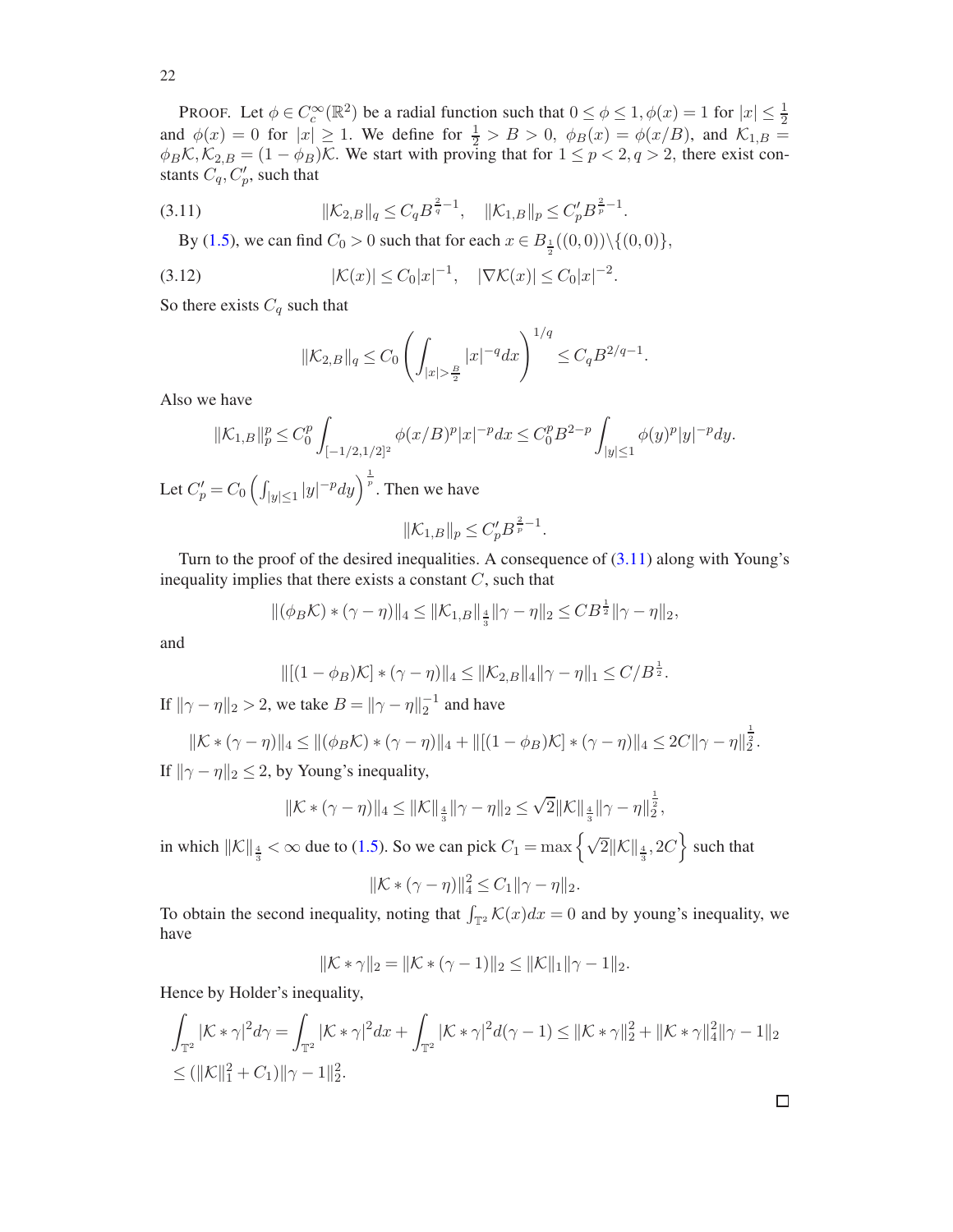$$
\left| \int_{\mathbb{T}^2} \varphi \cdot (J * J * \mathcal{K} * \gamma) d\gamma \right| \leq \delta \| J * \gamma - 1 \|_2^2 + \frac{C_1}{4\delta} \int_{\mathbb{T}^2} |\varphi|^2 d\gamma,
$$

<span id="page-22-3"></span>*where*  $C_1$  *is the constant in Lemma [3.4.](#page-20-0)* 

PROOF. By Jensen's inequality

$$
|J * J * \mathcal{K} * \gamma|^2(x) \le (J * |J * \mathcal{K} * \gamma|^2)(x).
$$

Then using  $ab \leq \frac{\delta}{C_1}a^2 + \frac{C_1}{4\delta}b^2$  and by Lemma [3.4,](#page-20-0) we have

$$
\left| \int_{\mathbb{T}^2} \varphi \cdot (J * J * \mathcal{K} * \gamma) d\gamma \right| \leq \frac{\delta}{C_1} \int_{\mathbb{T}^2} |J * J * \mathcal{K} * \gamma|^2 d\gamma + \frac{C_1}{4\delta} \int_{\mathbb{T}^2} |\varphi|^2 d\gamma
$$
  
\n
$$
\leq \frac{\delta}{C_1} \int_{\mathbb{T}^2} |J * \mathcal{K} * \gamma|^2 d(J * \gamma) + \frac{C_1}{4\delta} \int_{\mathbb{T}^2} |\varphi|^2 d\gamma
$$
  
\n
$$
\leq \delta ||J * \gamma - 1||_2^2 + \frac{C_1}{4\delta} \int_{\mathbb{T}^2} |\varphi|^2 d\gamma.
$$

 $\Box$ 

<span id="page-22-0"></span>3.3. *Proof of Lemma [2.3.](#page-10-0)* We need a generalization of the Doob submartingale inequality.

<span id="page-22-1"></span>LEMMA 3.6. *If*  $M(t)$  *is a positive continuous local martingale, then for each*  $l \in \mathbb{R}$ ,

$$
P\left(\sup_{0\leq t\leq T}\log M(t)\geq l\right)\leq \frac{\mathbb{E}M(0)}{e^l}.
$$

PROOF. Since  $M(t)$  is a positive local martingale, it's a supermartingale. Let  $\tau = \inf\{t :$  $M(t) > e^{l}$   $\wedge$  T. Then  $M(t \wedge \tau)$  is a non-negative supermartingale. Hence

$$
e^{l} P\left(\sup_{0\leq t\leq T} M(t)\geq e^{l}\right) \leq \mathbb{E}(M(\tau)\chi_{M(\tau)\geq e^{l}}) \leq \mathbb{E}(M(\tau)) \leq \mathbb{E}(M(0)).
$$

Now we are ready to give a quantitative version of Lemma [2.3,](#page-10-0) which together with Condition [1.2](#page-6-3) implies Lemma [2.3.](#page-10-0)

<span id="page-22-2"></span>LEMMA 3.7. *There exists constants*  $\lambda > 0$  *such that for each sequence*  $(\eta_n)$  *satisfying*  $\eta_n \in \mathcal{X}_n$  and  $e(\zeta_n * \eta_n) \leq R$ ,

(3.13) 
$$
\limsup_{n \to \infty} \frac{1}{n} \log P_{\eta_n} \left( \sup_{0 < t \le T} \left( e(\zeta_n * \rho_n(t)) + \frac{\nu}{2} \int_0^t ||\zeta_n * \rho_n(s) - 1||_2^2 ds \right) > l \right) \le -\lambda (l - R)
$$

*for any*  $l \in \mathbb{R}$ *.*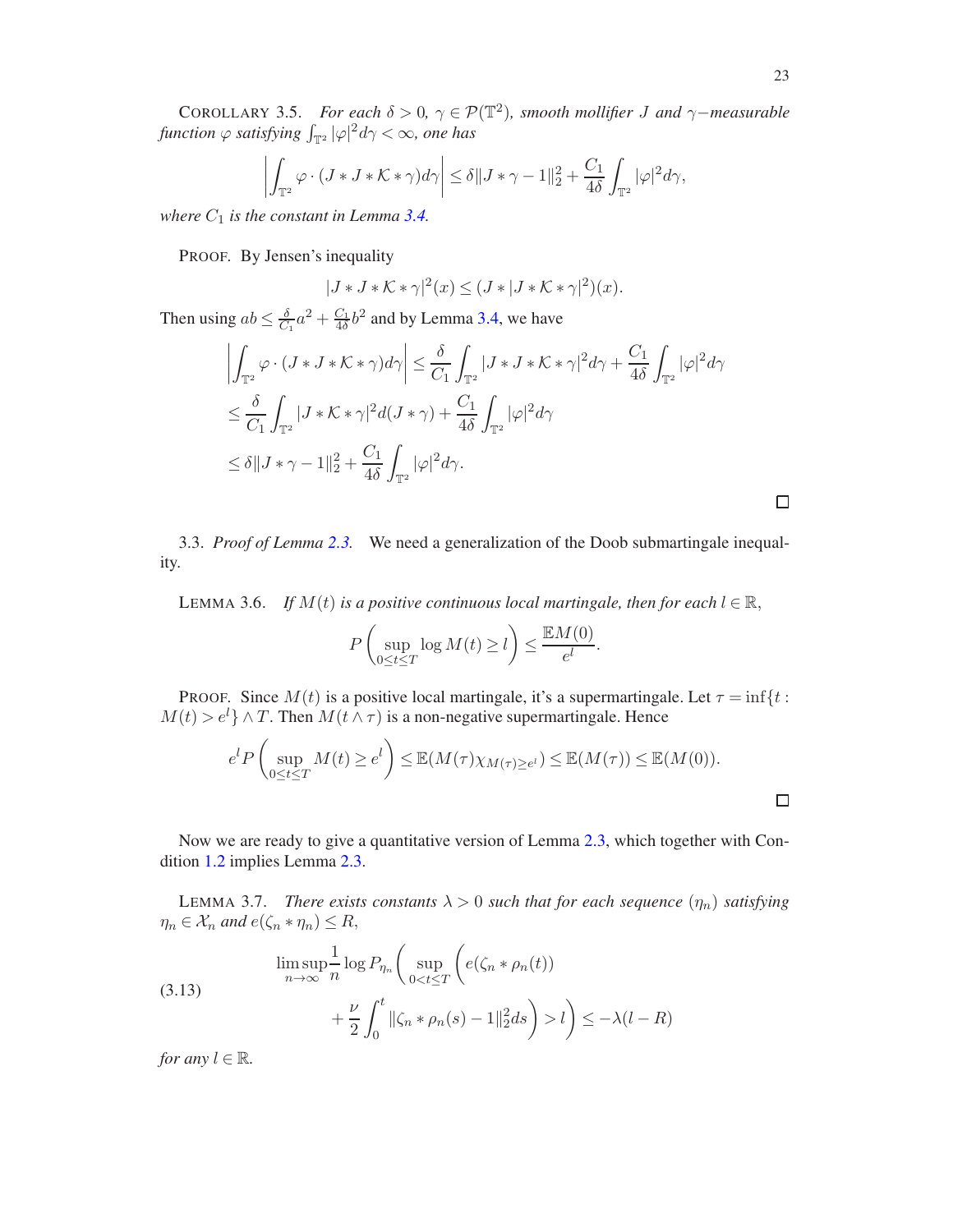PROOF. Define 
$$
\mathcal{N}_n := G_n * \mathcal{N}
$$
,  $\omega_n := \frac{\nu}{n} (G_n(0) - 1)$ . By Ito's formula and using the fact  
\n
$$
-\Delta(G_n * \mathcal{N}) = G_n - 1
$$
, we have  
\n
$$
d\left[\frac{1}{2} \langle \mathcal{N}_n * \rho_n(t), \rho_n(t) \rangle\right] = \frac{1}{2n^2} \sum_{i \neq j} d\mathcal{N}_n (X_i(t) - X_j(t))
$$
\n
$$
= \frac{1}{2n^2} \sum_{i \neq j} \nabla \mathcal{N}_n (X_i(t) - X_j(t)) (dX_i(t) - dX_j(t)) + \frac{\nu}{n^2} \sum_{i \neq j} \Delta \mathcal{N}_n (X_i(t) - X_j(t)) dt
$$
\n
$$
= \frac{1}{n^2} \sum_{i \neq j} \nabla \mathcal{N}_n (X_i(t) - X_j(t)) dX_i(t) + \frac{\nu}{n^2} \sum_{i \neq j} \Delta \mathcal{N}_n (X_i(t) - X_j(t)) dt
$$
\n
$$
= \frac{1}{n^2} \sum_{i=1}^n \sum_{j=1}^n \sum_{k \neq i} \nabla \mathcal{N}_n (X_i(t) - X_j(t)) \left(\mathcal{K}(X_i(t) - X_k(t))dt + \sqrt{2\nu}dB_i(t)\right)
$$
\n
$$
+ \frac{\nu}{n^2} \sum_{i,j=1}^n \Delta \mathcal{N}_n (X_i(t) - X_j(t)) dt - \frac{\nu}{n} \Delta \mathcal{N}_n(0) dt
$$
\n
$$
= \langle \nabla \mathcal{N}_n * \rho_n(t), \mathbf{R}(\rho_n(t)) \rangle dt - \nu ||\zeta_n * \rho_n(t) - 1||_2^2 dt
$$
\n
$$
+ \frac{\sqrt{2\nu}}{n^2} \sum_{i,j=1}^n \nabla \mathcal{N}_n (X_i(t) - X_j(t)) dB_i(t) + \omega_n dt.
$$

After further calculation, for any  $\lambda > 0$ ,

$$
\exp\left\{n\lambda\left[e(\zeta_n*\rho_n(t)) - e(\zeta_n*\rho_n(0)) + \nu \int_0^t ||\zeta_n*\rho_n(s) - 1||_2^2 ds - \int_0^t \langle\nabla \mathcal{N}_n*\rho_n(s), \mathbf{R}(\rho_n(s))\rangle ds - \lambda \nu \int_0^t \langle|\nabla \mathcal{N}_n*\rho_n(s)|^2, \rho_n(s)\rangle ds - \omega_n t\right]\right\}
$$

is a positive continuous martingale. By Lemma [3.6,](#page-22-1) for each  $\eta_n \in \mathcal{X}_n$  with  $e(\zeta_n * \eta_n) \le R$ ,

<span id="page-23-1"></span>
$$
P_{\eta_n} \left\{ \sup_{0 < t \le T} \left[ e(\zeta_n * \rho_n(t)) - \int_0^t \langle \nabla \mathcal{N}_n * \rho_n(s), \mathbf{R}(\rho_n(s)) \rangle ds \right. \\ \left. + \nu \int_0^t \|\zeta_n * \rho_n(s) - 1\|_2^2 ds - \nu \lambda \int_0^t \int_{\mathbb{T}^2} |\nabla \mathcal{N}_n * \rho_n(s)|^2 \rho_n(s, dx) ds \right] > l \right\} \\ \le e^{-n\lambda(l - R - \omega_n T)}.
$$

By Jensen inequality

$$
|\nabla \mathcal{N}_n * \rho_n(t, x)|^2 = |\zeta_n * \zeta_n * \nabla \mathcal{N} * \rho_n(t, x)|^2 \le (\zeta_n * |\zeta_n * \nabla \mathcal{N} * \rho_n(t, \cdot)|^2) (x),
$$

Then by Lemma [3.4,](#page-20-0) there exists  $C_2 > 0$  such that (3.16)

<span id="page-23-0"></span>
$$
\int_{\mathbb{T}^2} |\nabla \mathcal{N}_n * \rho_n(t)|^2 \rho_n(t, dx) \le \int_{\mathbb{T}^2} |\nabla \mathcal{N} * \zeta_n * \rho_n(t)|^2 (\zeta_n * \rho_n)(t, dx) \le C_2 ||\zeta_n * \rho_n(t) - 1||_2^2,
$$

Combining [\(3.16\)](#page-23-0) with [\(3.15\)](#page-23-1) and taking  $\lambda$  such that  $C_2\lambda = \frac{1}{3}$ , we have

$$
P_{\eta_n} \left\{ \sup_{0 < t \le T} \left( e(\zeta_n * \rho_n(t)) - \int_0^t \langle \nabla \mathcal{N}_n * \rho_n(s), \mathbf{R}(\rho_n(s)) \rangle ds \right. \\ \left. + \frac{2\nu}{3} \int_0^t \|\zeta_n * \rho_n(s) - 1\|_2^2 ds \right) > l \right\} \le e^{-n\lambda(l - R - \omega_n T)}.
$$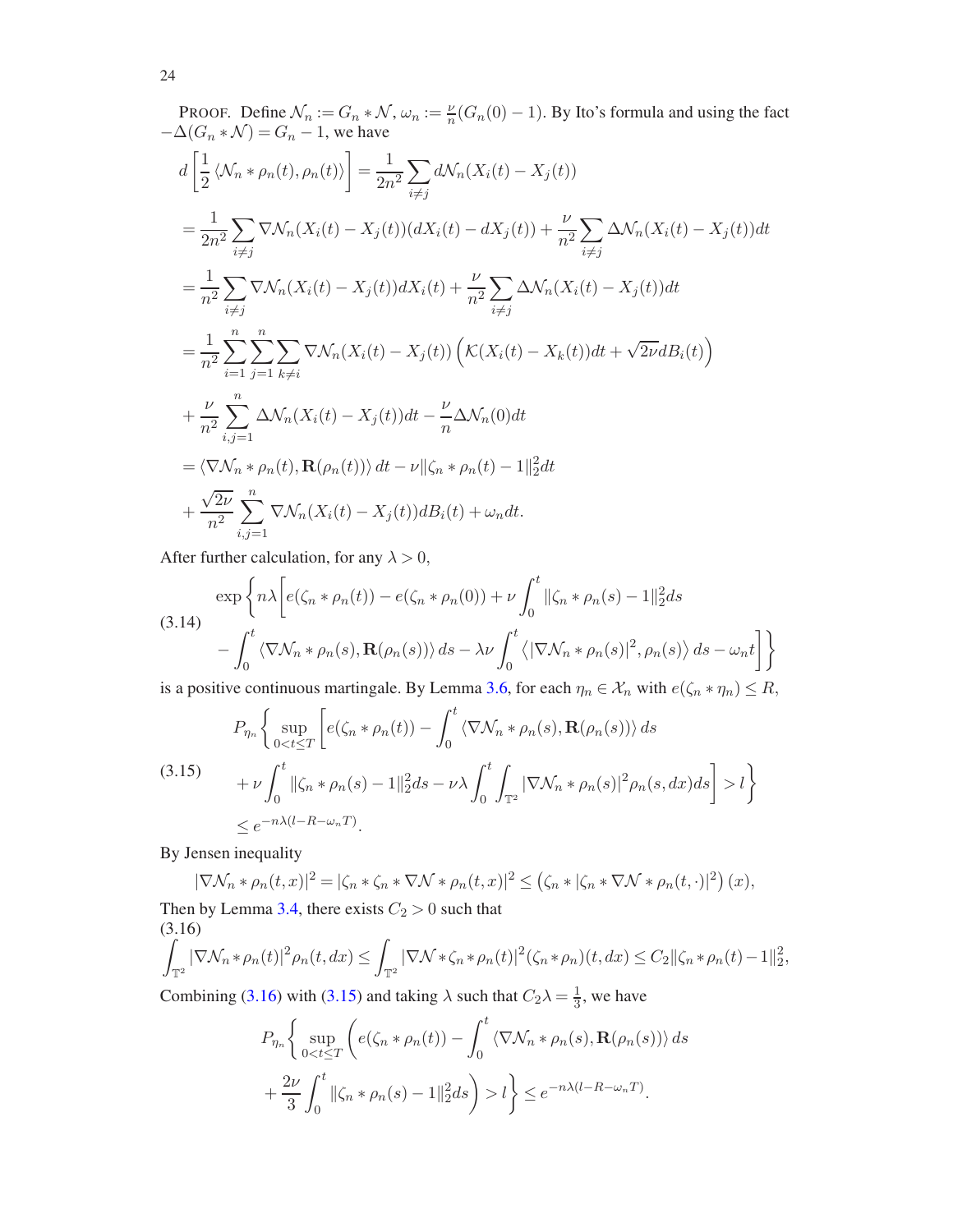For each  $\varepsilon > 0$ , define  $E_{n,l,\varepsilon}$  as a subset of  $C([0,T]; \mathcal{P}(\mathbb{T}^2))$  by

$$
E_{n,l,\varepsilon} := \left\{ \rho : \sup_{0 < t \le T} \left( e(\zeta_n * \rho(t)) - \int_0^t \langle \nabla \mathcal{N}_n * \rho(s), \mathbf{R}(\rho(s)) \rangle \, ds \right) + \frac{2\nu}{3} \int_0^t \|\zeta_n * \rho(s) - 1\|_2^2 ds \right\} \le l - \varepsilon \right\}.
$$

By Lemma [3.3,](#page-19-3) there exists a sequence  $c_n \downarrow 0$  only dependent on l such that if  $e(\zeta_n * \rho(s)) \leq l$ , then

$$
(3.17) \qquad \left| \left\langle \nabla \mathcal{N}_n * \rho(s), \mathbf{R}(\rho(s)) \right| \right\rangle \leq c_n \| \zeta_n * \rho(s) \|_2^2 = c_n \| \zeta_n * \rho(s) - 1 \|_2^2 + c_n.
$$

Take *n* big enough such that  $\frac{2\nu}{3} - c_n > \frac{\nu}{2}$  $\frac{\nu}{2}$  and  $c_n < \varepsilon$ . Define

<span id="page-24-3"></span><span id="page-24-2"></span>
$$
\tau_l := \inf \left\{ t : e(\zeta_n * \rho(t)) + \frac{\nu}{2} \int_0^t ||\zeta_n * \rho(s) - 1||_2^2 ds > l \right\} \wedge T.
$$

We claim that if  $\rho \in E_{n,l,\varepsilon}$  and  $e(\zeta_n * \rho(0)) \leq l$ , then  $\tau_l = T$ .

To prove it by contradiction, suppose  $\tau_l < T$ . Since  $\rho \in C([0, T]; \mathcal{P}(\mathbb{T}^2))$ ,

(3.18) 
$$
e(\zeta_n * \rho(\tau_l)) + \frac{\nu}{2} \int_0^{\tau_l} ||\zeta_n * \rho(s) - 1||_2^2 ds = l.
$$

Noting  $\rho \in E_{n,l,\varepsilon}$ , we have

<span id="page-24-4"></span>
$$
(3.19) \ e(\zeta_n * \rho(\tau_l)) - \int_0^{\tau_l} \langle \nabla \mathcal{N}_n * \rho(s), \mathbf{R}(\rho(s)) \rangle \, ds + \frac{2\nu}{3} \int_0^{\tau_l} ||\zeta_n * \rho(s) - 1||_2^2 ds \le l - \varepsilon.
$$

However, [\(3.18\)](#page-24-2), [\(3.17\)](#page-24-3) and [\(3.19\)](#page-24-4) imply

$$
l - c_n \le e(\zeta_n * \rho(\tau_l)) + \left(\frac{2\nu}{3} - c_n\right) \int_0^{\tau_l} ||\zeta_n * \rho(s) - 1||_2^2 ds - c_n \le l - \varepsilon,
$$

which is a contradiction. Hence, for each  $\rho \in E_{n,l,\varepsilon}$  with  $e(\zeta_n * \rho(0)) \leq l$ , there exists  $n_1$ such that if  $n > n_1$  then  $Q_T(\zeta_n * \rho_n) \leq l$ .

Therefore,

$$
P_{\eta_n} (Q_T(\zeta_n * \rho_n) > l) \leq P_{\eta_n} (\zeta_n * \rho_n \in (E_{n,l,\varepsilon})^c) \leq e^{-n\lambda(l-\varepsilon - R - \omega_n T)}.
$$

Recall  $nm_n^{-2} \to \infty$ , so  $\limsup_{n \to \infty} \omega_n \le \lim_{n \to \infty} \frac{\nu m_n^2 ||G||_{\infty} ||\mathcal{N}||_1}{n} = 0$ . By the arbitrariness of  $\varepsilon$  the conclusion follows.

<span id="page-24-0"></span>4. Regularity of trajectories with finite rate function. In this section, we study the regularity of trajectories with finite rate function to give a more direct expression for the rate function and prove Lemma [2.5.](#page-12-0) These regularity results are also preparations for the proof of subsequent lemmas in the next section.

<span id="page-24-1"></span>4.1. *Weighted Sobolev space and Riesz representation.* To obtain the explicit form of rate function, we need a notation of weighted Sobolev space  $H^1_\rho([0,T] \times \mathbb{T}^2)$ . For  $\phi \in$  $C^{\infty}([0,T] \times \mathbb{T}^2)$  and  $\rho \in C([0,T]; \mathcal{P}(\mathbb{T}^2))$ , define the norm

$$
\|\phi\|_{1,\rho,T}^2 = \int_0^T \int_{\mathbb{T}^2} |\nabla \phi(t)|^2 d\rho(t) dt.
$$

Define  $H^1_\rho([0,T] \times \mathbb{T}^2)$  as the completion of  $C_0^\infty([0,T] \times \mathbb{T}^2) = \{ \phi \in C^\infty([0,T] \times \mathbb{T}^2) :$  $\int_0^T \int_{\mathbb{T}^2} \phi(t, x) dx dt = 0$  under  $\|\cdot\|_{1, \rho, T}$ . That is a Hilbert space with inner product

$$
\langle p_1, p_2 \rangle_{1,\rho,T} = \frac{1}{4} \left( \| p_1 + p_2 \|_{1,\rho,T}^2 - \| p_1 - p_2 \|_{1,\rho,T}^2 \right).
$$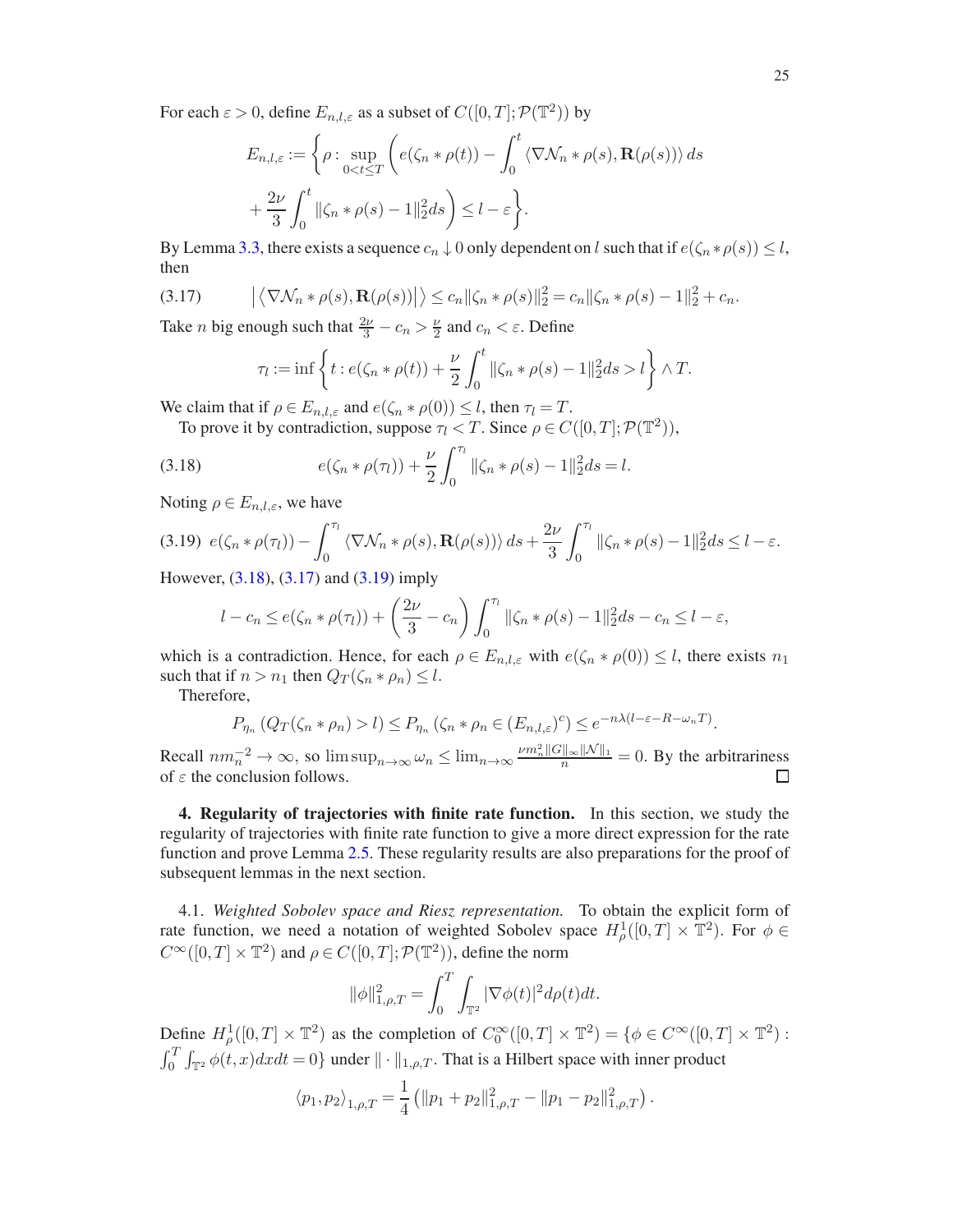26

Then for any  $p \in H^1_\rho([0,T]\times\mathbb{T}^2)$ , there exists a function  $\hat{\nabla}p$  defined on  $[0,T]\times\mathbb{T}^2$  such that

$$
\int_0^T \int_{\mathbb{T}^2} |\hat{\nabla}p(t)|^2 d\rho(t) dt < \infty,
$$

and

$$
\langle p, \phi \rangle_{1,\rho,T} = \int_0^T \int_{\mathbb{T}^2} \hat{\nabla} p(t,x) \cdot \nabla \phi(t,x) d\rho(t) dt, \quad \forall \phi \in C^\infty([0,T] \times \mathbb{T}^2).
$$

The inner product thus can be written as

$$
\langle p_1, p_2 \rangle_{1,\rho,T} = \int_0^T \int_{\mathbb{T}^2} \hat{\nabla} p_1(t,x) \cdot \hat{\nabla} p_2(t,x) d\rho(t) dt, \quad \forall p_1, p_2 \in H^1_\rho([0,T] \times \mathbb{T}^2).
$$

Recall that

$$
\overline{\mathbb{A}}_T(\rho) := \sup_{\phi \in C^{\infty}([0,T] \times \mathbb{T}^2)} \left( \langle \phi(T), \rho(T) \rangle - \langle \phi(0), \rho(t_0) \rangle - \int_0^T \langle \partial_t \phi(s), \rho(s) \rangle ds - \nu \int_0^T \langle \Delta \phi(s), \rho(s) \rangle ds - \nu \int_0^T \int_{\mathbb{T}^2} |\nabla \phi(s)|^2 d\rho(s) ds \right).
$$

We claim that  $\overline{\mathbb{A}_T(\rho)} < \infty$  means  $\partial_t \rho - \nu \Delta \rho + \text{div } \mathbf{R}(\rho)$  can be seen as a bounded linear operator on  $H^1_\rho([0,T]\times\mathbb{T}^2)$ . To obtain that, for  $\phi\in C^\infty([0,T]\times\mathbb{T}^2)$  define

$$
L_{\rho}\phi := \langle \partial_t \rho - \nu \Delta \rho + \text{div } \mathbf{R}(\rho), \phi \rangle = \langle \phi(T), \rho(T) \rangle - \langle \phi(0), \rho(0) \rangle
$$
  
- 
$$
\int_0^T \langle \partial_t \phi(t), \rho(t) \rangle dt - \nu \int_0^T \langle \Delta \phi(t), \rho(t) \rangle dt - \int_0^T \langle \nabla \phi(t), \mathbf{R}(\rho(t)) \rangle dt.
$$

By the definition of  $\overline{\mathbb{A}}_T$ , for a test function  $\phi$ , taking  $\phi_k = k\phi$ , we have

$$
\sup_{k} (L_{\rho}(k\phi) - \nu \|k\phi\|_{1,\rho,T}^{2}) = \frac{(L_{\rho}\phi)^{2}}{4\nu \|\phi\|_{1,\rho,T}^{2}} \leq \overline{\mathbb{A}}_{T}(\rho),
$$

implying  $L_\rho$  is a bounded operator on  $H^1_\rho([0,T] \times \mathbb{T}^2)$ .

By Riesz representation theorem, if  $\overline{A}_T(\rho) < \infty$ , there exists  $p \in H^1_\rho([0,T] \times \mathbb{T}^2)$  such that

$$
\int_0^T \int_{\mathbb{T}^2} |\hat{\nabla}p(t)|^2 d\rho(t) dt \le 4\nu \overline{\mathbb{A}}_T(\rho)
$$

and  $L_{\rho}\phi = \langle \phi, p \rangle_{1,\rho,T}$ , i.e. for each  $\phi \in C^{\infty}([0, T] \times \mathbb{T}^2)$ ,

<span id="page-25-0"></span>(4.1)  
\n
$$
\langle \phi(T), \rho(T) \rangle - \langle \phi(0), \rho(0) \rangle = \int_0^T \langle \partial_t \phi(r), \rho(r) \rangle dr + \nu \int_s^t \langle \Delta \phi(r), \rho(r) \rangle dr
$$
\n
$$
+ \int_0^T \langle \nabla \phi(r) \cdot \hat{\nabla} p(r), \rho(r) \rangle dr + \int_0^T \langle \nabla \phi(r), \mathbf{R}(\rho(r)) \rangle dr.
$$

In addition, by [\(4.1\)](#page-25-0), taking smooth test function approximating  $\frac{1}{2\nu} \hat{\nabla} p$  in the definition of  $\overline{\mathbb{A}}_T(\rho)$ , we finally have

(4.2) 
$$
\overline{\mathbb{A}}_T(\rho) = \frac{1}{4\nu} \int_0^T \int_{\mathbb{T}^2} |\hat{\nabla}p(t)|^2 d\rho(t) dt.
$$

<span id="page-25-1"></span>More properties of weighted Sobolev space is included in Appendix A.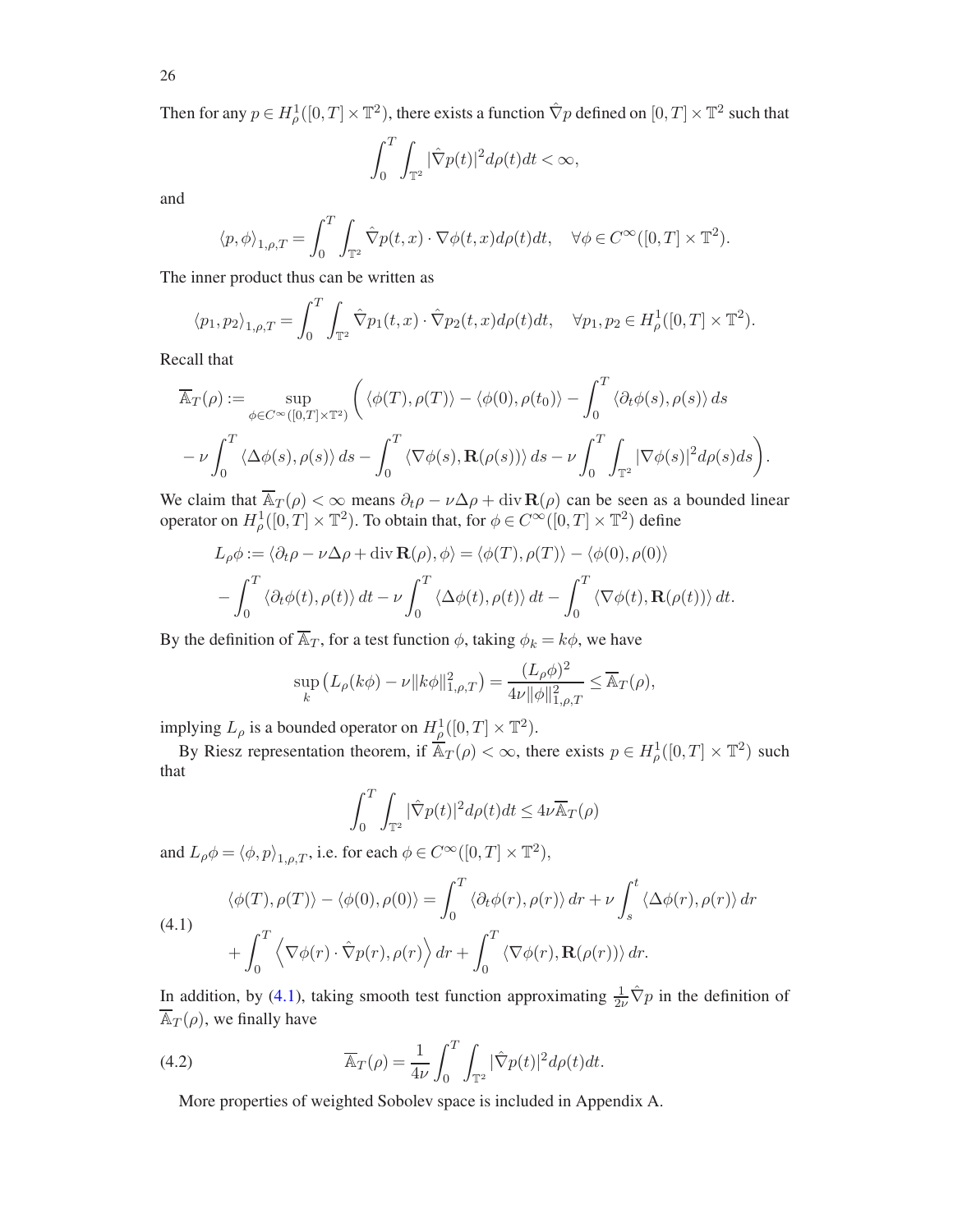<span id="page-26-0"></span>4.2. *Production estimations of energy and entropy.* In this subsetion we will prove production estimations of energy and entropy.

<span id="page-26-5"></span>LEMMA 4.1. *Suppose*  $\rho \in C([0,T]; \mathcal{P}(\mathbb{T}^2))$ ,  $Q_T(\rho) < \infty$  and  $\overline{\mathbb{A}}_T(\rho) < \infty$ . Then there  $e$ *xists*  $\hat{\nabla} p:[0,T]\times\mathbb{T}^2\mapsto\mathbb{R}$ *, such that* [\(4.2\)](#page-25-1) *holds and for each*  $\phi\in C^{\infty}([0,T]\times\mathbb{T}^2)$ *,* 

<span id="page-26-1"></span>(4.3)  
\n
$$
\langle \phi(t), \rho(t) \rangle - \langle \phi(s), \rho(s) \rangle = \int_s^t \langle \partial_t \phi(r), \rho(r) \rangle dr + \nu \int_s^t \langle \Delta \phi(r), \rho(r) \rangle dr
$$
\n
$$
+ \int_s^t \langle \nabla \phi(r) \cdot \hat{\nabla} p(r), \rho(r) \rangle dr + \int_s^t \langle \nabla \phi(r), \mathbf{R}(\rho(r)) \rangle dr.
$$

s *In addition, for*  $0 \le s < t \le T$ ,

$$
(4.4)
$$

<span id="page-26-4"></span>
$$
e(\rho(t)) - e(\rho(s)) = -\nu \int_s^t \|\rho(r) - 1\|_2^2 dr + \int_s^t \int_{\mathbb{T}^2} (\nabla \mathcal{N} * \rho)(r, x) \cdot \hat{\nabla} p(r, x) \rho(r, x) dr.
$$

PROOF. Since  $\overline{A}_T(\rho) < \infty$ , as discussed in the previous subsection, there exists  $\hat{\nabla}p$  sat-isfying [\(4.2\)](#page-25-1) and [\(4.1\)](#page-25-0) holds for each  $\phi \in C^{\infty}([0, T] \times \mathbb{T}^2)$ . Since  $\rho \in C([0, T]; \mathcal{P}(\mathbb{T}^2))$ , it's standard to see [\(4.3\)](#page-26-1) holds for each  $\phi \in C^{\infty}([0,T] \times \mathbb{T}^2)$  by smooth approximation of truncated functions only supported on  $[s, t]$ .

Take a smooth mollifier J with compact support and define  $J_n(x) := n^2 J(\frac{x}{n})$ . Taking Take a smooth moment 5 with compact support and define  $S_n(x) := n S_n$ . Taking  $\phi(y) = J_n(x - y)$  in [\(4.3\)](#page-26-1), noting  $\rho(t) \in L^2(\mathbb{T}^2)$  for almost every t and by [\(2.6\)](#page-7-3), we can check that  $\hat{\rho}_n(t,x) := (J_n * \rho)(t,x)$  is absolutely continuous with respect to t and for a.e.-t

<span id="page-26-2"></span>(4.5) 
$$
\partial_t \hat{\rho}_n(t, x) - \nu \Delta \hat{\rho}_n(t, x) + [J_n * \text{div}(\rho(t)u(t))](x) + [J_n * \text{div}(\rho(t) \hat{\nabla}p(t))](x) = 0,
$$
  
where  $u(t) = \mathcal{K} * \rho(t).$ 

Now we show  $e(\hat{\rho}_n(t))$  is absolutely continuous with respect to t. Notice that  $\|\hat{\rho}_n\|_{\infty}$  and  $\|\partial_t \hat{\rho}_n\|_{\infty}$  are bounded by constants which only depend on  $J_n$ , then for  $0 \le s < t \le T$ ,

$$
|e(\hat{\rho}_n(t)) - e(\hat{\rho}_n(s))|
$$
  
\n
$$
= \frac{1}{2} \left| \int_{(\mathbb{T}^2)^2} \mathcal{N}(x - y) \hat{\rho}_n(t, x) \hat{\rho}_n(t, y) dx dy - \int_{(\mathbb{T}^2)^2} \mathcal{N}(x - y) \hat{\rho}_n(s, x) \hat{\rho}_n(s, y) dx dy \right|
$$
  
\n
$$
= \frac{1}{2} \left| \int_{(\mathbb{T}^2)^2} \mathcal{N}(x - y) \left[ \hat{\rho}_n(t, x) (\hat{\rho}_n(t, y) - \hat{\rho}_n(s, y)) - (\hat{\rho}_n(t, x) - \hat{\rho}_n(s, x)) \hat{\rho}_n(s, y) \right] dx dy \right|
$$
  
\n
$$
\leq (t - s) ||\hat{\rho}_n||_{\infty} ||\partial_t \hat{\rho}_n||_{\infty} \int_{(\mathbb{T}^2)^2} |\mathcal{N}(x - y)| dx dy \leq C_n(t - s).
$$

Then by directly taking derivative and dominated convergence theorem, we have

$$
\partial_t e(\hat{\rho}_n(t,x)) = \int_{(\mathbb{T}^2)^2} \mathcal{N}(x-y)\hat{\rho}_n(t,y)\partial_t \hat{\rho}_n(t,x) dxdy.
$$

By [\(4.5\)](#page-26-2) and noticing  $\Delta(J_n * J_n) * \mathcal{N} = 1 - J_n * J_n$  as well as  $\int_{(\mathbb{T}^2)^2} (J_n * J_n)(x$  $y)\rho(t, dx)\rho(t, dy) - 1 = ||J_n * \rho(t) - 1||_2^2,$ 

<span id="page-26-3"></span>
$$
e(J_n * \rho(t)) - e(J_n * \rho(s)) = -\nu \int_s^t ||J_n * \rho(r) - 1||_2^2 dr
$$

(4.6) 
$$
+ \int_{s}^{t} \int_{\mathbb{T}^2} (J_n * J_n * \nabla \mathcal{N} * \rho)(r, x) \cdot u(r, x) \rho(r, x) dx dr + \int_{s}^{t} \int_{\mathbb{T}^2} (J_n * J_n * \nabla \mathcal{N} * \rho)(r, x) \cdot \hat{\nabla} p(r, x) \rho(r, dx) ds.
$$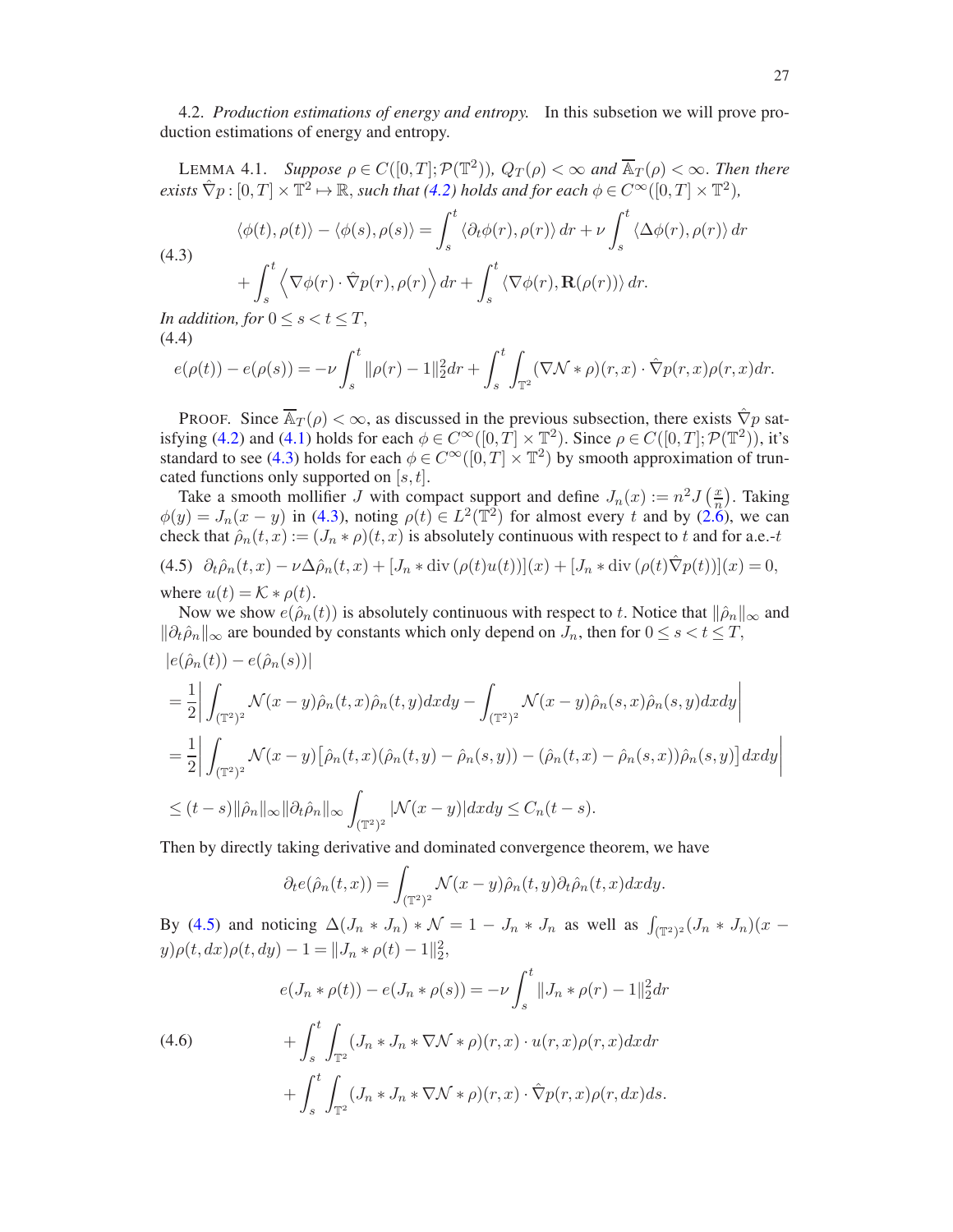To use  $(4.6)$  to show  $(4.4)$ , we just need to prove that

<span id="page-27-1"></span>(4.7) 
$$
\lim_{n \to \infty} \int_{s}^{t} \int_{\mathbb{T}^2} (J_n * J_n * \nabla \mathcal{N} * \rho)(r, x) \cdot u(r, x) \rho(r, x) dx dr = 0,
$$

$$
\lim_{n \to \infty} \int_{s}^{t} \int_{\mathbb{T}^2} (J_n * J_n * \nabla \mathcal{N} * \rho)(r, x) \cdot \hat{\nabla} p(r, x) \rho(r, x) dx dr
$$

<span id="page-27-2"></span>(4.8)  

$$
= \int_{s}^{t} \int_{\mathbb{T}^2} (\nabla \mathcal{N} * \rho)(r, x) \cdot \hat{\nabla} p(r, x) \rho(r, x) dx dr,
$$

and the convergence of rest terms can be proved by Fatou's Lemma and Jensen's inequality.

Note that  $\|\rho(r)\|_2 < \infty$  for a.e. r since  $Q_T(\rho) < \infty$ . By Lemma [3.4,](#page-20-0) for a.e. r,  $\nabla \mathcal{N} *$  $\rho(r) \in L^4(\mathbb{T}^2)$  so that by property of smooth mollifiers,

<span id="page-27-3"></span>(4.9) 
$$
\lim_{n \to \infty} ||(J_n * J_n * \nabla \mathcal{N} * \rho)(r) - \nabla \mathcal{N} * \rho(r)||_4 = 0.
$$

By Holder's inequality, for a.e.  $r$ ,

<span id="page-27-0"></span>(4.10)  
\n
$$
\left| \int_{\mathbb{T}^2} (J_n * J_n * \nabla \mathcal{N} * \rho)(r, x) \cdot u(r, x) \rho(r, x) dx \right|
$$
\n
$$
= \left| \int_{\mathbb{T}^2} (J_n * J_n * \nabla \mathcal{N} * \rho - \nabla \mathcal{N} * \rho)(r, x) \cdot u(r, x) \rho(r, x) dx \right|
$$
\n
$$
\leq ||\rho(r)||_2 ||u(r)||_4 ||(J_n * J_n * \nabla \mathcal{N} * \rho)(r) - \nabla \mathcal{N} * \rho(r)||_4 \to 0
$$

where we used the fact that  $(\nabla \mathcal{N} * \rho)(r, x) \cdot u(r, x) = 0$ . So far we have proved that

$$
\lim_{n \to \infty} \int_{\mathbb{T}^2} (J_n * J_n * \nabla \mathcal{N} * \rho)(r, x) \cdot u(r, x)\rho(r, x) dx = 0 \text{ for a.e. } r.
$$

Apply Lemma [3.4](#page-20-0) along with Jensen's inequality to [\(4.10\)](#page-27-0),

$$
\left| \int_{\mathbb{T}^2} (J_n * J_n * \nabla \mathcal{N} * \rho)(r, x) \cdot u(r, x) \rho(r, x) dx \right| \leq C ||\rho(r)||_2^2.
$$

Since  $Q_T(\rho) < \infty$ , by dominated convergence theorem, [\(4.7\)](#page-27-1) follows.

Turing to [\(4.8\)](#page-27-2), by Holder's inequality,

<span id="page-27-4"></span>
$$
(4.11) \qquad \left| \int_{\mathbb{T}^2} (J_n * J_n * \nabla \mathcal{N} * \rho - \nabla \mathcal{N} * \rho)(r, x) \cdot \hat{\nabla} p(r, x) \rho(r, x) dx \right|
$$
  

$$
\leq \left( \int_{\mathbb{T}^2} |\hat{\nabla} p(r, x)|^2 \rho(r, x) dx \right)^{\frac{1}{2}} \|\rho(r)\|_2^{\frac{1}{2}} \|(J_n * J_n * \nabla \mathcal{N} * \rho - \nabla \mathcal{N} * \rho)(r)\|_4.
$$

The condition  $\overline{\mathbb{A}}_T(\rho) < \infty$  along with [\(4.2\)](#page-25-1) implies  $\int_{\mathbb{T}^2} |\hat{\nabla}p(r,x)|^2 \rho(r,x) dx < \infty$  for a.e. r. Thus by [\(4.9\)](#page-27-3) the point-wise convergence of  $\int_{\mathbb{T}^2} (J_n * J_n * \nabla \mathcal{N} * \rho)(r, x) \cdot \hat{\nabla} p(r, x) \rho(r, x) dx$ holds. Finally, by Lemma [3.4](#page-20-0) and Jensen's inequality, the RHS of  $(4.11)$  is bounded by  $\int_{\mathbb{T}^2} |\hat{\nabla}p(r,x)|^2 \rho(r,x) dx + C ||\rho(r)||_2^2$ , which is integrable. By dominated convergence theorem, we reach [\(4.8\)](#page-27-2).  $\Box$ 

Let the entropy functional be defined by

$$
S(\gamma) = \begin{cases} \int_{\mathbb{T}^2} \gamma(x) \log \gamma(x) dx, & \text{if } \gamma(dx) = \gamma(x) dx, \\ \infty, & \text{otherwise,} \end{cases}
$$

28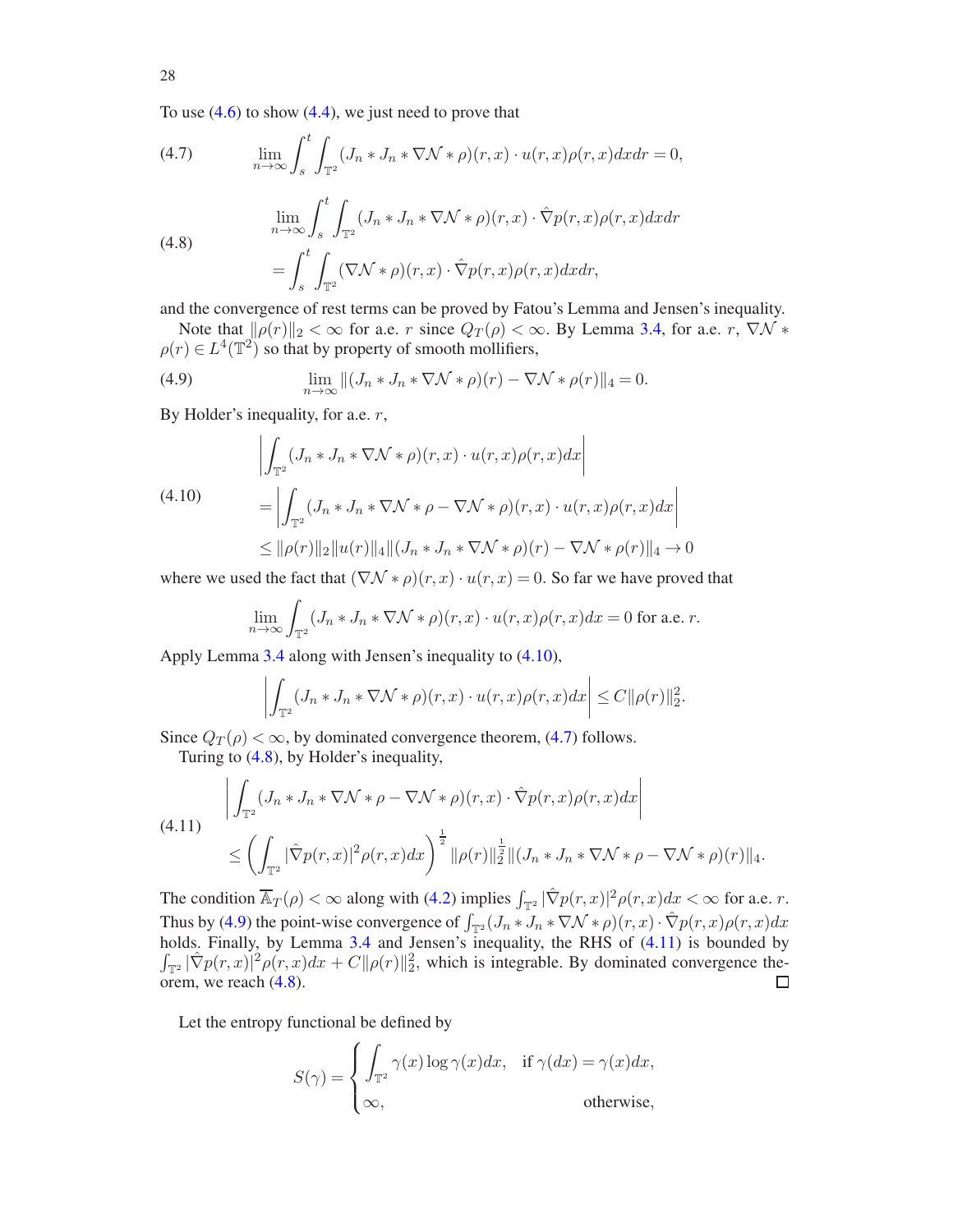and the Fisher information functional be defined by

$$
I(\gamma) = \begin{cases} \int_{\mathbb{T}^2} \frac{|\nabla \gamma(x)|^2}{\gamma(x)} dx, & \text{if } \gamma(dx) = \gamma(x) dx \text{ and } \nabla \gamma \in L^1(\mathbb{T}^2), \\ \infty, & \text{otherwise.} \end{cases}
$$

<span id="page-28-6"></span><span id="page-28-0"></span>LEMMA 4.2. *If*  $\rho$  *satisfies assumptions in Lemma [4.1,](#page-26-5) then for each*  $t \in (0, T]$ *,* 

(4.12) 
$$
S(\rho(t)) \leq 2\overline{\mathbb{A}}_T(\rho) + \log\left(\frac{2Q_T(\rho)}{\nu t} + 1\right).
$$

*In addition, for each*  $\alpha > 0$ *,* 

<span id="page-28-5"></span>(4.13) 
$$
\int_0^T t^{\alpha} I(\rho(t)) dt < \infty.
$$

PROOF. We start with proving [\(4.12\)](#page-28-0). Still using the smooth mollifiers  $J_n$  in Lemma [4.1,](#page-26-5) let  $u = K * \rho$ ,  $\hat{\rho}_n = J_n * \rho_n$ . By [\(4.5\)](#page-26-2),

<span id="page-28-4"></span>
$$
te^{S(\hat{\rho}_n(t))} = \int_0^t \partial_r \left[ r e^{S(\hat{\rho}_n(r))} \right] dr
$$
  
\n
$$
= \int_0^t e^{S(\hat{\rho}_n(r))} dr + \int_0^t r e^{S(\hat{\rho}_n(r))} \langle 1 + \log(\hat{\rho}_n(r)), \partial_t \hat{\rho}_n(r) \rangle dr
$$
  
\n(4.14)  
\n
$$
= \int_0^t e^{S(\hat{\rho}_n(r))} dr - \nu \int_0^t r e^{S(\hat{\rho}_n(r))} I(\hat{\rho}_n(r)) dr
$$
  
\n
$$
+ \int_0^t \int_{\mathbb{T}^2} r e^{S(\hat{\rho}_n(r))} \frac{(\nabla J_n * \rho)(r, x)}{(J_n * \rho)(r, x)} \cdot (J_n * (\rho \hat{\nabla} p))(r, x) dx dr
$$
  
\n
$$
+ \int_0^t \int_{\mathbb{T}^2} r e^{S(\hat{\rho}_n(r))} \frac{(\nabla J_n * \rho)(r, x)}{(J_n * \rho)(r, x)} \cdot (J_n * (\rho u))(r, x) dx dr.
$$

Due to mean value inequality,

<span id="page-28-1"></span>
$$
-\frac{\nu^2}{4}I(\hat{\rho}_n(r)) + \frac{\nu}{2} \int_{\mathbb{T}^2} \frac{(\nabla J_n * \rho)(r, x)}{(J_n * \rho)(r, x)} \cdot (J_n * (\rho \hat{\nabla} p))(r, x) dx
$$
  
(4.15)  

$$
\leq \frac{1}{4} \int_{\mathbb{T}^2} \left| \frac{J_n * (\rho \hat{\nabla} p)(r, x)}{(J_n * \rho)(r, x)} \right|^2 (J_n * \rho)(r, x) dx \leq \frac{1}{4} \int_{\mathbb{T}^2} |\hat{\nabla} p(r, x)|^2 \rho(r, x) dx,
$$

where we used Lemma 8.1.10 of [\[1](#page-47-20)] to obtain the last inequality. Since div  $u = 0$ , we have  $\int_{\mathbb{T}^2} (\nabla J_n * \rho)(r, x) \cdot u(r, x) dx = 0$  and

<span id="page-28-2"></span>
$$
\frac{\nu}{2} \int_{\mathbb{T}^2} \frac{(\nabla J_n * \rho)(r, x)}{(J_n * \rho)(r, x)} \cdot (J_n * (\rho u))(r, x) dx
$$
\n
$$
= \frac{\nu}{2} \int_{\mathbb{T}^2} \frac{(\nabla J_n * \rho)(r, x)}{(J_n * \rho)(r, x)} \cdot \left( \frac{(J_n * (\rho u))(r, x)}{(J_n * \rho)(r, x)} - u(r, x) \right) (J_n * \rho)(r, x) dx
$$
\n
$$
\leq \frac{1}{4} \int_{\mathbb{T}^2} \left| \frac{J_n * (\rho u)(r, x)}{(J_n * \rho)(r, x)} - u(r, x) \right|^2 (J_n * \rho)(r, x) dx + \frac{\nu^2}{4} I(\hat{\rho}_n(r)).
$$

By Jensen's inequality

<span id="page-28-3"></span>(4.17) 
$$
S(J_n * \rho) \leq \log ||J_n * \rho||_2^2 = \log(||J_n * \rho - 1||_2^2 + 1).
$$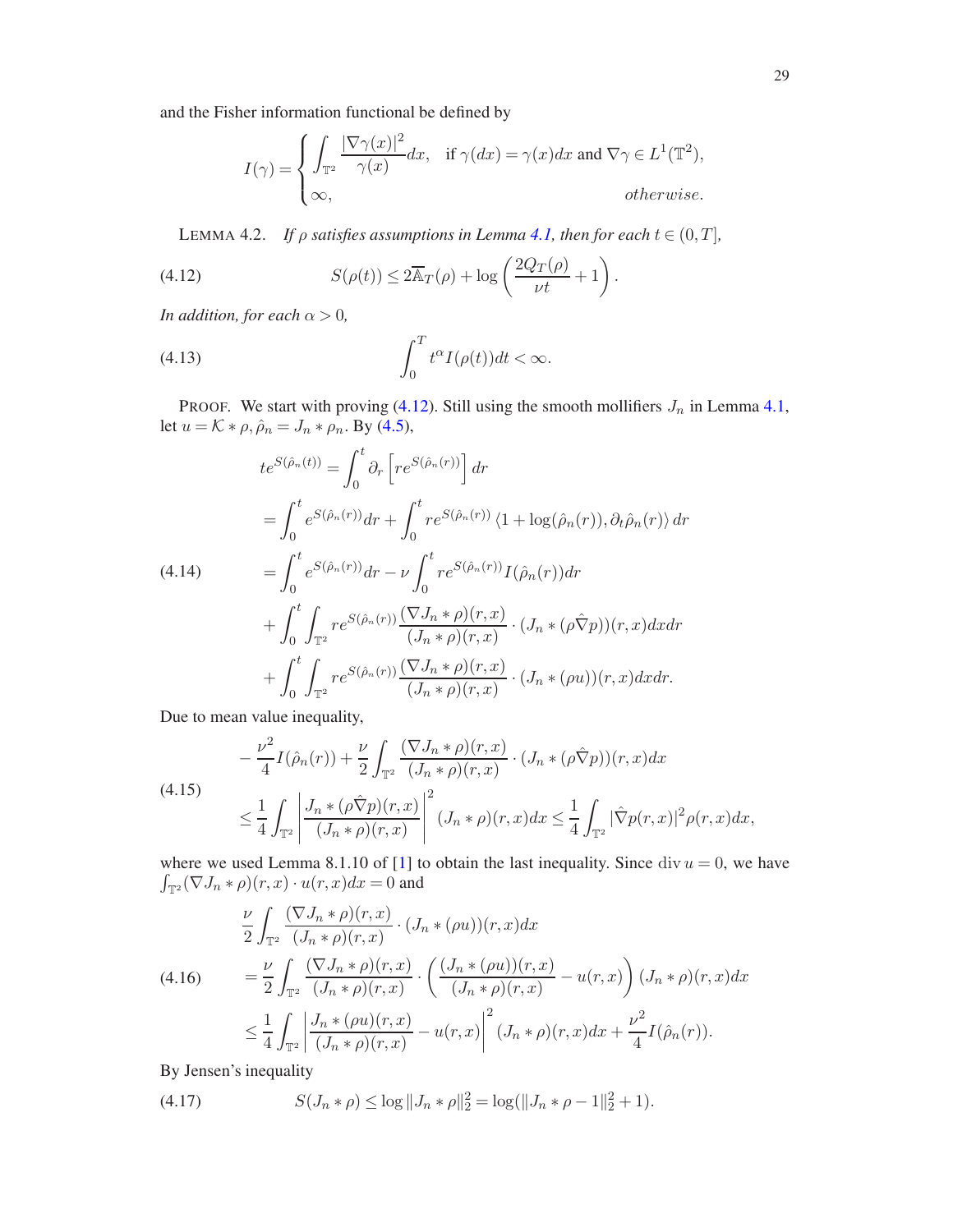Applying [\(4.15\)](#page-28-1), [\(4.16\)](#page-28-2) [\(4.17\)](#page-28-3) to [\(4.14\)](#page-28-4), we have

$$
\frac{\nu}{2}te^{S(\hat{\rho}_n(t))} \leq Q_T(\hat{\rho}_n) + \frac{\nu}{2}t
$$
\n
$$
+ \frac{1}{4} \int_0^t re^{S(\hat{\rho}_n(r))} \int_{\mathbb{T}^2} \left[ \left| \frac{J_n * (\rho u)(r, x)}{(J_n * \rho)(r, x)} - u(r, x) \right|^2 (J_n * \rho)(r, x) + |\hat{\nabla}p(r, x)|^2 \rho(r, x) \right] dx dr.
$$

Let

$$
\varepsilon_n = \int_0^T \int_{\mathbb{T}^2} \left| \frac{J_n * (\rho u)(r, x)}{(J_n * \rho)(r, x)} - u(r, x) \right|^2 (J_n * \rho)(r, x) dx dr.
$$

By Gronwall inequality

$$
te^{S(\hat{\rho}_n(t))} \le \left(t + \frac{2}{\nu}Q_T(\rho)\right)e^{2\overline{\mathbb{A}}_T(\rho) + \frac{1}{2\nu}\varepsilon_n}.
$$

Note that

<span id="page-29-0"></span>(4.18) 
$$
\int_{\mathbb{T}^2} \left| \frac{J_n * (\rho u)(r, x)}{(J_n * \rho)(r, x)} - u(r, x) \right|^2 (J_n * \rho)(r, x) dx
$$

$$
= \int_{\mathbb{T}^2} \left| \frac{J_n * (\rho u)(r, x)}{(J_n * \rho)(r, x)} \right|^2 (J_n * \rho)(r, x) dx + \int_{\mathbb{T}^2} |u(r, x)|^2 (J_n * \rho)(r, x) dx
$$

$$
- 2 \int_{\mathbb{T}^2} J_n * (\rho u)(r, x) \cdot u(r, x) dx.
$$

From Lemma 8.1.10 of [\[1\]](#page-47-20) combined with Lemma [3.4](#page-20-0) and Jensen's inequality [\[1](#page-47-20)], [\(4.18\)](#page-29-0) can be controlled by  $\|\rho(r)\|_2^2$ . In addition, for r satisfying  $\rho(r) \in L^2(\mathbb{T}^2)$ , by Fatou's Lemma and Lemma 8.1.10 of [\[1](#page-47-20)], the first term converge to  $\int_{\mathbb{T}^2} |u(r,x)|^2 \rho(r,x) dx$ . By property of mollifiers, the other two terms also converge to  $\int_{\mathbb{T}^2} |u(r,x)|^2 \rho(r,x) dx$ . Hence [\(4.18\)](#page-29-0) converge to 0 for a.e r. Taking  $n \to \infty$ , by dominated convergence theorem we have  $\varepsilon_n \to 0$ , and by Fatou's lemma we arrive at

$$
S(\rho(t)) \le 2\overline{\mathbb{A}}_T(\rho) + \log\left(1 + \frac{2Q_T(\rho)}{\nu t}\right).
$$

Turning to [\(4.13\)](#page-28-5), by [\(4.5\)](#page-26-2), for  $\alpha > 0$ ,

$$
t^{\alpha}S(\hat{\rho}_n(t)) = \int_0^t r^{\alpha} \langle 1 + \log(\hat{\rho}_n(r)), \partial_t \hat{\rho}_n(r) \rangle dr + \int_0^t \alpha r^{\alpha-1} S(\hat{\rho}_n(r)) dr
$$
  
= 
$$
\int_0^t \alpha r^{\alpha-1} S(\hat{\rho}_n(r)) - \nu \int_0^t r^{\alpha} I(\hat{\rho}_n(r)) dr
$$
  
+ 
$$
\int_0^t \int_{\mathbb{T}^2} r^{\alpha} \frac{(\nabla J_n * \rho)(r, x)}{(J_n * \rho)(r, x)} \cdot (J_n * (\rho \hat{\nabla} p))(r, x) dx dr
$$
  
+ 
$$
\int_0^t \int_{\mathbb{T}^2} r^{\alpha} \frac{(\nabla J_n * \rho)(r, x)}{(J_n * \rho)(r, x)} \cdot (J_n * (\rho u))(r, x) dx dr.
$$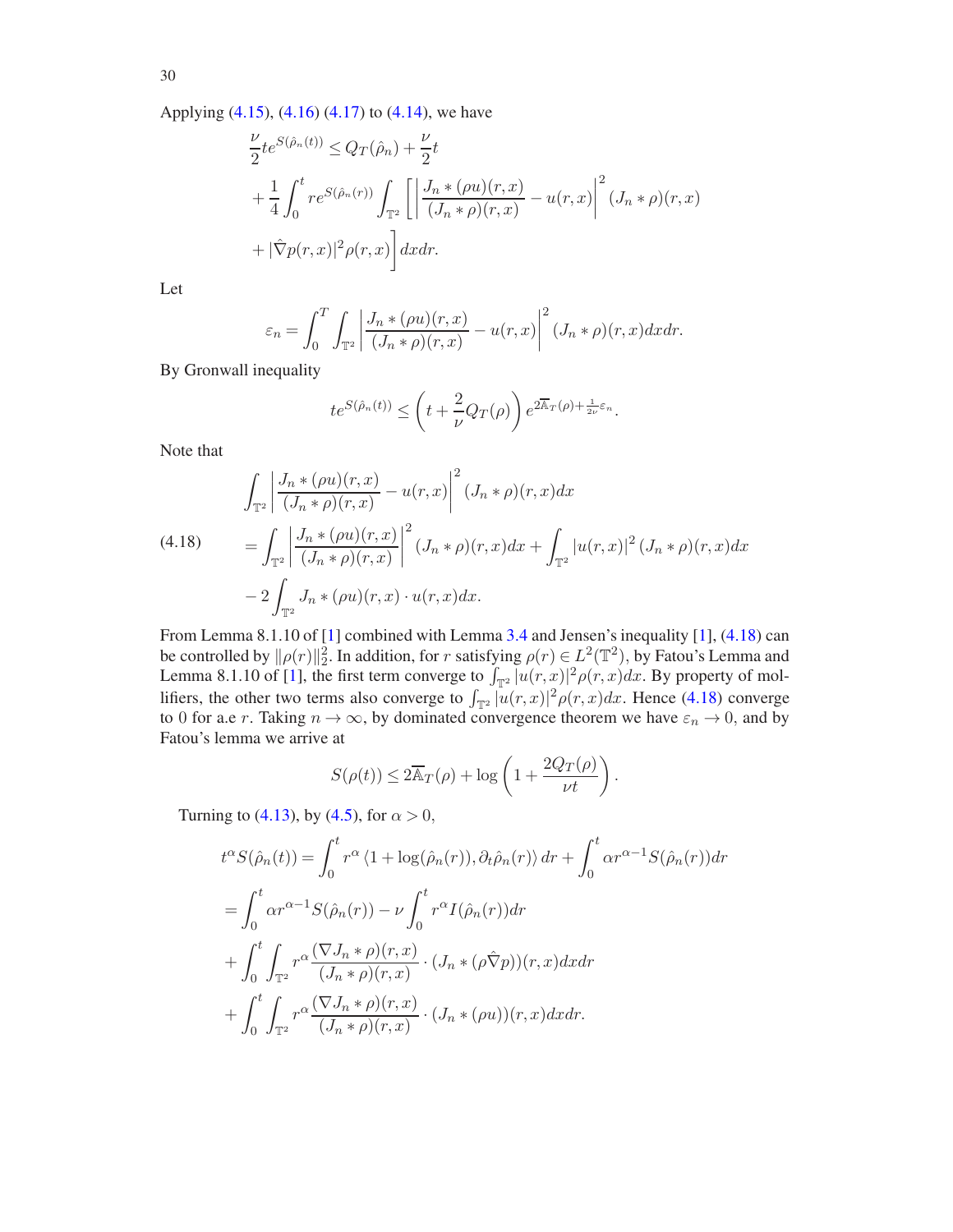Similarly with  $(4.15)$ ,  $(4.16)$ , we have

$$
-\frac{\nu}{4}I(\hat{\rho}_n(r)) + \int_{\mathbb{T}^2} \frac{(\nabla J_n * \rho)(r, x)}{(J_n * \rho)(r, x)} \cdot (J_n * (\rho \hat{\nabla} p))(r, x) dx
$$
  
\n
$$
\leq \frac{1}{\nu} \int_{\mathbb{T}^2} |\hat{\nabla} p(r, x)|^2 \rho(r, x) dx;
$$
  
\n
$$
-\frac{\nu}{4}I(\hat{\rho}_n(r)) + \int_{\mathbb{T}^2} \frac{(\nabla J_n * \rho)(r, x)}{(J_n * \rho)(r, x)} \cdot (J_n * (\rho u))(r, x) dx
$$
  
\n
$$
\leq \frac{1}{\nu} \int_{\mathbb{T}^2} \left| \frac{J_n * (\rho u)(r, x)}{(J_n * \rho)(r, x)} - u(r, x) \right|^2 (J_n * \rho)(r, x) dx = \frac{\varepsilon_n}{\nu}.
$$

Hence,

$$
0 \leq t^{\alpha} S(\hat{\rho}_n(t)) \leq \int_0^t \alpha r^{\alpha-1} S(\hat{\rho}_n(r)) dr - \frac{\nu}{2} \int_0^t r^{\alpha} I(\hat{\rho}_n(r)) dr + t^{\alpha} \left( 4 \overline{\mathbb{A}}_T(\rho) + \frac{\varepsilon_n}{\nu} \right).
$$

Then by Jensen's inequality and Fatou's Lemma,

$$
0 \leq \int_0^t \alpha r^{\alpha-1} S(\rho(r)) dr - \frac{\nu}{2} \int_0^t r^{\alpha} I(\rho(r)) dr + 4t^{\alpha} \overline{\mathbb{A}}_T(\rho).
$$

<span id="page-30-0"></span>The result is now an immediate consequence of  $(4.12)$ .

4.3. *Proof of Lemma [2.5.](#page-12-0)*

PROOF. Suppose  $\rho \in C([0, T]; \mathcal{P}(\mathbb{T}^2))$ ,  $Q_T(\rho) < \infty$  and  $\overline{\mathbb{A}}_T(\rho) < \infty$ . Take  $\hat{\nabla}p$  in Lemma [4.1.](#page-26-5) Let  $u = \overline{\mathcal{K}} * \rho$  and then in distribution sense,

$$
\partial_t \rho + \mathrm{div}(\rho u) - \nu \Delta \rho + \mathrm{div}(\rho \hat{\nabla} p) = 0.
$$

By Lemma 8.3.1 of [\[1](#page-47-20)], to show  $\rho \in AC((0, T); \mathcal{P}(\mathbb{T}^2))$ , we just need to prove

(4.19) 
$$
\int_0^T \|\nu \Delta \rho(t) - \operatorname{div}(\rho(t)\hat{\nabla}p(t)) - \operatorname{div}(\rho(t)u(t))\|_{-1,\rho(t)}dt < \infty.
$$

By Lemma [A.1,](#page-42-1) Proposition [A.2](#page-43-0) and Lemma [3.4,](#page-20-0)

<span id="page-30-1"></span>
$$
\int_0^T \|\nu \Delta \rho(t) - \text{div}(\rho(t)\hat{\nabla}p(t)) - \text{div}(\rho(t)u(t))\|_{-1,\rho(t)} dt
$$
  

$$
\leq \int_0^T \left( \|\rho(t)\|_2 + I^{\frac{1}{2}}(\rho(t)) + \left( \int_{\mathbb{T}^2} |\hat{\nabla}p(t)|^2 d\rho(t) \right)^{\frac{1}{2}} \right) dt.
$$

Then [\(4.19\)](#page-30-1) holds by Holders inequality and Lemma [4.2.](#page-28-6) To prove the second conclusion, note that if  $\rho \in AC((0,T); \mathcal{P}(\mathbb{T}^2))$ , by Lemma [A.1,](#page-42-1)

$$
\overline{\mathbb{A}}_T(\rho) = \frac{1}{4\nu} \int_0^T \int_{\mathbb{T}^2} |\hat{\nabla}p(t)|^2 d\rho(t) dt
$$
  
\n
$$
\geq \frac{1}{4\nu} \int_0^T ||\partial_t \rho(t) - \nu \Delta \rho(t) + \text{div} (\rho(t)u(t))||^2_{-1, \rho(t)} dt = \mathbb{A}_T(\rho).
$$

By Lemma D.34 of [\[20](#page-47-15)], for almost every  $t \in [0, T]$ , there exists  $\tilde{\nabla}p(t)$  such that

$$
\langle \partial_t \rho(t) - \nu \Delta \rho(t) + \text{div}(\rho(t)u(t)), \varphi \rangle = \int_{\mathbb{T}^2} \nabla \varphi \cdot \tilde{\nabla} p(t) d\rho(t), \quad \forall \varphi \in C^\infty(\mathbb{T}^2),
$$

$$
\Box
$$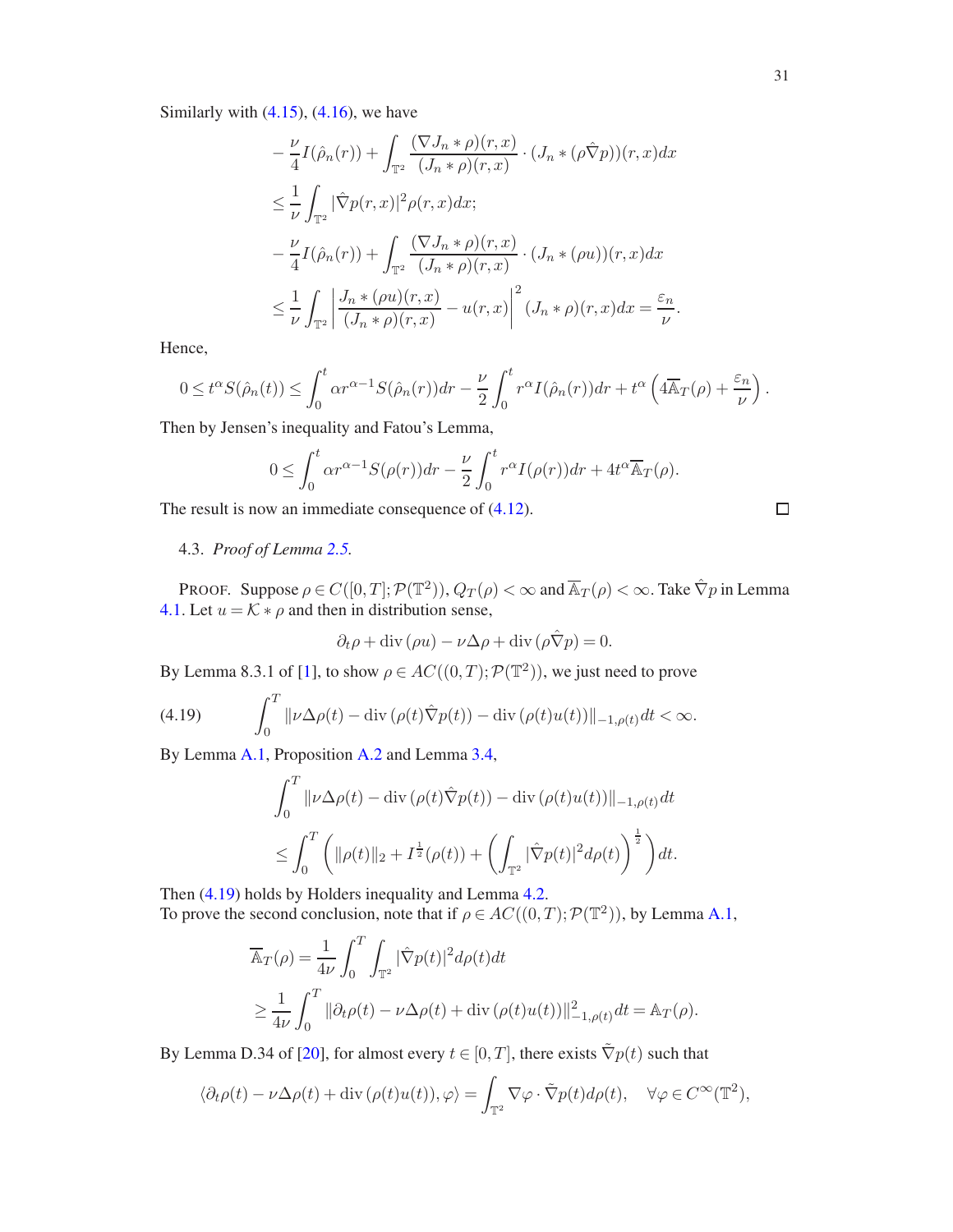$$
\| - \operatorname{div} (\rho(t) \tilde{\nabla} p(t)) \|_{-1, \rho(t)}^2 = \int_{\mathbb{T}^2} |\tilde{\nabla} p(t)|^2 d\rho(t).
$$

By definition of  $\overline{\mathbb{A}}_T(\rho)$  and Cauchy-Schwarz inequality,

$$
\overline{\mathbb{A}}_T(\rho) \le \sup_{\phi} \left[ \left( \int_0^T \int_{\mathbb{T}^2} |\tilde{\nabla}p(t)|^2 d\rho(t) dt \right)^{\frac{1}{2}} \left( \int_0^T \int_{\mathbb{T}^2} |\nabla \phi(t)|^2 d\rho(t) dt \right)^{\frac{1}{2}} \right. \left. - \nu \int_{\mathbb{T}^2} |\nabla \phi(t)|^2 d\rho(t) dt \right] \le \frac{1}{4\nu} \int_0^T \int_{\mathbb{T}^2} |\tilde{\nabla}p(t)|^2 d\rho(t) dt \le \mathbb{A}_T(\rho).
$$

 $\Box$ 

<span id="page-31-0"></span>5. Perturbed dynamics and nice trajectory approximation. In this section, we establish the law of large number (LLN) for the perturbed systems [\(2.25\)](#page-13-2) and prove the "nice" trajectory approximation. Section [5.1](#page-31-1) investigates the uniqueness of perturbed mean-field equation [\(2.26\)](#page-13-3). Section [5.2](#page-33-0) provides a prior energy estimation similar to Lemma [3.7](#page-22-2) which is crucial for proving LLN. Section [5.3](#page-34-0) presents the proof of Lemmas [2.2,](#page-10-1) [2.7](#page-13-1) and [2.8.](#page-14-0) Finally, we reach Lemma [2.9](#page-14-1) in Section [5.4.](#page-38-0)

<span id="page-31-1"></span>5.1. *Uniqueness of perturbed mean-field equation.* We prove the uniqueness of weak solution of [\(2.26\)](#page-13-3), the mean-field equation for the stochastic interacting models perturbed by  $v$ .

<span id="page-31-3"></span>LEMMA 5.1. *Given*  $\gamma \in \mathcal{P}(\mathbb{T}^2)$  *with*  $e(\gamma) < \infty$ . *Suppose*  $\rho$  *and*  $\rho'$  *are two weak solutions*  $of (2.26) for v \in L^{\infty}([0, T] \times \mathbb{T}^2; \mathbb{R}^2) and p(0) = p'(0) = \gamma.$  $of (2.26) for v \in L^{\infty}([0, T] \times \mathbb{T}^2; \mathbb{R}^2) and p(0) = p'(0) = \gamma.$  $of (2.26) for v \in L^{\infty}([0, T] \times \mathbb{T}^2; \mathbb{R}^2) and p(0) = p'(0) = \gamma.$  Then  $p' = \rho$ .

PROOF. Write  $u = \mathcal{K} * \rho$ ,  $u' = \mathcal{K} * \rho'$ . Take smooth mollifiers  $J_n$  defined in Lemma [4.1.](#page-26-5) Then by  $(C.5)$  and with the same argument as the steps  $2\&3$  in the proof of Lemma [4.1,](#page-26-5) we obtain

<span id="page-31-2"></span>(5.1) 
$$
\frac{1}{2} ||J_n * (u(t) - u'(t))||_2^2 = -\nu \int_0^t ||J_n * (\rho(s) - \rho'(s))||_2^2 ds
$$

$$
- \int_0^t \langle (\rho(s) - \rho'(s))v(s), J_n * J_n * \mathcal{N} * (\rho(s) - \rho'(s)) \rangle ds
$$

$$
- \int_0^t \langle \rho(s)u(s) - \rho'(s)u'(s), J_n * J_n * \nabla \mathcal{N} * (\rho(s) - \rho'(s)) \rangle ds
$$

By Lemma [3.4](#page-20-0) and Jensen's inequality,

$$
\left| \langle \rho(t)u(t) - \rho'(t)u'(t), J_n * J_n * \nabla \mathcal{N} * (\rho(t) - \rho'(t)) \rangle \right|
$$
  
\n
$$
\leq 4 \sup_{(\tilde{\rho}, \tilde{u}) \in \{\rho(t), \rho'(t)\} \times \{u(t), u'(t)\}} \int_{\mathbb{T}^2} \tilde{u}^2 d\tilde{\rho} \leq C \left( \| \rho(t) - 1 \|_2^2 + \| \rho'(t) - 1 \|_2^2 \right).
$$

Similarly,

$$
\left| \langle (\rho(t) - \rho'(t)) v(t), J_n * J_n * \mathcal{N} * (\rho(t) - \rho'(t)) \rangle \right|
$$
  
 
$$
\leq C_v \left( \| \rho(t) \|_2 + \| \rho'(t) \|_2 \right) \left( \| u(t) \|_2 + \| u'(t) \|_2 \right).
$$

32

and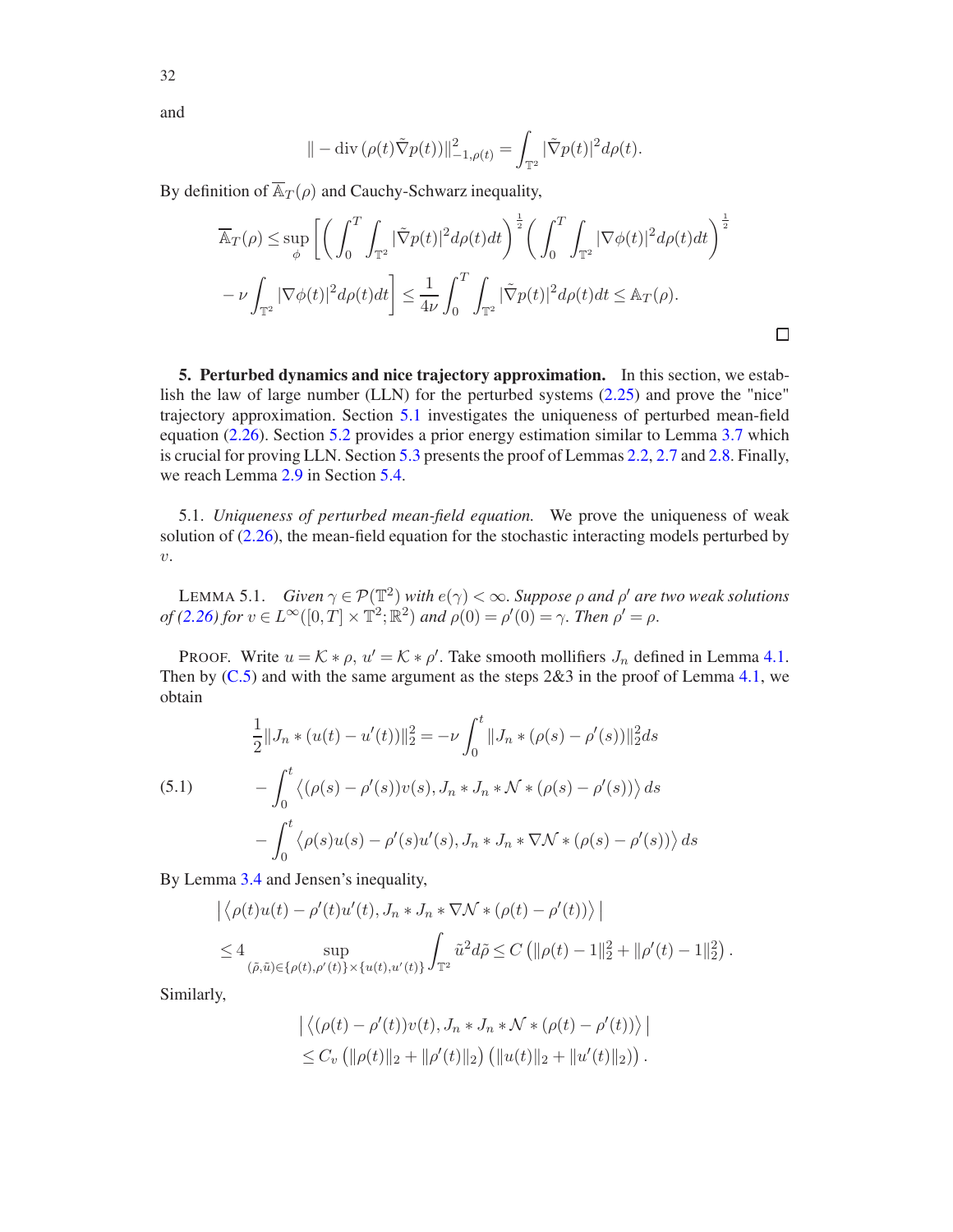Since  $Q_T(\rho)$  and  $Q_T(\rho')$  are finite, applying dominated convergence theorem to [\(5.1\)](#page-31-2), we have

(5.2)  
\n
$$
\frac{1}{2}||u(t) - u'(t)||_2^2 = -\nu \int_0^t ||\rho(s) - \rho'(s)||_2^2 ds
$$
\n
$$
-\int_0^t \langle (\rho(s) - \rho'(s))v(s), \nabla \mathcal{N} * (\rho(s) - \rho'(s)) \rangle ds
$$
\n
$$
-\int_0^t \langle \rho(s)u(s) - \rho'(s)u'(s), \nabla \mathcal{N} * (\rho(s) - \rho'(s)) \rangle ds
$$

Noticing that div  $(\rho(t)u(t)) = \text{curl}(u(t) \cdot \nabla u(t))$ , we have

<span id="page-32-1"></span>
$$
\left| \int_0^t \left\langle \rho(s)u(s) - \rho'(s)u'(s), \nabla \mathcal{N} * (\rho - \rho')(s) \right\rangle ds \right|
$$
  
= 
$$
\left| \int_0^t \left\langle (u \cdot \nabla u)(s) - (u' \cdot \nabla u')(s), u(s) - u'(s) \right\rangle ds \right|
$$

Since div  $u'(t) = 0$ , writing  $w = u(t) - u'(t)$ ,

<span id="page-32-0"></span>
$$
\langle u'(t)\cdot \nabla(u-u')(t),(u-u')(t)\rangle=\frac{1}{2}\langle \nabla|w|^2,u'(t)\rangle=0.
$$

Hence,

(5.3)  
\n
$$
\left| \int_0^t \left\langle (u \cdot \nabla u)(s) - (u' \cdot \nabla u')(s), u(s) - u'(s) \right\rangle ds \right|
$$
\n
$$
= \left| \int_0^t \left\langle (u - u')(s) \cdot \nabla u(s), u(s) - u'(s) \right\rangle ds \right|
$$
\n
$$
\leq \int_0^t \|u(s) - u'(s)\|_4^2 \|\nabla u(s)\|_2 ds.
$$

Apply Gagliardo–Nirenberg interpolation inequality to [\(5.3\)](#page-32-0),

(5.4)  
\n
$$
\left| \int_0^t \langle \rho(s)u(s) - \rho'(s)u'(s), \nabla \mathcal{N} * (\rho - \rho')(s) \rangle ds \right|
$$
\n
$$
\leq \int_0^t \|u(s) - u'(s)\|_2 \|\nabla u(s) - \nabla u'(s)\|_2 \|\nabla u(s)\|_2 ds,
$$
\n
$$
\leq 4 \int_0^t \|u(s) - u'(s)\|_2 \|\rho(s) - \rho'(s)\|_2 \|\rho(s) - 1\|_2 ds,
$$

where we used the fact

<span id="page-32-3"></span><span id="page-32-2"></span>
$$
\|\nabla u(t)\|_2^2 \le 2 \sum_{i,j \in 1,2} \|\partial_{ij}(-\mathcal{N}*\rho)\|_2^2 \le 2\|\Delta(-\mathcal{N}*\rho)\|_2^2 = 2\|\rho-1\|_2^2.
$$

On the other hand, by Cauchy–Schwarz inequality and [\(C.5\)](#page-45-0),

(5.5)  

$$
\left| \int_0^t \left\langle (\rho(s) - \rho'(s)v(s)), \nabla \mathcal{N} * (\rho(s) - \rho'(s)) \right\rangle ds \right|
$$

$$
\leq C_v \int_0^t \|u(s) - u'(s)\|_2 \|\rho(s) - \rho'(s)\|_2 ds,
$$

.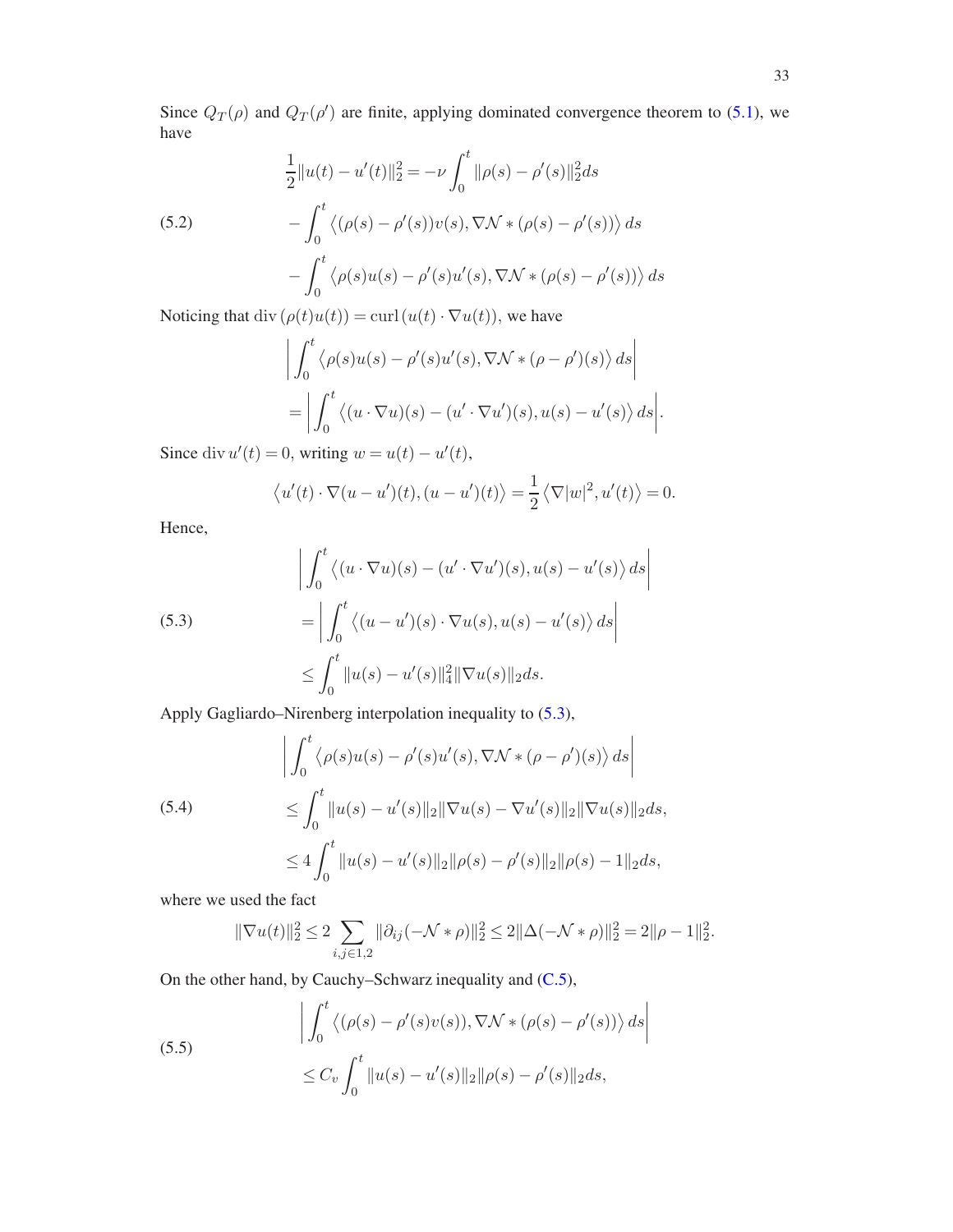Combining  $(5.2)$  with  $(5.4)$  and  $(5.5)$ , we have

$$
\frac{1}{2}||u(t) - u'(t)||_2^2 \le -\nu \int_0^t ||\rho(s) - \rho'(s)||_2^2 ds
$$
  
+  $C \int_0^t ||u(s) - u'(s)||_2 ||\rho(s) - \rho'(s)||_2 (||\rho(s) - 1||_2 + 1) ds$   
 $\le \int_0^t \frac{C^2}{4\nu} ||u(s) - u'(s)||_2^2 (||\rho(s) - 1||_2 + 1)^2 ds,$ 

<span id="page-33-0"></span>and the uniqueness follows from Gronwall's inequality.

5.2. *Prior energy estimation of perturbed dynamics.* To prove the law of large number for perturbed dynamics, we also need a prior energy estimation, whose proof is similar to that of Lemma [3.7.](#page-22-2)

<span id="page-33-1"></span>LEMMA 5.2. *There exists constants*  $\lambda > 0$ , and  $C_v$  *only dependent on*  $||v||_{\infty}$  *such that for each sequence*  $(\eta_n)$  *satisfying*  $\eta_n \in \mathcal{X}_n$  *and*  $e(\zeta_n * \eta_n) \leq R$ ,

(5.6) 
$$
\limsup_{n \to \infty} \frac{1}{n} \log P_{\eta_n}^v \left\{ \sup_{0 \le t \le T} \left( e(\zeta_n * \rho_n(t)) + \frac{\nu}{2} \int_0^t ||\zeta_n * \rho_n(s) - 1||_2^2 ds \right) > l \right\}
$$

$$
\le -\lambda (l - R - C_v T).
$$

PROOF. Recall  $\mathcal{N}_n = G_n * \mathcal{N}, \omega_n = \frac{\nu}{n}$  $\frac{\nu}{n}(G_n(0)-1)$ . By Ito's formula, as calculation in Lemma [3.7,](#page-22-2) for any  $\lambda > 0$ ,

$$
\exp\left\{ n\lambda \left[ e(\zeta_n * \rho_n(t)) - e(\zeta_n * \rho_n(0)) + \nu \int_0^t ||\zeta_n * \rho_n(s) - 1||_2^2 ds \right. \\ \left. - \int_0^t \langle \nabla \mathcal{N}_n * \rho_n(s), \mathbf{R}(\rho_n(s)) \rangle ds - \lambda \nu \int_0^t \langle |\nabla \mathcal{N}_n * \rho_n(s)|^2, \rho_n(s) \rangle ds - \omega_n t \right. \\ \left. - \int_0^t \langle \nabla \mathcal{N}_n * \rho_n(s) \cdot v(s), \rho_n(s) \rangle ds \right] \right\}
$$

is a positive continuous martingale. By Lemma [3.6,](#page-22-1) for each  $\eta_n \in \mathcal{X}_n$  with  $e(\zeta_n * \eta_n) \leq R$ ,

$$
P_{\eta_n}^v \left\{ \sup_{0 < t \le T} \left[ e(\zeta_n * \rho_n(t)) - \int_0^t \langle \nabla \mathcal{N}_n * \rho_n(s), \mathbf{R}(\rho_n(s)) \rangle ds \right. \\ \left. + \nu \int_0^t ||\zeta_n * \rho_n(s) - 1||_2^2 ds - \nu \lambda \int_0^t \int_{\mathbb{T}^2} |\nabla \mathcal{N}_n * \rho_n(s)|^2 \rho_n(s, dx) ds \right. \\ \left. - \int_0^t \langle \nabla \mathcal{N}_n * \rho_n(s) \cdot v(s), \rho_n(s) \rangle ds \right] > l \right\} \le e^{-n\lambda(l - R - \omega_n T)}.
$$

By Corollary [3.5,](#page-22-3) there exists  $C_v > 0$  dependent on  $\nu$  and  $||v||_{\infty}$ , such that

$$
\langle \nabla \mathcal{N}_n * \rho_n(t) \cdot v(t), \rho_n(t) \rangle \leq C_v + \frac{\nu}{6} ||\zeta_n * \rho_n(t) - 1||_2^2.
$$

Combining this inequality with [\(3.16\)](#page-23-0) and taking  $\lambda$  such that  $C_2\lambda = \frac{1}{6}$ , we have

$$
P_{\eta_n}^v \left\{ \sup_{0 < t \le T} \left[ e(\zeta_n * \rho_n(t)) - \int_0^t \langle \nabla \mathcal{N}_n * \rho_n(s), \mathbf{R}(\rho_n(s)) \rangle ds \right. \\ \left. + \frac{2\nu}{3} \int_0^t \|\zeta_n * \rho_n(s) - 1\|_2^2 ds \right] > l \right\} \le e^{-n\lambda(l - R - \omega_n T - C_v T)}.
$$

34

 $\Box$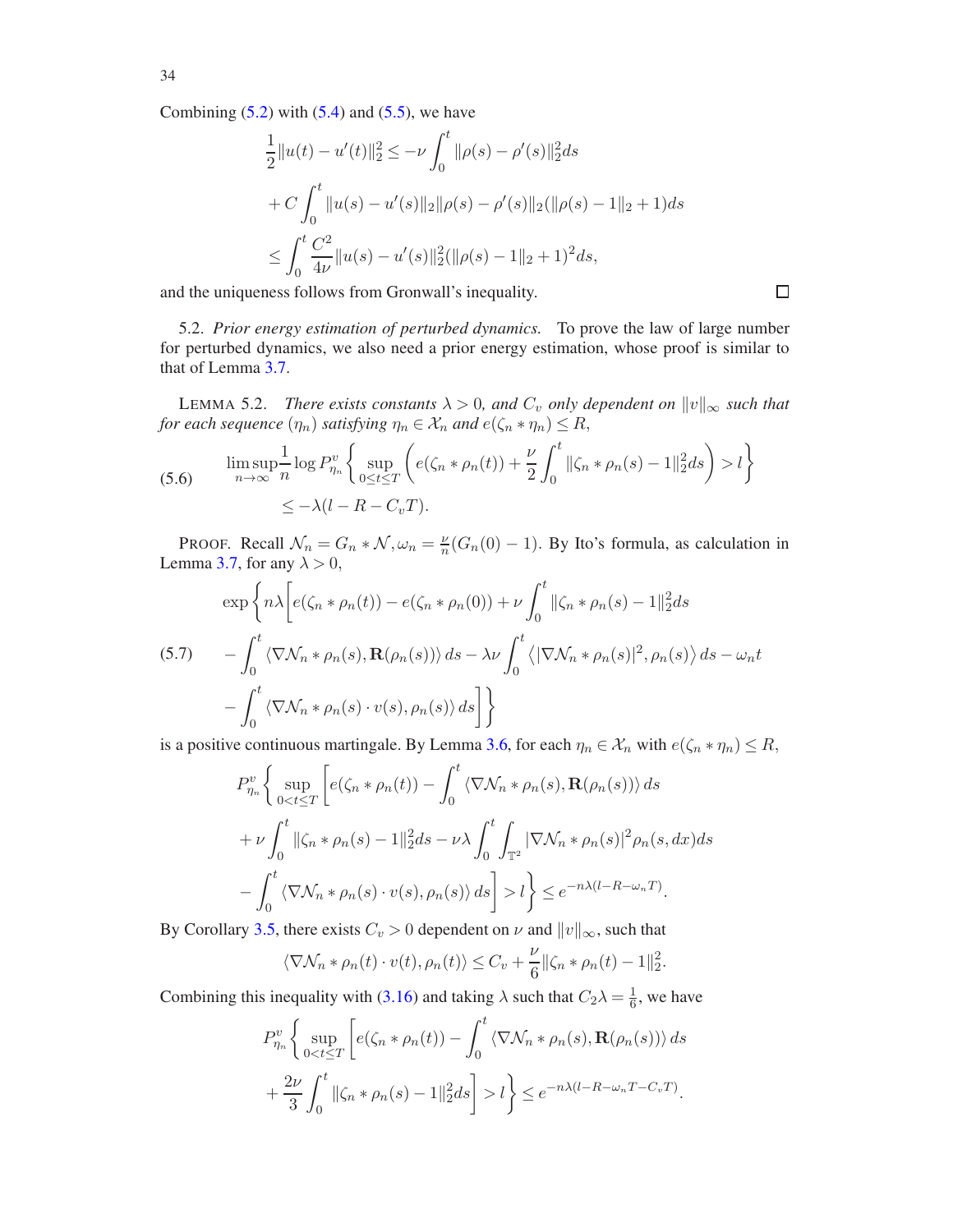The rest is similar to the proof of Lemma [3.7.](#page-22-2)

Then we verify that there exists a sequence of  $(\gamma_n)_{n>1}$  satisfying the conditions of Lemma [5.2.](#page-33-1)

<span id="page-34-1"></span>LEMMA 5.3. For 
$$
\gamma \in \mathcal{P}(\mathbb{T}^2)
$$
 with  $e(\gamma) < \infty$ , there exists  $\gamma_n \in \mathcal{X}_n$  such that  
\n
$$
\lim_{n \to \infty} e(\zeta_n * \gamma_n) = e(\gamma), \quad \lim_{n \to \infty} d(\gamma_n, \gamma) = 0.
$$

PROOF. Take a sequence of i.i.d. random variables  $(Y_i)_{i\geq 1}$  with the law  $\gamma$ . Let  $\eta_n := \frac{1}{n} \sum_{i=1}^n \delta_{Y_i}$ . Write  $\mathcal{N}_n = G_n * \mathcal{N}$ . By [\(C.5\)](#page-45-0) we have

$$
\mathbb{E}\left[\left\|\zeta_{n} * \mathcal{K} * \eta_{n} - \mathcal{K} * \gamma\right\|_{2}^{2}\right] = \mathbb{E}\left[\frac{1}{n^{2}} \sum_{1 \leq i,j \leq n} \mathcal{N}_{n}(Y_{i} - Y_{j})\right] + \|\mathcal{K} * \gamma\|_{2}^{2}
$$
  
\n
$$
- 2\mathbb{E}\left[\left\langle \zeta_{n} * \mathcal{N} * \eta_{n}, \gamma\right\rangle\right]
$$
  
\n
$$
= \frac{1}{n^{2}} \sum_{i \neq j} \mathbb{E}\mathcal{N}_{n}(Y_{i} - Y_{j}) + \frac{1}{n} \mathcal{N}_{n}(0) + \|\mathcal{K} * \gamma\|_{2}^{2}
$$
  
\n(5.8)  
\n
$$
- \sum_{i=1}^{n} \frac{2}{n} \int_{\mathbb{T}^{2}} \mathbb{E}(\zeta_{n} * \mathcal{N})(x - Y_{i})\gamma(dx)
$$
  
\n
$$
= \frac{n-1}{n} \|\mathcal{K} * \zeta_{n} * \gamma\|_{2}^{2} + \|\mathcal{K} * \gamma\|_{2}^{2} + \frac{1}{n} \mathcal{N}_{n}(0)
$$
  
\n
$$
- 2\langle(\zeta_{n} * \mathcal{N}) * \gamma, \gamma\rangle.
$$

 $($ 

Note that  $\lim_{n\to\infty} \left|\frac{1}{n} \mathcal{N}_n(0)\right| = \lim_{n\to\infty} \frac{m_n^2 \|G\|_{\infty} \|N\|_1}{n} = 0$ . By Jensen's inequality and Fatou's Lemma, along with  $(C.6)$ , we have

<span id="page-34-2"></span>(5.9) 
$$
\limsup_{n \to \infty} \mathbb{E} \left[ \| \mathcal{K} * (\zeta_n * \eta_n - \gamma) \|_2^2 \right] \le 2 \| \mathcal{K} * \gamma \|_2^2 - 2 \langle \mathcal{N} * \gamma, \gamma \rangle = 0.
$$

Pick  $\gamma_n \in \mathcal{X}_n$ , such that  $0 \le ||\zeta_n * \mathcal{K} * \gamma_n - \mathcal{K} * \gamma||_2^2 \le \mathbb{E}\left[\|\zeta_n * \mathcal{K} * \eta_n - \mathcal{K} * \gamma||_2^2\right]$ . In view of [\(5.9\)](#page-34-2) and (C,6),  $\lim_{n\to\infty} e(\gamma_n) = e(\gamma)$ , and  $\nabla \mathcal{N} * \gamma_n \to \nabla \mathcal{N} * \gamma$  in  $L^2(\mathbb{T}^2)$ . Hence for each  $\varphi \in C^{\infty}(\mathbb{T}^2),$ 

$$
\langle \gamma_n - \gamma, \phi \rangle = \langle \gamma_n - \gamma, -\Delta \mathcal{N} * \phi \rangle = \langle \nabla \mathcal{N} * \gamma_n - \nabla \mathcal{N} * \gamma, \nabla \phi \rangle \to 0,
$$

implying  $\lim_{n\to\infty} d(\gamma_n, \gamma) = 0$ .

<span id="page-34-0"></span>5.3. *Proof of Lemmas [2.2,](#page-10-1) [2.7](#page-13-1) and [2.8.](#page-14-0)* Before proving the law of large number, we give the proof for the fact that  **is continuous with finite energy, which is Lemma [2.2.](#page-10-1)** 

PROOF OF LEMMA [2.2.](#page-10-1) By Jensen's inequality, we only need to consider the case that  $\sup_{n\geq 1} e(\zeta_n * \gamma) < \infty.$ 

First we consider the case that  $\varphi_n = \varphi$ . Recall  $w(x, y) = r(x, y) \mathcal{K}(x - y)$  and write

$$
f(x,y) := \begin{cases} \frac{1}{2} \frac{\varphi(x) - \varphi(y)}{r(x,y)} w(x-y), & \text{if } x \neq y; \\ 0, & \text{if } x = y. \end{cases}
$$

 $\Box$ 

 $\Box$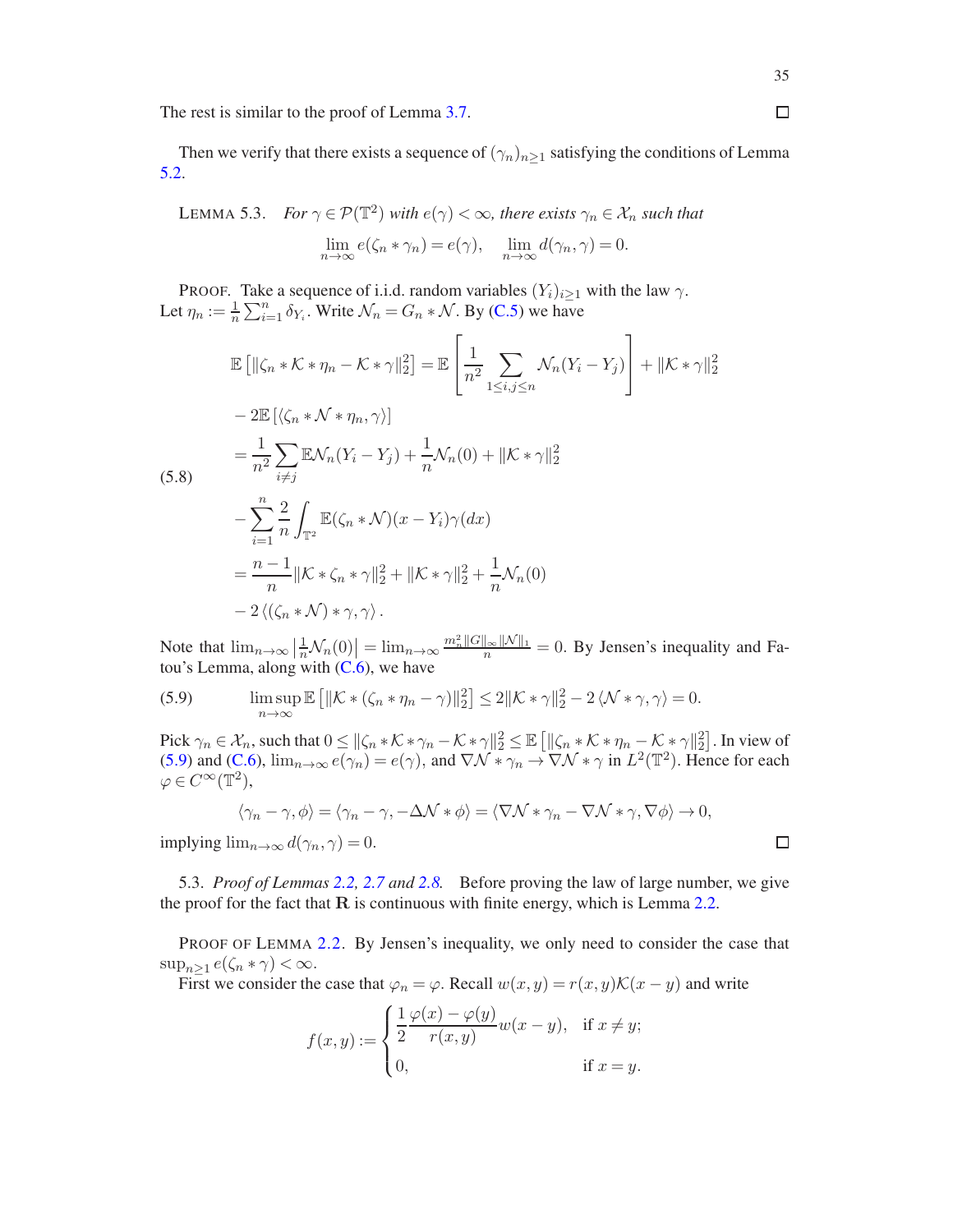In view of  $(2.4)$ , we just need to show

$$
\int_{(\mathbb{T}^2)^2} f(x,y)\gamma_n(dx)\gamma_n(dy) \to \int_{(\mathbb{T}^2)^2} f(x,y)\gamma(dx)\gamma(dy).
$$

By Tietze extension theorem, we can construct a continuous function  $f_\delta$  such that  $f_\delta(x, y) =$  $f(x, y)$ , for  $r(x, y) \ge \delta$  and  $\sup |f_\delta| \le \sup |f|$ . By Lemma [C.3](#page-46-3) for  $\delta < \frac{1}{2}$ , there exists  $n_{\delta}$  such that for  $n \ge n_{\delta}$ ,

$$
\left| \int_{(\mathbb{T}^2)^2} (f - f_\delta)(x, y) \gamma_n(dx) \gamma_n(dy) \right| \leq 2 \sup |f| \int_{r(x, y) < \delta} \gamma_n(dx) \gamma_n(dy)
$$
  

$$
\leq 4 \sup |f| \frac{4 \pi e(\zeta_n * \gamma_n) + C_{\mathcal{N}}}{-\log \delta}.
$$

Similarly,

$$
\left| \int_{(\mathbb{T}^2)^2} (f - f_\delta)(x, y) \gamma(dx) \gamma(dy) \right| \leq 2 \sup |f| \int_{r(x, y) < \delta} \gamma(dx) \gamma(dy)
$$
  

$$
\leq 2 \sup |f| \frac{4\pi e(\gamma) + C_{\mathcal{N}}}{-\log \delta}.
$$

By lower semi-continuity of  $e$  in  $\mathcal{P}(\mathbb{T}^2)$ ,  $e(\gamma) \le \sup_n e(\zeta_n * \gamma_n) < \infty$ . Hence we can take  $\delta$ small enough such that

<span id="page-35-0"></span>(5.10) 
$$
\limsup_{n \to \infty} \left| \int_{(\mathbb{T}^2)^2} (f - f_\delta)(x, y) \gamma_n(dx) \gamma_n(dy) \right| < \frac{\varepsilon}{3},
$$

$$
\left| \int_{(\mathbb{T}^2)^2} (f - f_\delta)(x, y) \gamma(dx) \gamma(dy) \right| < \frac{\varepsilon}{3}.
$$

Since  $f_{\delta}(x, y)$  is a continuous function, and  $\gamma_n \otimes \gamma_n \to \gamma \otimes \gamma$  in narrow topology,

(5.11) 
$$
\lim_{n \to \infty} \int_{(\mathbb{T}^2)^2} f_\delta(x, y) \gamma_n(dx) \gamma_n(dy) = \int_{(\mathbb{T}^2)^2} f_\delta(x, y) \gamma(dx) \gamma(dy).
$$

Combining  $(5.10)$  and  $(5.11)$ , we have

<span id="page-35-1"></span>
$$
\limsup_{n\to\infty}\left|\int_{(\mathbb{T}^2)^2}f(x,y)\gamma_n(dx)\gamma_n(dy)-\int_{(\mathbb{T}^2)^2}f(x,y)\gamma(dx)\gamma(dy)\right|<\frac{2}{3}\varepsilon.
$$

Let  $\varepsilon \to 0$  and we conclude the proof for the case  $\varphi_n = \varphi$ .

For the general case, let

$$
f_n(x,y) := \begin{cases} \frac{1}{2} \frac{\varphi_n(x) - \varphi_n(y)}{r(x,y)} w(x-y), & \text{if } x \neq y; \\ 0, & \text{if } x = y. \end{cases}
$$

Note that

$$
|\langle \varphi_n, \mathbf{R}(\gamma_n) \rangle - \langle \varphi, \mathbf{R}(\gamma_n) \rangle| \le \sup_{r(x,y) \ge \delta} |f(x,y) - f_n(x,y)|
$$
  
+ 
$$
\sup_{r(x,y) < \delta} |f(x,y) + f_n(x,y)| \int_{r(x,y) < \delta} \gamma_n(dx) \gamma_n(dy).
$$

36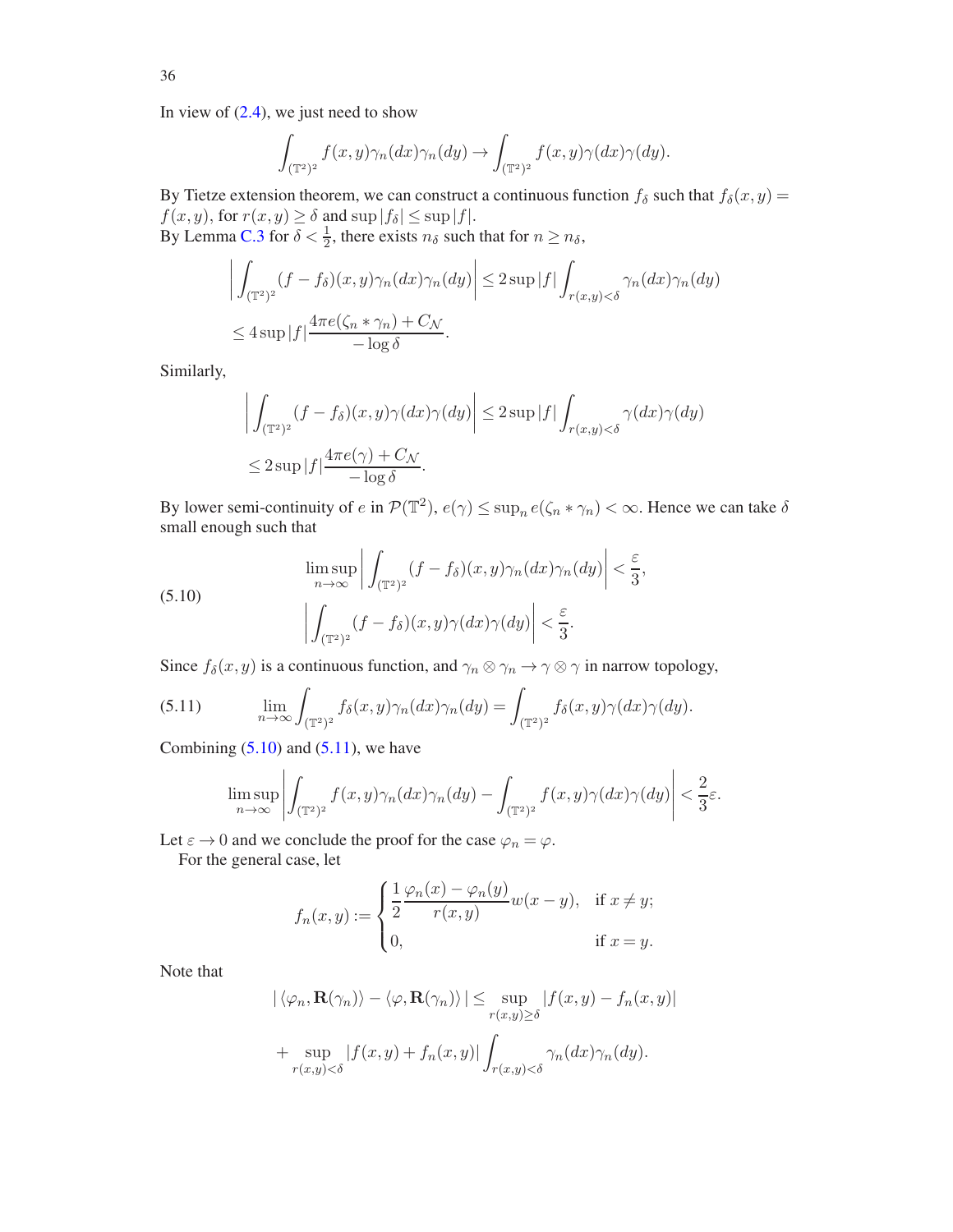Take  $n \to \infty$ , then we have

$$
\limsup_{n \to \infty} |\langle \varphi_n, \mathbf{R}(\gamma_n) \rangle - \langle \varphi, \mathbf{R}(\gamma_n) \rangle|
$$
  
\n
$$
\leq \frac{1}{2} (\|\nabla \varphi\|_{\infty} + \|\nabla \varphi_n\|_{\infty}) \sup_{n \geq 1} \int_{r(x,y) < \delta} \gamma_n(dx) \gamma_n(dy).
$$

By Lemma [C.3,](#page-46-3) take  $\delta \downarrow 0$  and we complete the proof.

PROOF OF LEMMA [2.7.](#page-13-1) Given  $\gamma_n \in \mathcal{X}_n$  and  $e(\zeta_n * \gamma_n) \leq R$  and  $\lim_{n \to \infty} d(\gamma_n, \gamma) = 0$ . By Ito's formula, for  $\phi \in C^{\infty}(\mathbb{T}^2)$ ,

<span id="page-36-0"></span>(5.12) 
$$
d \langle \phi, \rho_n(t) \rangle = \langle \nu \Delta \phi, \rho_n(t) \rangle dt + \langle \nabla \phi, \mathbf{R}(\rho_n(t)) \rangle dt + \langle v(t) \cdot \nabla \phi, \rho_n(t) \rangle dt
$$

$$
+ \frac{\sqrt{2\nu}}{n} \sum_{i=1}^n \nabla \phi(X_i) dW_i(t).
$$

Note that by  $(2.5)$ 

(5.13) 
$$
\mathbb{E}_{\gamma_n}^v[|\langle \phi, \rho_n(t+h) - \rho_n(t) \rangle|] \leq C \left( \|\nabla^2 \phi\|_{\infty} + \|v\|_{\infty} \|\nabla \phi\|_{\infty} \right) h.
$$

Then by [\[29\]](#page-48-25) and Theorems 8.6 and 8.8 in Chapter 3 of [\[18\]](#page-47-23), we conclude that  $\rho_n$  is tight in  $C([0,T];{\mathcal P}({\mathbb T}^2)).$ 

By Pohorov theorem, the family of probability laws is relatively compact in the topology of weak convergence of probability measures. We select a convergent subsequence indexed by  $n_k$ . By the Skorohod representation theorem, we can construct a canonical probability space (write P for the corresponding probability measures) on which random variables  $\rho$ ,  $\rho_n$ are defined, with the property that  $\hat{\rho}_k$  has the same law as  $\rho_{n_k}$  for  $k = 1, 2, \cdots$  such that

(5.14) 
$$
\hat{\rho}_k \to \rho \quad a.s. \ \hat{P} \text{ in } C([0,T]; \mathcal{P}(\mathbb{T}^2)) \text{ as } k \to \infty.
$$

By Lemma [5.2](#page-33-1) and Borel-Cantelli Lemma,

<span id="page-36-1"></span>
$$
\limsup_{k \to \infty} Q_T(\zeta_{n_k} * \hat{\rho}_k) \le R + C_v T \quad a.s. \; \hat{P}.
$$

Then by the lower semi-continuities of  $Q_T$  under the topology of  $C([0, T]; \mathcal{P}(\mathbb{T}^2))$ ,

$$
(5.15) \tQ_T(\rho) \le R + C_v T, \quad a.s. \hat{P}.
$$

By Lemma [2.2,](#page-10-1)

$$
\lim_{k \to \infty} \langle \nabla \phi(t), \mathbf{R}(\hat{\rho}_k(t)) \rangle = \langle \nabla \phi(t), \mathbf{R}(\rho(t)) \rangle \quad a.s. \hat{P}.
$$

By [\(5.12\)](#page-36-0) and dominated convergence theorem, for each  $\phi \in C^{\infty}([0, T] \times \mathbb{T}^2)$ ,

<span id="page-36-2"></span>
$$
\lim_{k \to \infty} \left[ \langle \phi(t), \hat{\rho}_k(t) \rangle - \langle \phi(s), \hat{\rho}_k(s) \rangle - \int_s^t \langle \nabla \phi(r), \mathbf{R}(\hat{\rho}_k(r)) \rangle dr \right]
$$
  
\n(5.16)  
\n
$$
= \langle \phi(t), \rho(t) \rangle - \langle \phi(s), \rho(s) \rangle - \int_s^t \langle \partial_t \phi(r) + \nabla \phi(r) \cdot v(r) + \nu \Delta \phi(r), \rho(r) \rangle dr
$$
  
\n
$$
- \int_s^t \langle \nabla \phi(r), \mathbf{R}(\rho(r)) \rangle dr \quad a.s. \hat{P},
$$

$$
\Box
$$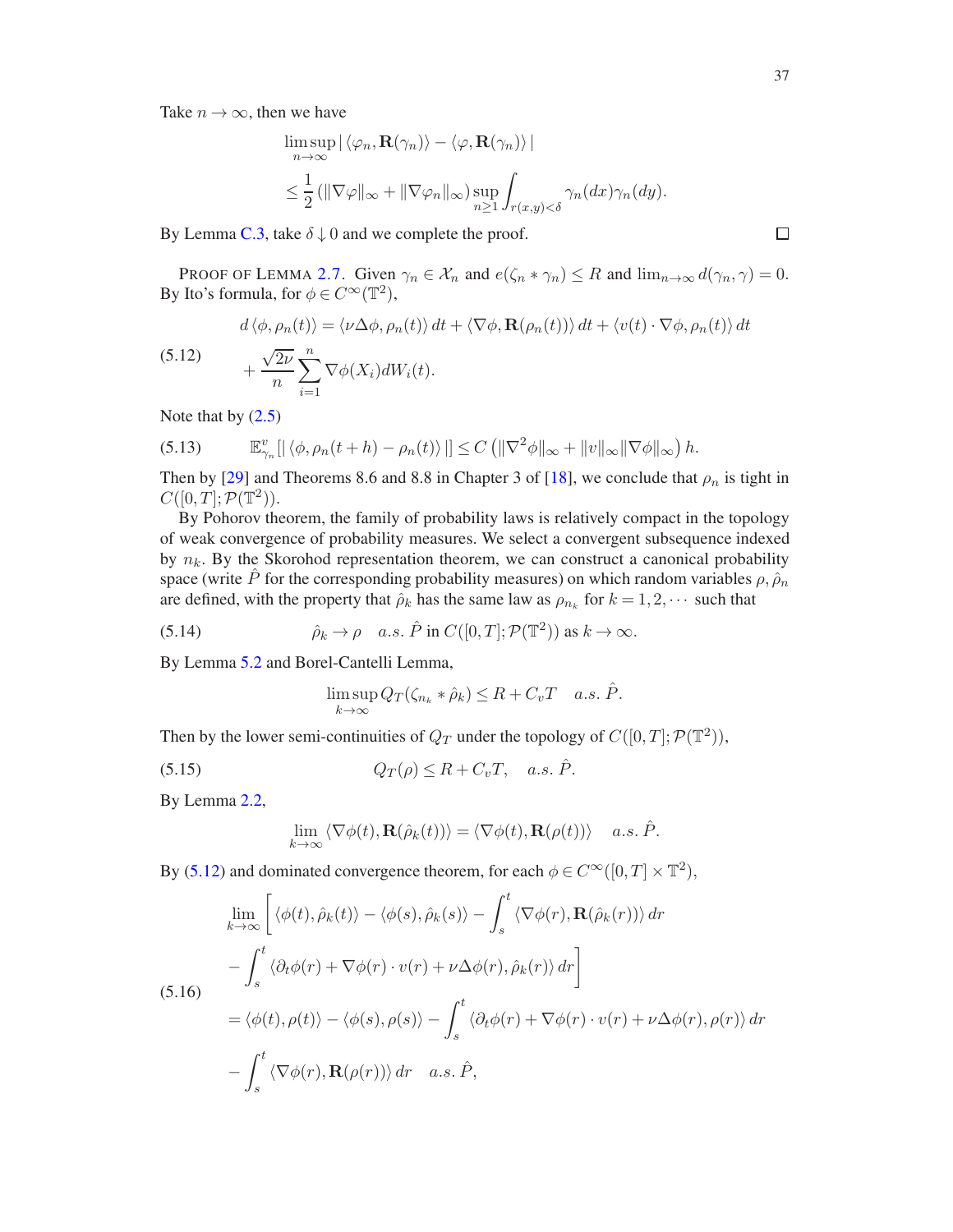and

<span id="page-37-0"></span>(5.17) 
$$
\hat{\mathbb{E}}\left[\langle \phi(t), \rho(t) \rangle - \langle \phi(s), \rho(s) \rangle - \int_s^t \langle \partial_t \phi(r) + \nabla \phi(r) \cdot v(r) + \nu \Delta \phi(r), \rho(r) \rangle dr - \int_s^t \langle \nabla \phi(r), \mathbf{R}(\rho(r)) \rangle dr \right] = 0.
$$

By Fatou's Lemma and  $(5.12)$ ,

<span id="page-37-1"></span>
$$
\operatorname{Var}\left[\langle\phi(t),\rho(t)\rangle - \langle\phi(s),\rho(s)\rangle - \int_s^t \langle\partial_t\phi(r) + \nabla\phi(r) \cdot v(r) + \nu \Delta\phi(r), \rho(r) \rangle dr\right]
$$
  

$$
- \int_s^t \langle\nabla\phi(r), \mathbf{R}(\rho(r))\rangle dr \bigg]
$$
  

$$
(5.18) \leq \liminf_{k \to \infty} \operatorname{Var}\left[ - \int_s^t \langle\partial_t\phi(r) + \nabla\phi(r) \cdot v(r) + \nu \Delta\phi(r), \hat{\rho}_k(r) \rangle dr + \langle\phi(t), \hat{\rho}_k(t)\rangle - \langle\phi(s), \hat{\rho}_k(s)\rangle - \int_s^t \langle\nabla\phi(r), \mathbf{R}(\hat{\rho}_k(r))\rangle dr \right]
$$
  

$$
\leq \lim_{k \to \infty} \frac{2\nu}{n_k} \|\nabla\phi\|_{\infty}^2 = 0.
$$

Since  $\lim_{n\to\infty} d(\rho_n(0), \gamma) = \lim_{n\to\infty} d(\gamma_n, \gamma) = 0$ , we have  $\rho(0) = \gamma$ . Then by [\(5.15\)](#page-36-1), [\(5.17\)](#page-37-0), [\(5.16\)](#page-36-2) and [\(5.18\)](#page-37-1),  $\rho$  is almost surely a weak solution of [\(2.26\)](#page-13-3) for v in Definition [2.1.](#page-13-4)

By Lemma [5.3,](#page-34-1) the sequence  $\gamma_n$  does exists for  $R > e(\gamma)$ . According to the uniqueness, i.e. Lemma [5.1,](#page-31-3)  $\rho$  is not stochastic and we have determined an unique weak solution  $\rho^{\gamma, v}$ . Finally we conclude the proof by the relatively compactness of law of  $\rho_n$ . □

PROOF OF LEMMA [2.8.](#page-14-0) We start with proving that there exists  $\delta \in (0,\varepsilon)$  such that for any  $\gamma_n \in B_\delta(\gamma) \cap \mathcal{X}_n$  and  $e(\zeta_n * \gamma_n) \leq R$ ,

(5.19) 
$$
\lim_{n \to \infty} P_{\gamma_n}^v \left( \sup_{0 \le t \le T} d(\rho_n(t), \rho^{\gamma, v}(t)) > \varepsilon \right) = 0.
$$

To prove it by contradiction, suppose that it's not true. Then, there exists  $\varepsilon > 0, R > 0$ , so that for any  $\delta$  we can find  $\gamma_n \in B_\delta(\gamma) \cap \mathcal{X}_n$  and  $e(\zeta_n * \gamma_n) \leq R$  such that

<span id="page-37-3"></span>
$$
\limsup_{n\to\infty} P_{\gamma_n}^v\left(\sup_{0\leq t\leq T}d(\rho_n(t),\rho^{\gamma,v}(t))>\varepsilon\right)>0.
$$

Taking subsequence if necessary, assume  $\lim_{n\to\infty} d(\gamma_n, \gamma') = 0$ , where  $\gamma' = \gamma'(\delta)$  depend on δ. Then by Lemma [2.7,](#page-13-1)

<span id="page-37-2"></span>
$$
\lim_{n \to \infty} P_{\gamma_n}^v \left( \sup_{0 \le t \le T} d(\rho_n(t), \rho^{\gamma', v}(t)) > \frac{\varepsilon}{2} \right) = 0.
$$

Hence we obtain

(5.20) 
$$
\sup_{0 \le t \le T} d\left(\rho^{\gamma, v}(t), \rho^{\gamma', v}(t)\right) \ge \frac{\varepsilon}{2}.
$$

For  $\delta = \frac{1}{n}$ , we write  $\eta_n = \gamma'(\frac{1}{n})$  $\frac{1}{n}$ )  $\in \overline{B}_{\frac{1}{n}}(\gamma)$  satisfying [\(5.20\)](#page-37-2). Since we have the estimation  $Q_T(\rho^{\eta_n,v}) \leq R + C_v T,$ 

38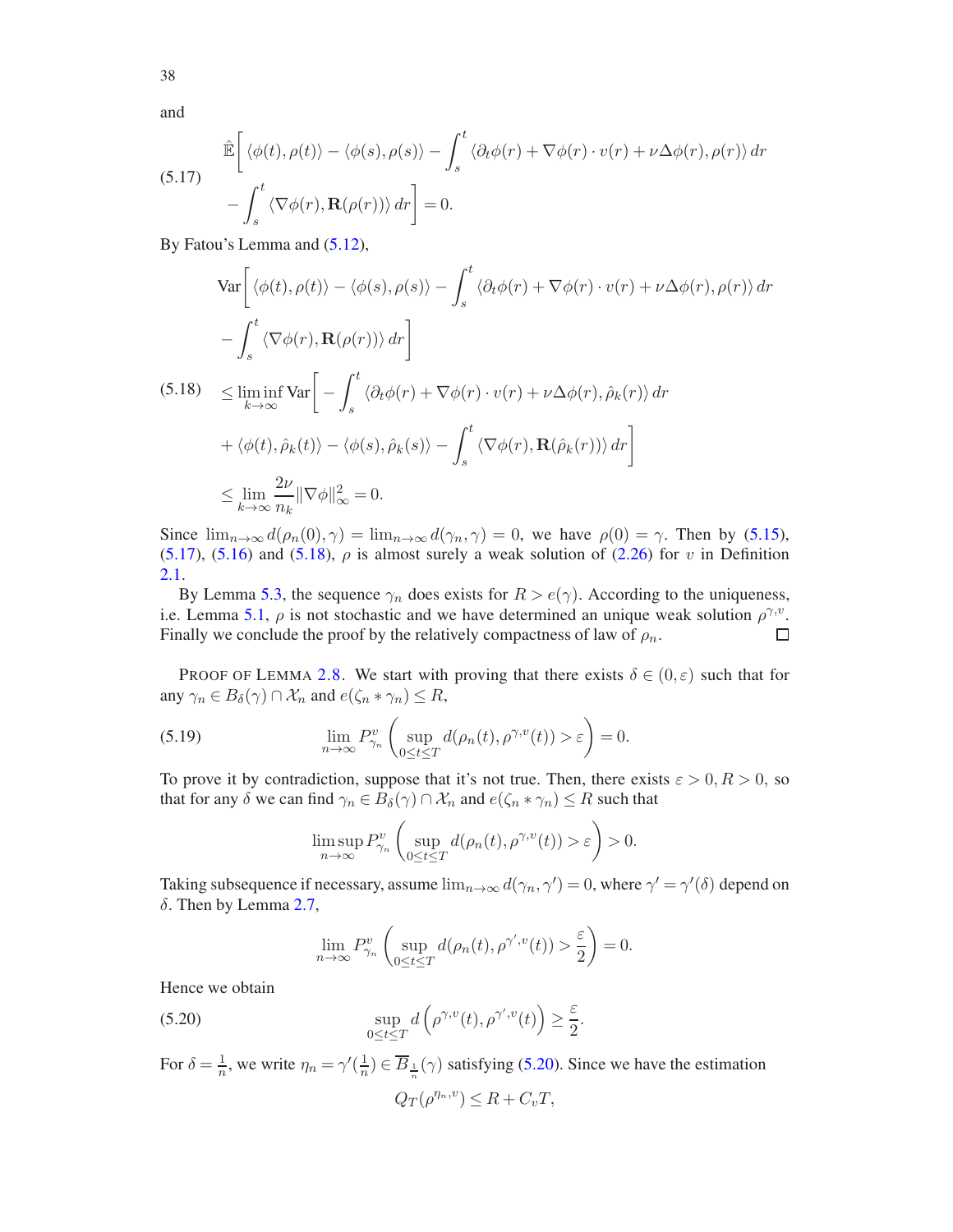with a similar argument as the proof of Lemma [2.7,](#page-13-1)

$$
\rho^{\eta_n, v} \to \rho \text{ in } C([0, T]; \mathcal{P}(\mathbb{T}^2)),
$$

and  $\rho$  is a weak solution of [\(2.26\)](#page-13-3). By Lemma [5.1,](#page-31-3)  $\rho = \rho^{\gamma, v}$ . However, it contradicts [\(5.20\)](#page-37-2), so we have proved [\(5.19\)](#page-37-3).

Now turn to [\(2.29\)](#page-14-4). By Lemma 1.14 of [\[52](#page-48-19)],

$$
\left| \mathbb{E}_{\gamma_n}^v \left[ \int_0^T \int_{\mathbb{T}^2} |v(t)|^2 d\rho_n(t) dt \right] - \int_0^T \int_{\mathbb{T}^2} |v(t)|^2 d\rho^{\gamma, v}(t) dt \right| \leq \varepsilon T \sup_{0 \leq t \leq T} \|v^2(t)\|_{\text{Lip}} + T \|v\|_{\infty}^2 P \left( \sup_{0 \leq t \leq T} d(\rho_n(t), \rho^{\gamma, v}(t)) > \varepsilon \right).
$$

By definition,  $\frac{1}{4\nu} \int_0^T \int_{\mathbb{T}^2} |v(t)|^2 d\rho^{\gamma, v}(t) dt = \frac{1}{4\nu}$  $\frac{1}{4\nu}\int_0^T\int_{\mathbb{T}^2}|\nabla p(t)|^2d\rho^{\gamma,v}(t)dt=\mathbb{A}_T(\rho^{\gamma,v}),$  and then the conclusion follows by  $(5.19)$ . П

<span id="page-38-0"></span>5.4. *Proof of Lemma [2.9.](#page-14-1)* To prove Lemma [2.9,](#page-14-1) we need certain properties of the special case with  $v = 0$  in [\(2.26\)](#page-13-3).

<span id="page-38-1"></span>LEMMA 5.4. *For each*  $\varepsilon > 0$ ,  $\rho^{\gamma,0}$  *is smooth on*  $([\varepsilon, T] \times \mathbb{T}^2)$  *and*  $\inf_x \rho^{\gamma,0}(\varepsilon, x) > 0$ .

PROOF. Let  $u(t) := \mathcal{K} * \rho^{\gamma,0}$ . When  $v = 0$ , it's a classical result that the solution of [\(2.26\)](#page-13-3) can be obtained by [\(1.3\)](#page-1-2) on  $\mathbb{T}^2$ .  $Q_T(\rho^{\gamma,0}) < \infty$  implies  $u(t) \in L^2(\mathbb{T}^2)$  and  $\rho^{\gamma,0} \in$  $L^2([0,T]; L^2(\mathbb{T}^2))$ . Actually,  $Q_T(\rho^{\gamma,0}) < \infty$  implies  $\rho^{\gamma,0}$  is the Leray solution [\[35](#page-48-26)] for two dimensional Navier Stokes equation, which is very regular. We will use the results in [\[24\]](#page-47-8) and [\[3,](#page-47-24) [7\]](#page-47-25), which work on  $\mathbb{R}^2$  as well as on  $\mathbb{T}^2$ , to prove this Lemma.

By Lemma [4.2,](#page-28-6) for each T, take  $\varepsilon_1 \in (0, \varepsilon)$  such that  $S(\rho^{\gamma,0}(\varepsilon_1)) < \infty$  and

$$
\int_{\varepsilon_1}^T I(\rho^{\gamma,0}(t))dt < \infty.
$$

Similar with Lemma 3.2 of [\[24](#page-47-8)], for  $q \in [1, 2)$ ,

$$
\|\nabla \rho^{\gamma,0}(t)\|_{q} \le C_{q} I(\rho^{\gamma,0}(t))^{3/2-1/q}.
$$

Hence

$$
\nabla \rho^{\gamma,0} \in L^{2q/(3q-2)}((\varepsilon_1,T);L^q(\mathbb{T}^2)).
$$

Then by Theorem 2.5 of [\[24](#page-47-8)],

$$
\rho^{\gamma,0}\in C([\varepsilon_1,\infty);L^1(\mathbb{T}^2)\cap C((\varepsilon_1,\infty);L^\infty(\mathbb{T}^2)).
$$

This meets the assumptions of the theorem of [\[7](#page-47-25)] (which improves Theorem B of [\[3](#page-47-24)]), so  $\rho^{\gamma,0}$ is a smooth classical solution on  $(\varepsilon_1, T] \times \mathbb{T}^2$ .

To show  $\rho^{\gamma,0}(\varepsilon) > 0$ , note that for  $\rho^{\gamma,0}$  can be see as a solution of second-order parabolic equation

$$
\partial_t \rho - \nu \Delta \rho + \nabla \rho \cdot u = 0.
$$

Since we have proved  $\rho^{\gamma,0}$  is smooth on  $\left(\frac{\varepsilon}{2}\right)$  $\left[\frac{\varepsilon}{2},T\right] \times \mathbb{T}^2$  and  $\rho^{\gamma,0}(\frac{\varepsilon}{2})$  $\left(\frac{\varepsilon}{2}\right) \geq 0$ , we conclude the proof by strong maximum principle of parabolic equation.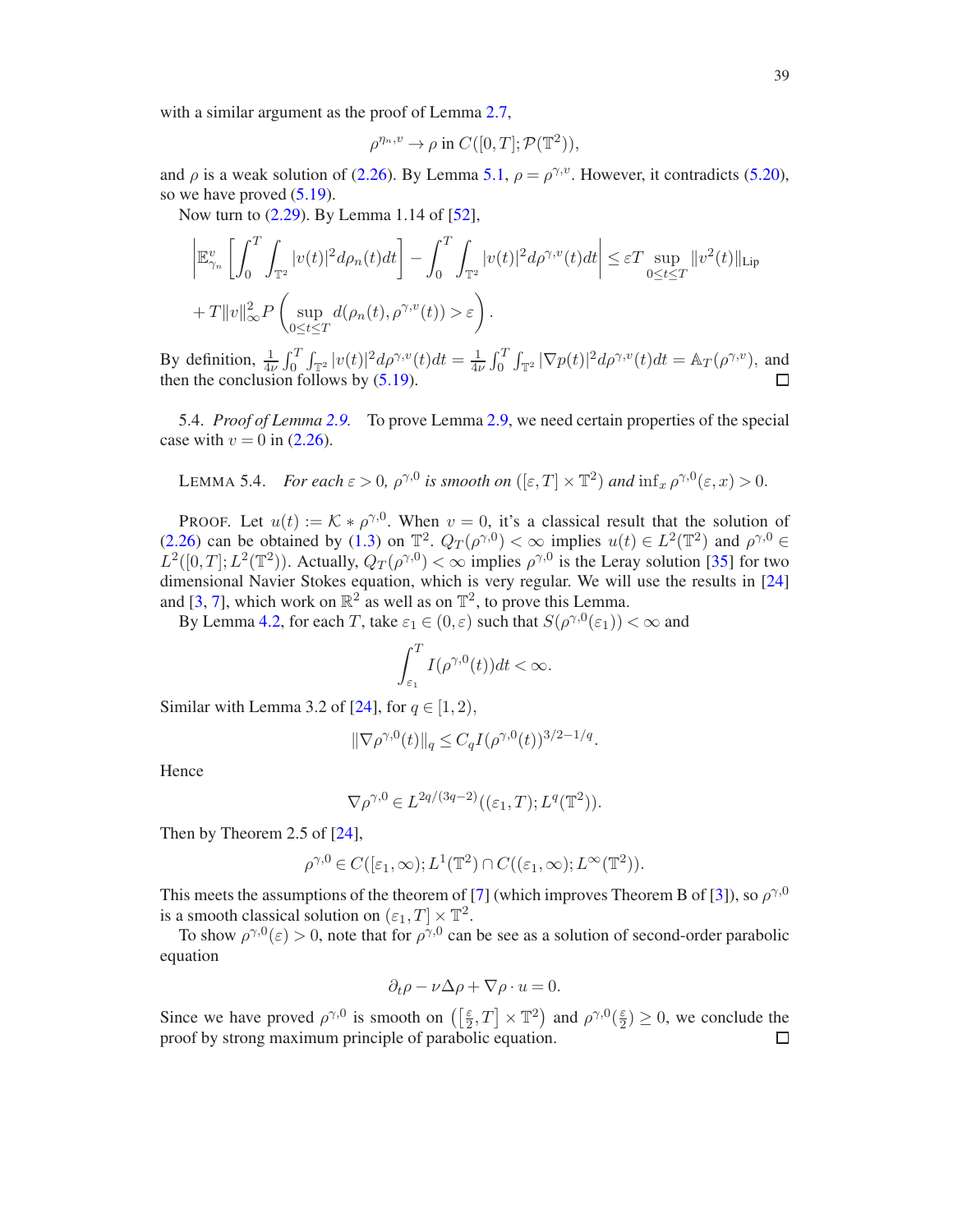<span id="page-39-3"></span><span id="page-39-0"></span>LEMMA 5.5.

(5.21) 
$$
e(\gamma) - e(\rho^{\gamma,0}(t)) = \nu \int_0^t \|\rho^{\gamma,0}(s) - 1\|_2^2 ds;
$$

*There exists a constant*  $C > 0$ *, such that for each smooth mollifier*  $J$ *,* 

<span id="page-39-1"></span>
$$
(5.22) \qquad \int_0^t I(J*\rho^{\gamma,0}(s))ds \leq \frac{2}{\nu}(S(J*\gamma) - S(J*\rho^{\gamma,0}(t))) + C(e(\gamma) - e(\rho^{\gamma,0}(t))).
$$

PROOF. [\(5.21\)](#page-39-0) follows by Lemma [4.1.](#page-26-5) Write  $u(t) = K * \rho^{\gamma,0}(t)$ . By [\(4.5\)](#page-26-2),

$$
S(J*\rho^{\gamma,0}(t)) - S(J*\gamma) = -\nu \int_0^t I(J*\rho^{\gamma,0}(s))ds
$$
  
+ 
$$
\int_0^t \int_{\mathbb{T}^2} \frac{(\nabla J*\rho^{\gamma,0})(t,x)}{(J*\rho^{\gamma,0})(t,x)} \cdot \frac{J*(\rho^{\gamma,0}u)(t,x)}{(J*\rho^{\gamma,0})(t,x)} (J*\rho^{\gamma,0})(t,x) dxdt.
$$

Using the inequality  $ab \leq \frac{\nu}{2}a^2 + \frac{1}{2\nu}b^2$  along with Lemma 8.1.10 of [\[1\]](#page-47-20), we have

$$
S(J * \rho^{\gamma,0}(t)) - S(J * \gamma) \le -\frac{\nu}{2} \int_0^t I(J * \rho^{\gamma,0}(s)) ds
$$
  
+  $\frac{1}{2\nu} \int_0^t \int_{\mathbb{T}^2} \left| \frac{J * (\rho^{\gamma,0} u)(t,x)}{(J * \rho^{\gamma,0})(t,x)} \right|^2 (J * \rho^{\gamma,0})(t,x) dx dt$   
 $\le -\frac{\nu}{2} \int_0^t I(J * \rho^{\gamma,0}(s)) ds + \frac{1}{2\nu} \int_0^t \int_{\mathbb{T}^2} |u(t,x)|^2 \rho^{\gamma,0}(t,x) dx dt$ 

Then [\(5.22\)](#page-39-1) follows Lemma [3.4](#page-20-0) and [\(5.21\)](#page-39-0).

PROOF OF LEMMA [2.9.](#page-14-1) We split the proof into three steps. Step 1. Construction.

Write  $\Phi_t$  as the heat kernel on  $\mathbb{T}^2$ , defined in Appendix [B.](#page-44-0) Given  $t_1, t_2 > 0$  and  $2t_1 + t_2 \leq T$ , define

$$
\tilde{\rho}(t) := \tilde{\rho}_{t_1, t_2}(t) = \begin{cases}\n\rho^{\gamma, 0}(t), & \text{if } 0 \le t < t_1, \\
\Phi_{\nu(t - t_1)} * \rho^{\gamma, 0}(t_1), & \text{if } t_1 \le t < t_1 + t_2, \\
\Phi_{\nu t_2} * \rho^{\gamma, 0}(2t_1 + t_2 - t), & \text{if } t_1 + t_2 \le t < 2t_1 + t_2 \\
\Phi_{\nu t_2} * \rho(t - 2t_1 - t_2), & \text{if } 2t_1 + t_2 \le t \le T.\n\end{cases}
$$

One can easily check that  $\tilde{\rho} \in C([0,T]; \mathcal{P}(\mathbb{T}^2))$ . Writing  $\tilde{u} = \mathcal{K} * \tilde{\rho}$ , we construct  $v(t) =$  $\nabla p(t)$  below corresponding to  $\tilde{\rho}(t)$  such that

<span id="page-39-2"></span>(5.23) 
$$
\partial_t \tilde{\rho}(t) - \nu \Delta \tilde{\rho}(t) + \text{div} (\tilde{\rho}(t) \tilde{u}(t)) + \text{div} (\tilde{\rho}(t) \nabla p(t)) = 0.
$$

For  $t \in [0, t_1]$ , take  $p(t) = 0$  and [\(5.23\)](#page-39-2) holds. Since we only care the weak solution, we just define  $p(t_1 + t_2) = p(2t_1 + t_2) = 0$ , which would not bring any problems.

By Lemma [5.4,](#page-38-1)  $\tilde{\rho}(t_1)$  is smooth and  $\inf_x \tilde{\rho}(t_1, x) > 0$ , so for  $t_1 < t < t_1 + t_2$ ,  $\tilde{\rho}(t)$  is uniform elliptic. Hence [\(5.23\)](#page-39-2) can be seen as a second-order elliptic equation for  $p(t)$ . We expect all the coefficients in  $(5.23)$  as an equation for  $p(t)$  is regular (i.e. their derivatives of arbitrary order are uniform bounded), which ensures an unique weak solution  $p(t)$  such that  $\|\nabla p(t)\|_{\infty} + \|\nabla^2 p(t)\|_{\infty}$  is uniform bounded. However,  $\partial_t \tilde{\rho}(t)$  may not be regular when t is approaching  $t_1$ . But we notice that  $\Phi_t$  is the heat kernel, which implies

$$
\partial_t \tilde{\rho}(t) = \nu \Delta \tilde{\rho}(t), \quad \forall t \in (t_1, t_2).
$$

40

 $\Box$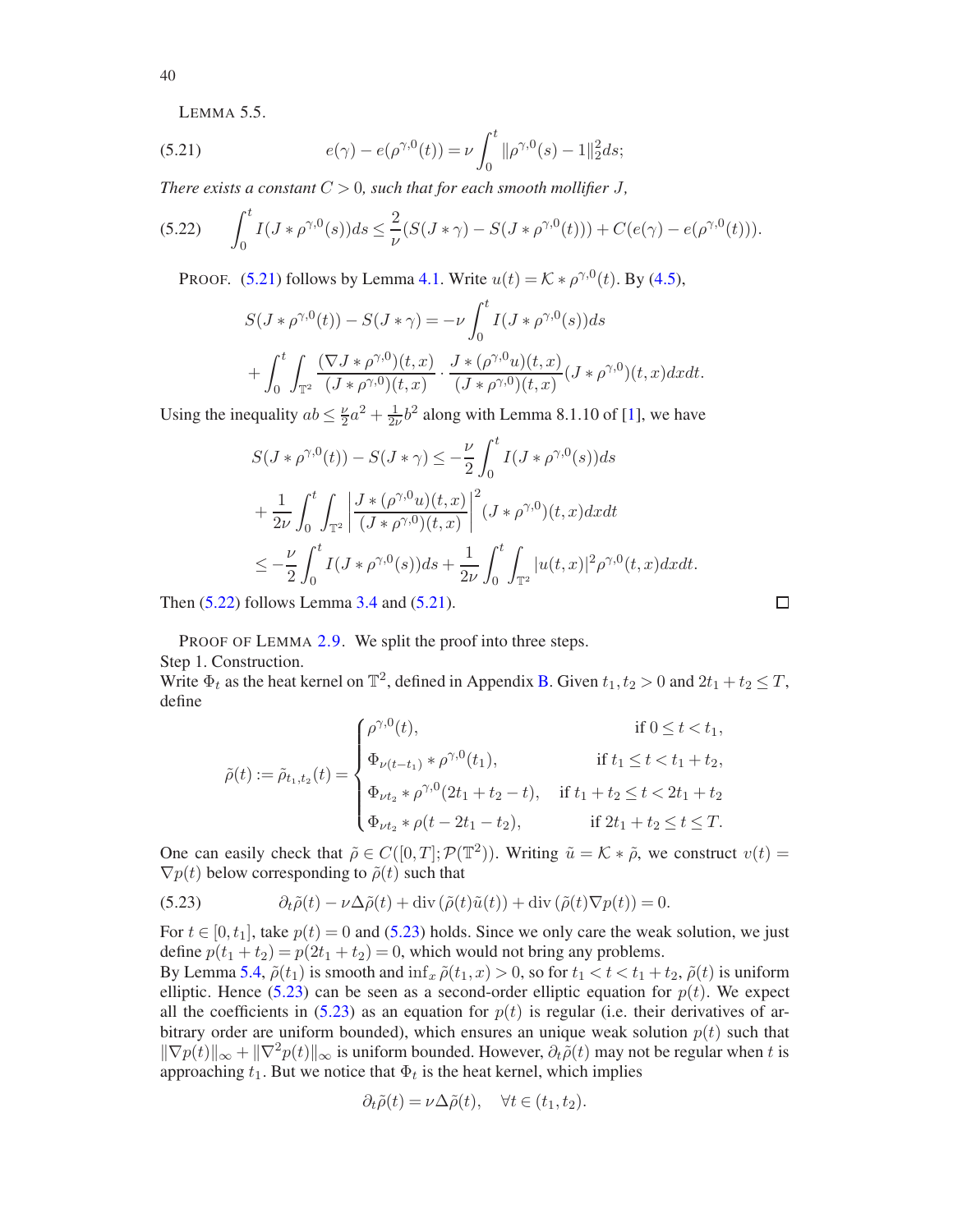Then [\(5.23\)](#page-39-2) reduces to

<span id="page-40-0"></span>(5.24) 
$$
\operatorname{div}(\tilde{\rho}(t)\tilde{u}(t)) + \nabla\tilde{\rho}(t) \cdot \nabla p(t) + \tilde{\rho}(t)\Delta p(t) = 0, \quad \forall t \in (t_1, t_2).
$$

Pointwisely for t, take  $p(t)$  as the weak solution of [\(5.24\)](#page-40-0). Due to smoothness of  $\tilde{\rho}(t_1)$ , all the coefficients in [\(5.24\)](#page-40-0) is regular, so  $\|\nabla p(t)\|_{\infty} + \|\nabla^2 p(t)\|_{\infty}$  is uniform bounded and for  $t_1 < t < t_1 + t_2$ , [\(5.23\)](#page-39-2) holds.

For  $t \ge t_1 + t_2$ , because of the convolution by  $\Phi_{\nu t_2}$ ,  $\tilde{\rho}(t)$  is uniform elliptic. Regard [\(5.23\)](#page-39-2) as a second-order elliptic equations for  $p(t)$  and take  $p(t)$  as its weak solution. For  $t \in (t_1 +$  $t_2, 2t_1 + t_2$ ,

<span id="page-40-1"></span>(5.25)  
\n
$$
\partial_t \tilde{\rho}(t) = -\Phi_{\nu t_2} * \partial_t \rho^{\gamma,0} (2t_1 + t_2 - t)
$$
\n
$$
= -\nu \Phi_{\nu t_2} * \Delta \rho^{\gamma,0} (2t_1 + t_2 - t) + \Phi_{\nu t_2} * \text{div} (\mathbf{R}(\rho^{\gamma,0} (2t_1 + t_2 - t)))
$$
\n
$$
= -\nu \Delta \tilde{\rho}(t) + \Phi_{\nu t_2} * \text{div} (\mathbf{R}(\rho^{\gamma,0} (2t_1 + t_2 - t))),
$$

which is regular, and by [\(4.5\)](#page-26-2),  $\partial_t \tilde{\rho}(t)$  is also regular in  $(2t_1 + t_2, T)$ , so  $\|\nabla p(t)\|_{\infty}$  +  $\|\nabla^2 p(t)\|_{\infty}$  is uniform bounded when  $t \ge t_1 + t_2$ .

Therefore [\(5.23\)](#page-39-2) holds for the constructed pairs  $(\tilde{\rho}, p)$  and  $\|\nabla p(t)\|_{\infty} + \|\nabla^2 p(t)\|_{\infty}$  is uniform bounded. As a consequence,  $\nabla p \in \mathcal{J}$  and  $\tilde{\rho}$  is a weak solution of [\(2.26\)](#page-13-3) for  $\nabla p$ .

Step 2. Verify that the limit of  $\mathbb{A}_T(\tilde{\rho})$ , when taking  $t_1 \downarrow 0$  first and then letting  $t_2 \downarrow 0$ , is bounded above by  $A_T(\rho)$ .

Without loss of generality, we assume  $2t_1 + t_2 < T$ . Write  $\tilde{u}(t) = \mathcal{K} * \tilde{\rho}(t)$ ,  $u(t) = \mathcal{K} * \rho(t)$ . By definition,

$$
(5.26)
$$

$$
4\nu\mathbb{A}_T(\tilde{\rho}) = \left(\int_{t_1}^{t_1+t_2} + \int_{t_1+t_2}^{2t_1+t_2} + \int_{2t_1+t_2}^T\right) ||\partial_t \tilde{\rho}(t) - \nu \Delta \tilde{\rho}(t) + \text{div}\left(\tilde{\rho}(t)\tilde{u}(t)\right)||^2_{-1,\tilde{\rho}(t)}dt
$$
  
=  $I + II + III$ .

For  $t \in (t_1, t_1 + t_2), \partial_t \tilde{\rho}(t) = \nu \Delta \tilde{\rho}(t)$ , we have

$$
I = \int_{t_1}^{t_1 + t_2} ||\text{div}\,(\tilde{\rho}(t)\tilde{u}(t)||^2_{-1,\tilde{\rho}(t)}dt.
$$

By Proportion [A.2](#page-43-0) and Lemma [3.4,](#page-20-0)

$$
I \le C \int_{t_1}^{t_1+t_2} \|\tilde{\rho}(t)\|_2^2 dt.
$$

Since the result of Lemma [5.5](#page-39-3) also holds for the solution of heat equation,

$$
I \leq C(e(\rho^{\gamma,0}(t_1)) - e(\Phi_{\nu t_2} * \rho^{\gamma,0}(t_1))).
$$

Noting  $\rho^{\gamma,0}$  is continuous under weak topology, by Fatou's Lemma and continuity of  $e(\rho^{\gamma,0})$ (as a consequence of Lemma [5.5\)](#page-39-3),

$$
\limsup_{t_1 \to 0+} I \leq C(e(\gamma) - e(\Phi_{\nu t_2} * \gamma)).
$$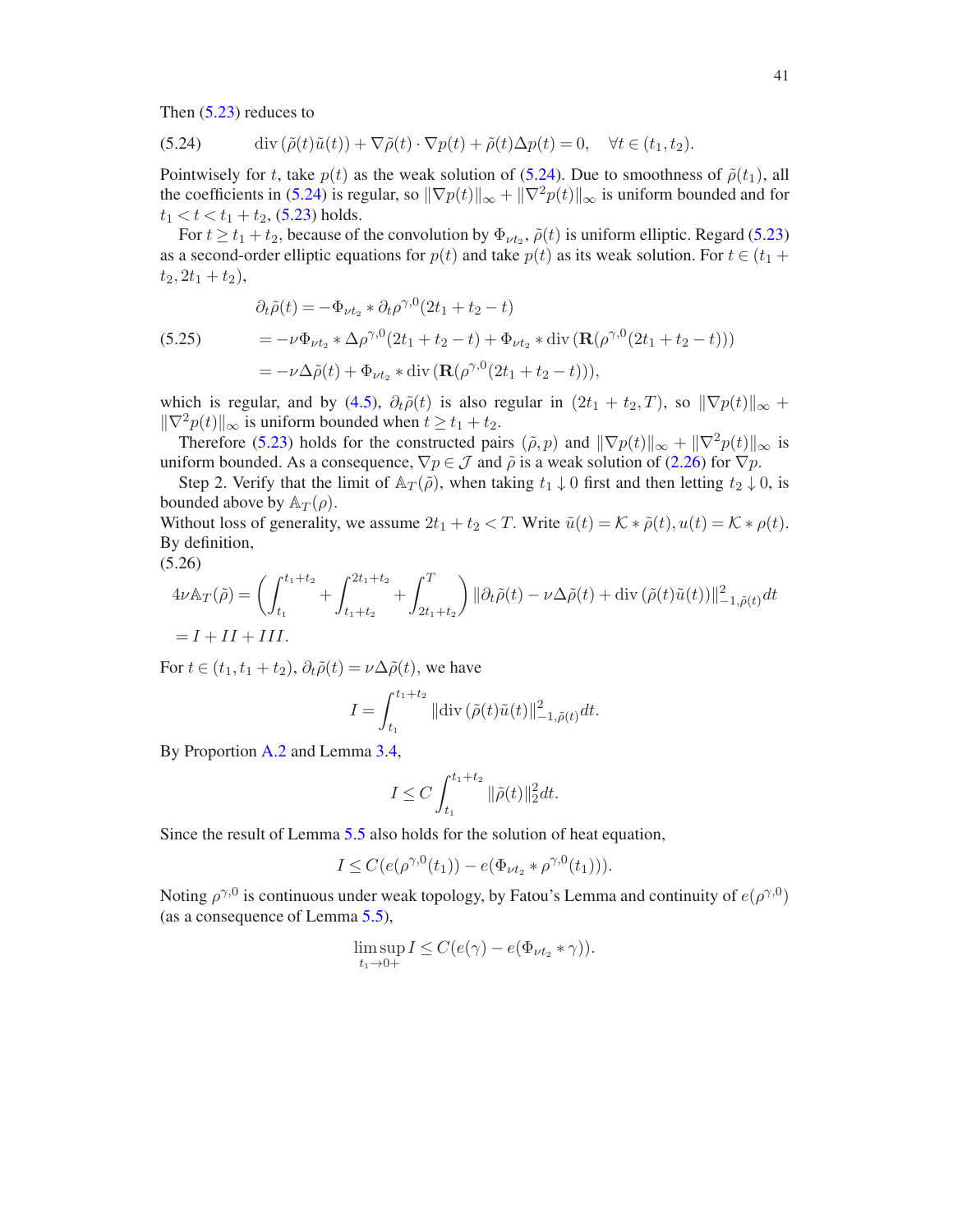By [\(5.25\)](#page-40-1),

$$
II = \int_{t_1+t_2}^{2t_1+t_2} \|\n- 2\nu\Delta\tilde{\rho}(t) + \text{div}\left(\tilde{\rho}(t)\tilde{u}(t)\right) + \Phi_{\nu t_2} * \text{div}\left(\mathbf{R}(\rho^{\gamma,0}(2t_1+t_2-t))\right)\|_{-1,\tilde{\rho}(t)}^2 dt
$$
  
\n
$$
\leq 12 \int_{t_1+t_2}^{2t_1+t_2} \|\nu\Delta\tilde{\rho}(t)\|_{-1,\tilde{\rho}(t)}^2 dt + 3 \int_{t_1+t_2}^{2t_1+t_2} \|\text{div}\left(\tilde{\rho}(t)\tilde{u}(t)\right)\|_{-1,\tilde{\rho}(t)}^2 dt
$$
  
\n
$$
+ 3 \int_{t_1+t_2}^{2t_1+t_2} \|\Phi_{\nu t_2} * \text{div}\left(\mathbf{R}(\rho^{\gamma,0}(2t_1+t_2-t))\right)\|_{-1,\tilde{\rho}(t)}^2 dt
$$
  
\n
$$
\leq 12 \int_{t_1+t_2}^{2t_1+t_2} \|\nu\Delta\tilde{\rho}(t)\|_{-1,\tilde{\rho}(t)}^2 dt + 3 \int_{t_1+t_2}^{2t_1+t_2} \|\text{div}\left(\tilde{\rho}(t)\tilde{u}(t)\right)\|_{-1,\tilde{\rho}(t)}^2 dt
$$
  
\n
$$
+ 3 \int_{t_1+t_2}^{2t_1+t_2} \|\text{div}\left(\mathbf{R}(\rho^{\gamma,0}(2t_1+t_2-t))\right)\|_{-1,\rho^{\gamma,0}(2t_1+t_2-t)}^2 dt,
$$

where we used Lemma [A.3](#page-43-1) to get the last inequality. Then by Proposition [A.2](#page-43-0) and Lemma [3.4](#page-20-0) along with Jensen's inequality,

$$
II = 12 \int_{t_1+t_2}^{2t_1+t_2} I(\tilde{\rho}(t))dt + 3 \int_{t_1+t_2}^{2t_1+t_2} \int_{\mathbb{T}^2} |\tilde{u}(t)|^2 d\tilde{\rho}(t)dt
$$
  
+ 
$$
3 \int_{t_1+t_2}^{2t_1+t_2} \int_{\mathbb{T}^2} |\mathcal{K} * \rho^{\gamma,0}(2t_1+t_2-t)|^2 d\rho^{\gamma,0}(2t_1+t_2-t)dt
$$
  

$$
\leq 12\nu^2 \int_0^{t_1} I(\rho^{\gamma,0}(t))dt + C \int_0^{t_1} ||\rho^{\gamma,0}(t) - 1||_2^2 dt,
$$

which is, in view of Lemma [5.5,](#page-39-3) bounded by

$$
24\nu(S(\Phi_{\nu t_2} * \gamma) - S(\Phi_{\nu t_2} * \rho^{\gamma,0}(t_1))) + C(e(\gamma) - e(\rho^{\gamma,0}(t_1))).
$$

Also by Fatou's Lemma,

$$
\limsup_{t_1\to\infty}II\leq 0.
$$

By Lemma [A.3,](#page-43-1) for each  $\delta > 0$ 

$$
III \le (1 - \delta)^{-1} \int_0^{T - 2t_1 - t_2} \|\partial_t \rho(t) - \nu \Delta \rho(t) + \text{div}(\rho(t)u(t))\|_{-1, \rho(t)}^2 dt
$$
  
+  $\delta^{-1} \int_0^{T - 2t_1 - t_2} \int_{\mathbb{T}^2} |\Phi_{\nu t_2} * u(t) - u(t)|^2 d\rho(t) dt.$ 

Combining these estimations, we have

$$
\limsup_{t_1 \to 0+} \mathbb{A}_T(\tilde{\rho}) \le (1 - \delta)^{-1} \mathbb{A}_T(\rho) + (4\nu\delta)^{-1} \int_0^T \int_{\mathbb{T}^2} |\Phi_{\nu t_2} * u(t) - u(t)|^2 d\rho(t) dt
$$
  
+  $C(e(\gamma) - e(\Phi_{\nu t_2} * \gamma)).$ 

Note that  $Q_T(\rho) < \infty$  implies  $\int_0^T \|\rho(t)\|_2^2 dt < \infty$ , so by Lemma [3.4](#page-20-0) and dominated convergence theorem, the second term vanishes when  $t_2 \downarrow 0$ . The limit of third term is also non-positive by Fatou's Lemma. Thus

$$
\limsup_{t_2 \to 0+} \limsup_{t_1 \to 0+} \mathbb{A}_T(\tilde{\rho}) \le (1 - \delta)^{-1} \mathbb{A}_T(\rho).
$$

42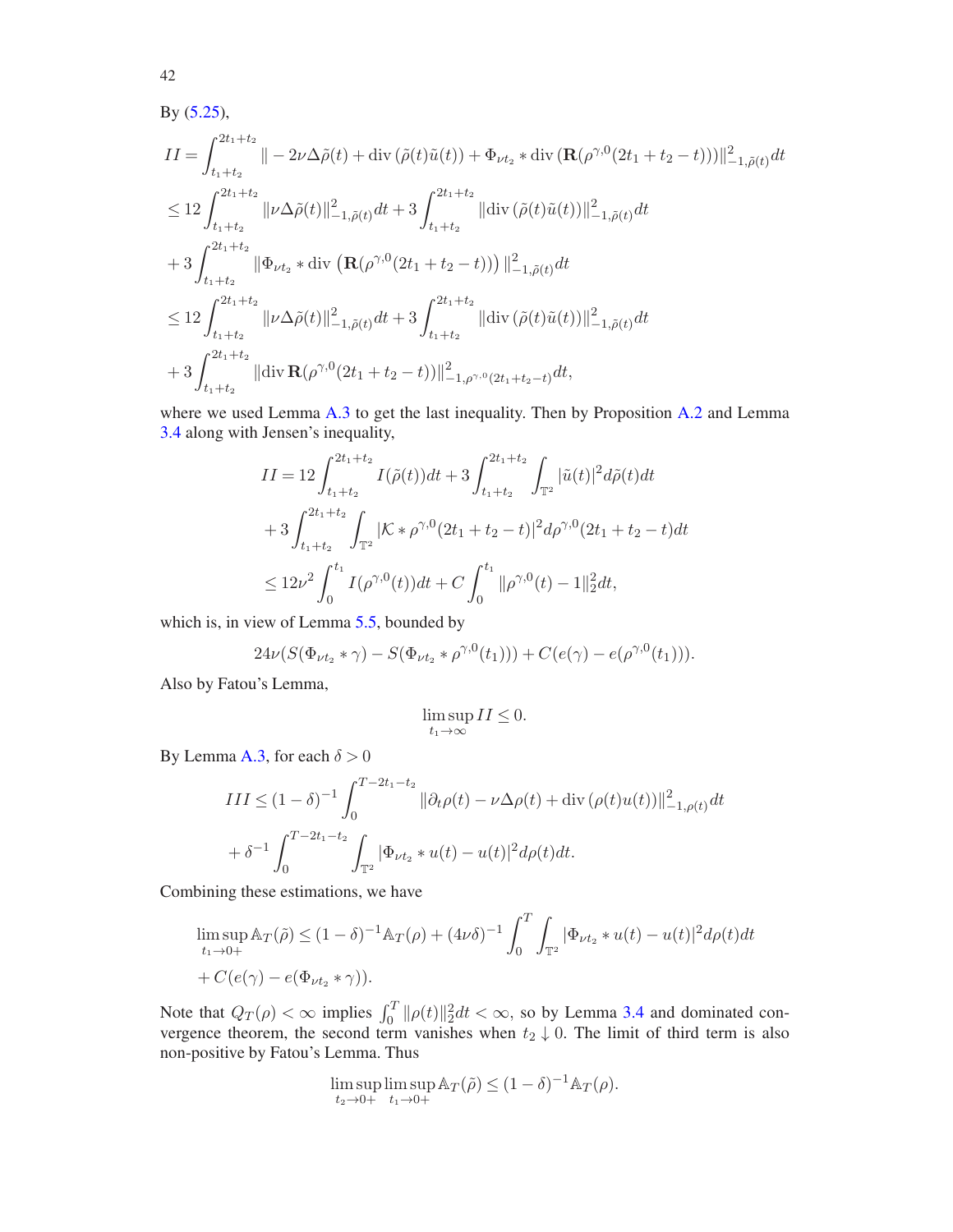Due to the arbitrariness of  $\delta$  we conclude that

$$
\lim_{t_2 \to 0+} \lim_{t_1 \to 0+} \mathbb{A}_T(\tilde{\rho}) \leq \mathbb{A}_T(\rho).
$$

Step 3. Convergence.

It's easy to check for each  $t \in [0, T]$ ,  $\lim_{t_2 \to 0+} \lim_{t_1 \to 0+} d(\tilde{\rho}(t), \rho(t)) = 0$ . To conclude the proof, we need strength this point-wise convergence into

$$
\lim_{t_2 \to 0+} \lim_{t_1 \to 0+} \sup_{0 \le t \le T} d(\tilde{\rho}(t), \rho(t)) = 0,
$$

which can be obtained by the compactness result below.

LEMMA 5.6. *If*  $(\rho_n)_{n\geq 1}$  *is a sequence of weak solutions of* [\(2.26\)](#page-13-3) *for*  $v_n = \nabla p_n \in \mathcal{J}$ *with*

$$
\sup_{n\geq 1} \int_0^T \int_{\mathbb{T}^2} v_n^2(t, x) \rho(t, x) dx dt < \infty,
$$

*then*  $(\rho_n)_{n\geq 1}$  *is relatively compact set in*  $C([0,T]; \mathcal{P}(\mathbb{T}^2))$ .

PROOF. Suppose

$$
\int_0^T \int_{\mathbb{T}^2} v_n^2(t, x) \rho(t, x) dx dt \le K
$$

for certain  $K \geq 0$ . Note that by [\(2.5\)](#page-7-2) and Holder's inequality

$$
\begin{aligned} \left| \langle \phi, \rho_n(t+h) - \rho_n(t) \rangle \right| &\leq C \|\nabla^2 \phi\|_{\infty} h + \int_t^{t+h} \int_{\mathbb{T}^2} v_n(s, x) \cdot \nabla \phi(s, x) \rho_n(s, x) dx ds \\ &\leq C_{\phi} h + \left( \int_t^{t+h} \int_{\mathbb{T}^2} |\nabla \phi(s, x)|^2 \rho(s, x) dx ds \right)^{\frac{1}{2}} K^{\frac{1}{2}} \\ &\leq C_{\phi} \left( h + h^{\frac{1}{2}} K^{\frac{1}{2}} \right). \end{aligned}
$$

<span id="page-42-0"></span>Then we conclude the proof by [\[29\]](#page-48-25) and Theorems 8.6 and 8.8 in Chapter 3 of [\[18](#page-47-23)].  $\Box$ 

#### APPENDIX A: WEIGHTED SOBOLEV SPACE

In this section, we give some property of  $\|\cdot\|_{-1,\mu}$  for  $\mu \in \mathcal{P}(\mathbb{T}^2)$ . Recall that

$$
||m||_{-1,\mu}^{2} = \sup_{\phi \in C^{\infty}(\mathbb{T}^{2})} \left\{ 2 \langle \phi, m \rangle - \int_{\mathbb{T}^{2}} |\nabla \phi(x)|^{2} dm \right\}.
$$

<span id="page-42-1"></span>LEMMA A.1. *Suppose*  $\int_{\mathbb{T}^2} |v|^2 d\mu < \infty$ , then

$$
\| -\mathrm{div}(\mu v) \|_{-1,\mu}^2 \le \int_{\mathbb{T}^2} |v|^2 d\mu.
$$

PROOF. By definition of  $\|\cdot\|_{-1,\mu}$  and the inequality  $2ab - a^2 \leq b^2$ ,

$$
\| -\mathrm{div}\,(\mu v)\|_{-1,\mu}^2 = \sup_{\phi \in C^\infty(\mathbb{T}^2)} \left\{ 2 \int_{\mathbb{T}^2} v \cdot \nabla \phi d\mu - \int_{\mathbb{T}^2} |\nabla \phi|^2 d\mu \right\} \le \int_{\mathbb{T}^2} |v|^2 d\mu.
$$

 $\Box$ 

 $\Box$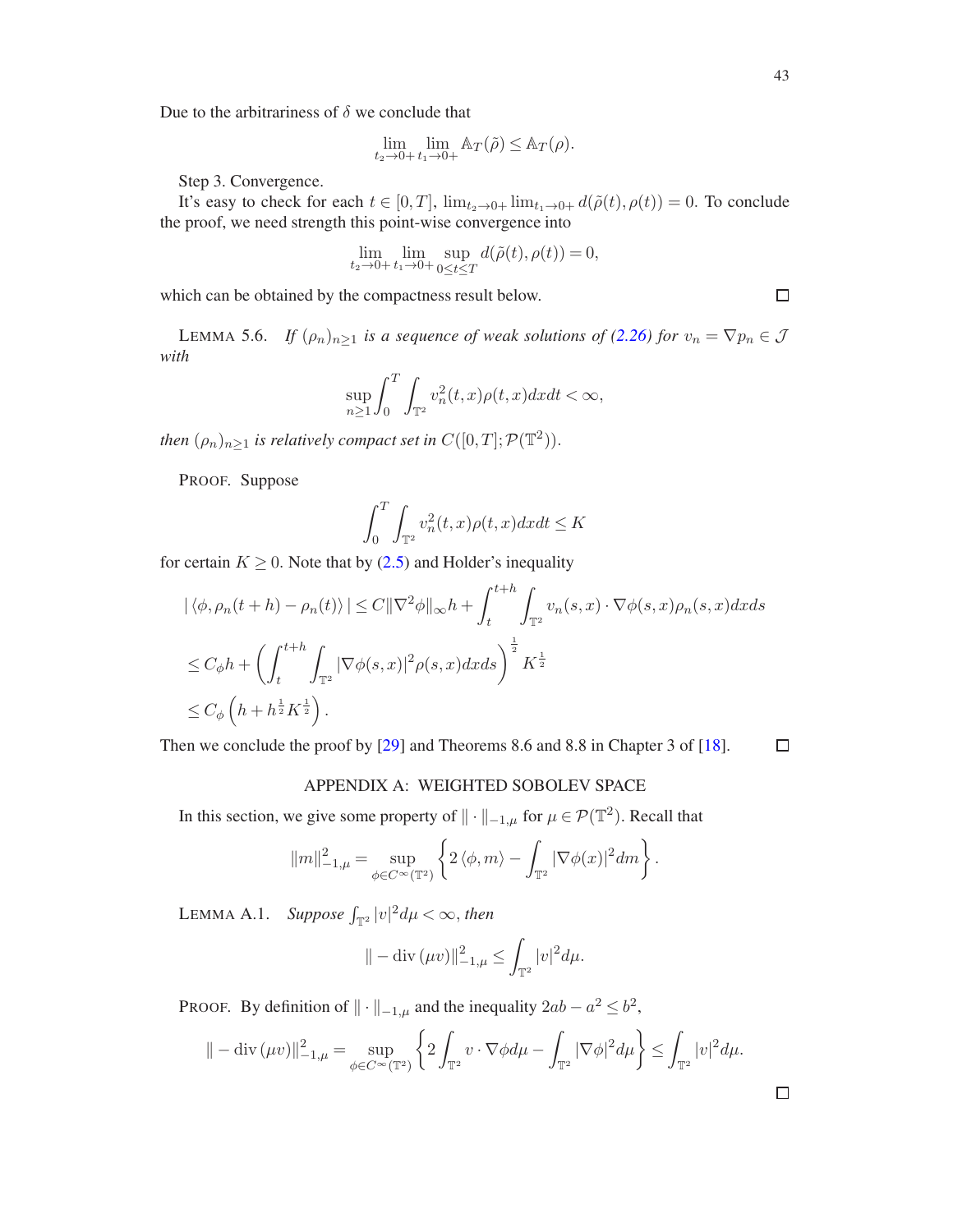44

Recall

$$
S(\mu) = \begin{cases} \int_{\mathbb{T}^2} \mu(x) \log \mu(x) dx, & \text{if } \mu(dx) = \mu(x) dx, \\ \infty, & \text{otherwise,} \end{cases}
$$

and

$$
I(\mu) = \begin{cases} \int_{\mathbb{T}^2} \frac{|\nabla \mu(x)|^2}{\mu(x)} dx, & \text{if } \mu(dx) = \mu(x) dx \text{ and } \nabla \mu \in L^1(\mathbb{T}^2), \\ \infty, & \text{otherwise.} \end{cases}
$$

<span id="page-43-0"></span>PROPOSITION A.2. *For*  $\mu \in \mathcal{P}(\mathbb{T}^2)$ ,

$$
\|\Delta \mu\|_{-1,\mu}^2 = I(\mu) \text{ if } S(\mu) < \infty;
$$

$$
\|\text{div}\,[\mu(\mathcal{K}*\mu)]\|_{-1,\mu}^2 \leq \int_{\mathbb{T}^2} |\mathcal{K}*\mu|^2 d\mu \text{ if } \mu \in L^2(\mathbb{T}^2).
$$

PROOF. The first equality is proved by Theorem D.45. in [\[20\]](#page-47-15) in  $\mathbb{R}^2$ , which can be adapted to  $\mathbb{T}^2$ . The second inequality follows from Lemma [A.1](#page-42-1) and Lemma [3.4.](#page-20-0)  $\Box$ 

<span id="page-43-1"></span>LEMMA A.3. *Let J be an arbitrary smooth mollifier. Then for each*  $\delta > 0$ ,

$$
||J * m + \operatorname{div} (J * \mu (J * \nu))||_{-1,J * \mu}^{2} \le (1 - \delta)^{-1} ||m + \operatorname{div} (\mu \nu)||_{-1,\mu}^{2} + \delta^{-1} \int_{\mathbb{T}^{2}} |J * \nu - \nu|^{2} d\mu.
$$

PROOF. By Jensen's inequality, for each  $\varphi \in C^{\infty}(\mathbb{T}^2)$ ,

$$
2\langle J*m + \operatorname{div}(J*\mu(J*v)), \varphi \rangle - \int_{\mathbb{T}^2} |\nabla \varphi|^2 d(J*\mu)
$$
  
\n
$$
\leq 2\langle m + \operatorname{div}(\mu(J*v)), J*\varphi \rangle - \int_{\mathbb{T}^2} |\nabla J*\varphi|^2 d\mu
$$
  
\n
$$
= 2\langle m + \operatorname{div}(\mu v), J*\varphi \rangle + 2\langle \operatorname{div}(\mu(J*v-v)), J*\varphi \rangle - \int_{\mathbb{T}^2} |\nabla J*\varphi|^2 d\mu.
$$

Using  $2ab \leq \delta a^2 + \frac{1}{\delta}$  $\frac{1}{\delta}b^2$ ,

$$
2 \langle \operatorname{div} (\mu (J * v - v)), J * \varphi \rangle \le \delta^{-1} \int_{\mathbb{T}^2} |J * v - v|^2 d\mu + \delta \int_{\mathbb{T}^2} |\nabla J * \varphi|^2 d\mu.
$$

Hence,

$$
2\langle J*m + \text{div}(J*\mu(J*\nu)), \varphi \rangle - \int_{\mathbb{T}^2} |\nabla \varphi|^2 d(J*\mu)
$$
  
\n
$$
\leq 2\langle m + \text{div}(\mu v), J*\varphi \rangle + \delta^{-1} \int_{\mathbb{T}^2} |J*\nu - v|^2 d\mu - (1 - \delta) \int_{\mathbb{T}^2} |\nabla J*\varphi|^2 d\mu
$$
  
\n
$$
= (1 - \delta)^{-1} \left( 2\langle m + \text{div}(\mu v), (1 - \delta) J*\varphi \rangle - \int_{\mathbb{T}^2} |(1 - \delta) \nabla J*\varphi|^2 d\mu \right)
$$
  
\n
$$
+ \delta^{-1} \int_{\mathbb{T}^2} |J*\nu - v|^2 d\mu \leq \delta^{-1} \int_{\mathbb{T}^2} |J*\nu - v|^2 d\mu + (1 - \delta)^{-1} ||m + \text{div}(\mu v)||_{-1,\mu}^2.
$$

 $\Box$ 

Taking the supremum for  $\varphi$  we conclude the result.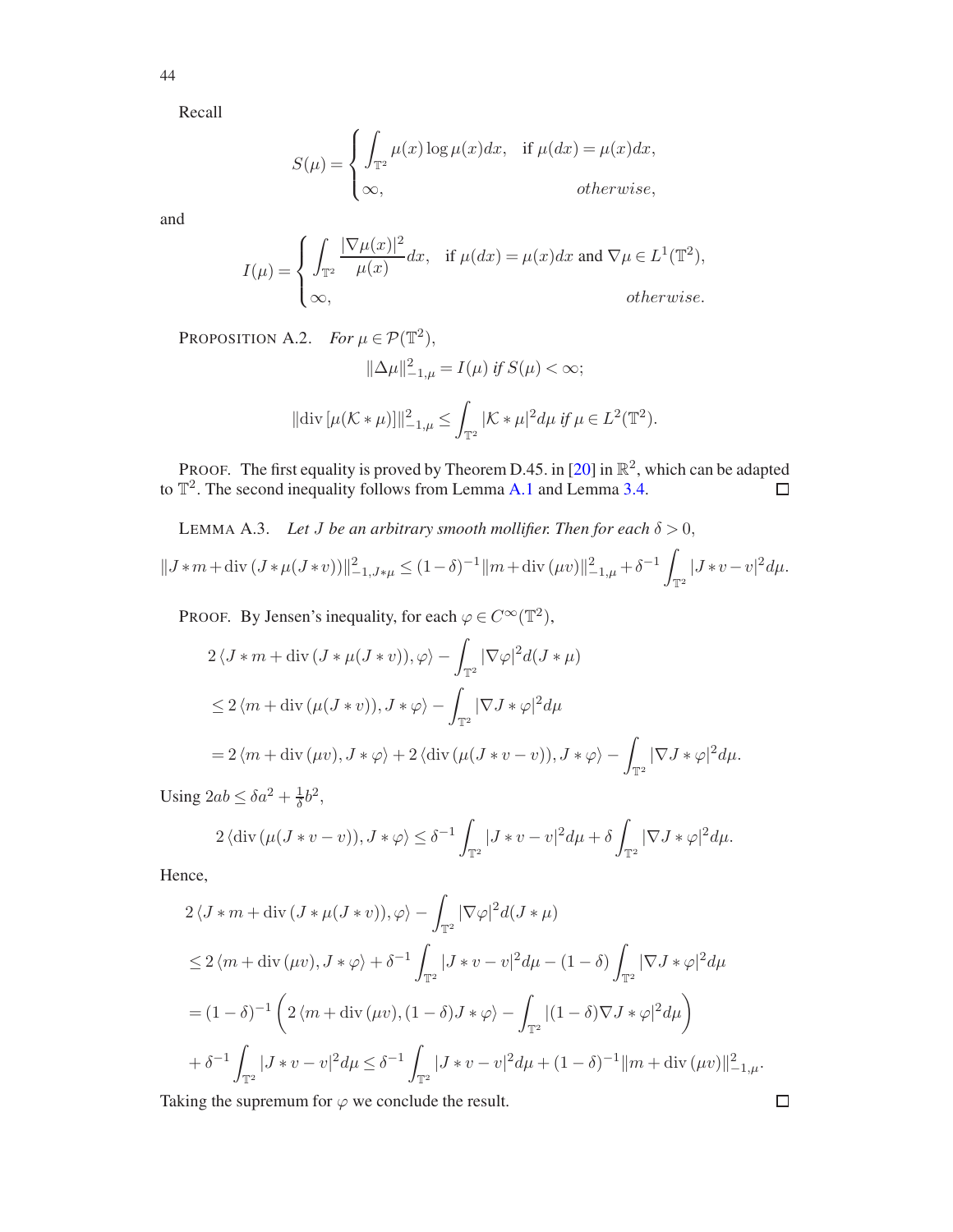## APPENDIX B: HEAT KERNEL ON TORUS

<span id="page-44-4"></span><span id="page-44-0"></span>We define the heat kernel on  $\mathbb{T}^2$ ,

(B.1) 
$$
\Phi(t,x) = \sum_{n,m=-\infty}^{\infty} e^{-4\pi^2(n^2+m^2)t} \exp(2\pi i(nx_1+mx_2)), \quad x = (x_1, x_2),
$$

for  $t > 0$ .

<span id="page-44-2"></span>THEOREM B.1. (1) *For any*  $t > 0$ ,  $\Phi_t(x) := \Phi(t, x)$  *is a well defined smooth mollifier.* (2)  $\Phi_t(x) * \Phi_s(x) = \Phi_{t+s}(x)$ . (3) *For*  $\gamma \in \mathcal{P}(\mathbb{T}^2)$  *and*  $\nu > 0$ ,  $\rho(t) = \Phi_{\nu t} * \gamma$  *satisfies the heat equation:* 

<span id="page-44-5"></span>(B.2) 
$$
\frac{\partial}{\partial t}\rho(t,x) = \nu \Delta \rho(t,x), \quad t > 0,
$$

*and*  $\rho \in C([0, T]; \mathcal{P}(\mathbb{T}^2)).$ 

PROOF. (1) Based on the theory of uniformly convergent series,  $\Phi_t(x, y)$  is a well defined smooth function. Since the integral of every term in  $(B.1)$  is zero except the case  $(n,m)$  =  $(0,0)$ ,  $\int_{\mathbb{T}^2} \Phi_t dx = 1$ . By Poisson summation formula (e.g. see Theorem 3.1.17 of [\[25\]](#page-47-26)),

(B.3) 
$$
\Phi(t,x) = \sum_{n,m=-\infty}^{\infty} \frac{1}{4\pi t} e^{-\frac{(x_1-n)^2 + (x_2-m)^2}{4t}}.
$$

Hence  $\Phi(t, x) > 0$ . We conclude that  $\Phi_t(x)$  is a smooth mollifier. (2) It follows by direct calculation.

(3) Since  $\int_{\mathbb{T}^2} \Phi_t(x) dx = 1$ , for each  $t \ge 0$ ,  $\rho(t) \in \mathcal{P}(\mathbb{T}^2)$ . By [\(B.3\)](#page-44-3),

<span id="page-44-3"></span>
$$
\lim_{t \to 0+} \int_{|x| > \delta} \Phi_t(x) dx = 0.
$$

Hence  $\rho$  is continuous under weak topology at 0. By (2), we have  $\rho \in C([0, T]; \mathcal{P}(\mathbb{T}^2))$ . For  $t > 0$ , since each item in the sum of [\(B.1\)](#page-44-4) for  $\nu t$  satisfies [\(B.2\)](#page-44-5),  $\Phi_{\nu t}$  also satisfies (B.2), so does  $\rho(t)$ .  $\Box$ 

### APPENDIX C: PROPERTY OF ENERGY FUNCTIONAL

<span id="page-44-1"></span>By  $(1.5)$ , N is bounded from below, so

<span id="page-44-6"></span>
$$
\langle \mathcal{N} * \gamma, \gamma \rangle = \int_{\mathbb{T}^2} \mathcal{N}(x - y) \gamma(dx) \gamma(dy)
$$

is well-defined for any probability measure  $\gamma$ . By Young's inequality, for any finite signed measure  $\eta$  on  $\mathbb{T}^2$ ,  $\mathcal{N} * \eta$ ,  $\nabla \mathcal{N} * \eta$  is in  $L^1(\mathbb{T}^2)$ .

LEMMA C.1. *Suppose* γ, η *are probability measures. we have* (1)  $\mathcal{N} * \gamma$ ,  $\mathcal{K} * \gamma$  *has a weak derivative and* 

- (C.1)  $\nabla(\mathcal{N} * \gamma) = \nabla \mathcal{N} * \gamma;$
- <span id="page-44-7"></span>(C.2) div  $(\mathcal{K} * \gamma) = 0$ , curl  $(\mathcal{K} * \gamma) = \gamma$ .

(2) *If* J *is a smooth mollifier,*

<span id="page-44-8"></span>(C.3)  $\langle \mathcal{N} * J * J * \gamma, \eta \rangle = \langle \nabla \mathcal{N} * J * \gamma, \nabla \mathcal{N} * J * \eta \rangle$ .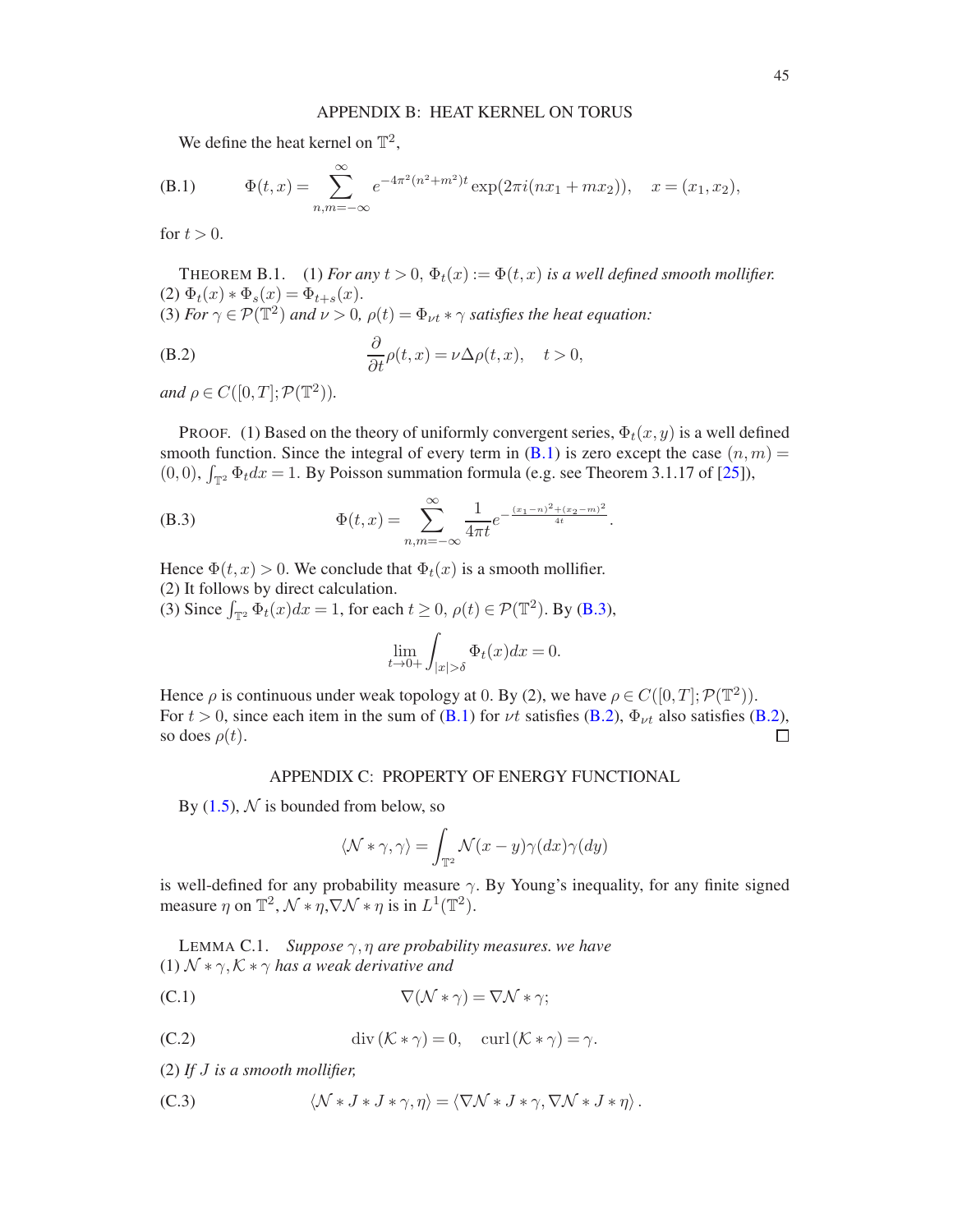PROOF. We start with (1). [\(C.1\)](#page-44-6) is standard and follows from Fubini's lemma and integration by parts against test functions  $\phi \in C^{\infty}(\mathbb{T}^2)$  to show the equality in the distribution sense. [\(C.2\)](#page-44-7) can be proved by a similar argument as the proof of Lemma 7.1 of [\[21](#page-47-17)]. Turing to  $(2)$ , by  $(1.1)$ ,

<span id="page-45-2"></span>
$$
J * \eta = -\Delta \mathcal{N} * J * \eta + 1.
$$

Noting that  $\int_{\mathbb{T}^2} \mathcal{N} dx = 0$ , by Fubini's lemma and integration by parts

$$
\langle \mathcal{N} * J * J * \gamma, \eta \rangle = \langle \mathcal{N} * J * \gamma, -\Delta \mathcal{N} * J * \eta \rangle = \langle \nabla \mathcal{N} * J * \gamma, \nabla \mathcal{N} * J * \eta \rangle.
$$

PROPOSITION C.2. If 
$$
\gamma, \eta \in \mathcal{P}(\mathbb{T}^2)
$$
 and  $\nabla \mathcal{N} * \gamma, \nabla \mathcal{N} * \eta \in L^2(\mathbb{T}^2)$ , then  
\n(C.4)  $\langle \mathcal{N} * \gamma, \eta \rangle = \langle \nabla \mathcal{N} * \gamma, \nabla \mathcal{N} * \eta \rangle$ ;

<span id="page-45-0"></span>(C.5) 
$$
\langle \mathcal{N} * (\gamma - \eta), \gamma - \eta \rangle = ||\nabla \mathcal{N} * (\gamma - \eta)||_2^2 = ||\mathcal{K} * (\gamma - \eta)||_2^2.
$$

*In particular, If*  $\gamma \in \mathcal{P}(\mathbb{T}^2)$ *, then* 

(C.6) 
$$
\langle \mathcal{N} * \gamma, \gamma \rangle = ||\nabla \mathcal{N} * \gamma||_2^2 = ||\mathcal{K} * \gamma||_2^2,
$$

*where we admit*  $\infty = \infty$  *if*  $\nabla \mathcal{N} * \gamma \notin L^2(\mathbb{T}^2)$ .

PROOF. We first prove  $(C.4)$ .

Take smooth mollifiers  $G_n = \zeta_n * \zeta_n$  defined in Section [3.1.](#page-16-1) By [\(3.5\)](#page-17-3),

<span id="page-45-1"></span>
$$
G_n * \mathcal{N}(x) \le \mathcal{N}(x) + \frac{C}{m_n^2}.
$$

Combining with  $(C.3)$ ,

<span id="page-45-3"></span>(C.7)  
\n
$$
\langle \mathcal{N} * \gamma, \eta \rangle \ge \langle \mathcal{N} * G_n * \gamma, \eta \rangle - \frac{C}{m_n^2}
$$
\n
$$
= \langle \mathcal{N} * \zeta_n * \gamma, \zeta_n * \eta \rangle - \frac{C}{m_n^2} = \langle \zeta_n * \nabla \mathcal{N} * \gamma, \zeta_n * \nabla \mathcal{N} * \eta \rangle - \frac{C}{m_n^2}.
$$

Since  $\nabla \mathcal{N} * \gamma$ ,  $\nabla \mathcal{N} * \eta \in L^2(\mathbb{T}^2)$ , by property of smooth mollifiers,  $\zeta_n * \nabla \mathcal{N} * \gamma \to \nabla \mathcal{N} * \gamma$ ,  $\zeta_n * \nabla \mathcal{N} * \eta \to \nabla \mathcal{N} * \eta$  in  $L^2(\mathbb{T}^2)$ , so

$$
\langle \mathcal{N} * \gamma, \eta \rangle \ge \limsup_{n \to \infty} \langle \zeta_n * \nabla \mathcal{N} * \gamma, \zeta_n * \nabla \mathcal{N} * \eta \rangle = \langle \nabla \mathcal{N} * \gamma, \nabla \mathcal{N} * \eta \rangle.
$$

By Fatou's lemma and  $(C.3)$ ,

$$
\liminf_{n\to\infty}\left\langle \zeta_n*\nabla \mathcal{N}*\gamma,\zeta_n*\nabla \mathcal{N}*\eta\right\rangle=\liminf_{n\to\infty}\left\langle \mathcal{N}*G_n*\gamma,\eta\right\rangle\geq \left\langle \mathcal{N}*\gamma,\eta\right\rangle.
$$

Hence,

$$
\langle \nabla \mathcal{N} * \gamma, \nabla \mathcal{N} * \eta \rangle = \lim_{n \to \infty} \langle \zeta_n * \nabla \mathcal{N} * \gamma, \zeta_n * \nabla \mathcal{N} * \eta \rangle \ge \langle \mathcal{N} * \gamma, \eta \rangle.
$$

So  $(C.4)$  holds and  $(C.5)$  is a direct corollary.

Now we turn to proving [\(C.6\)](#page-45-1). Take  $\gamma = \eta$  in [\(C.7\)](#page-45-3) and let  $n \to \infty$  and then we obtain

$$
\langle \mathcal{N} * \gamma, \gamma \rangle \ge \limsup_{n \to \infty} ||\zeta_n * \nabla \mathcal{N} * \gamma||_2^2.
$$

By Fatou's lemma,

$$
\langle \mathcal{N} * \gamma, \gamma \rangle \ge ||\nabla \mathcal{N} * \gamma||_2^2.
$$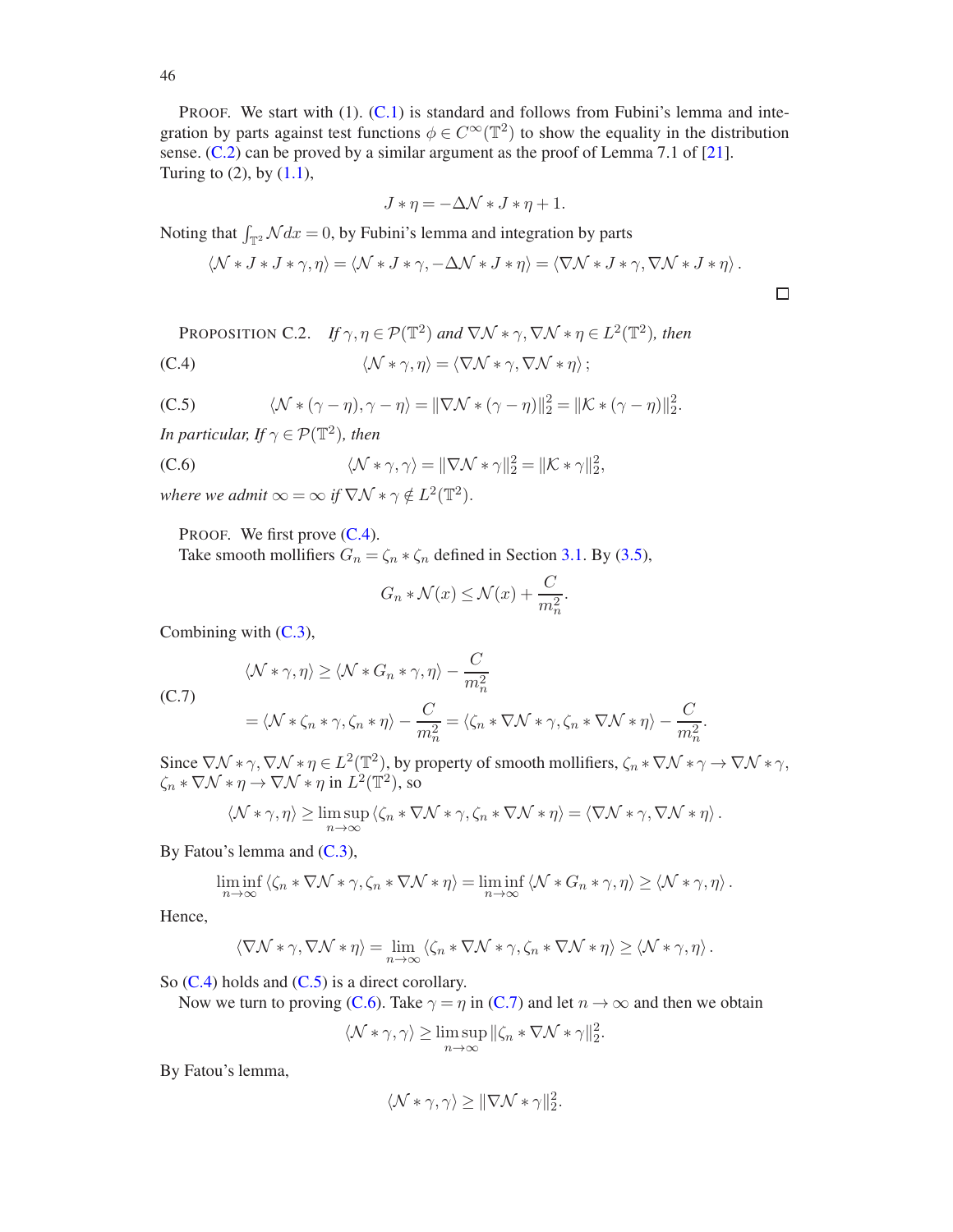Since  $\zeta_n * \nabla \mathcal{N} * \gamma \in L^2(\mathbb{T}^2)$ , by [\(C.4\)](#page-45-2),  $\langle \zeta_n * \mathcal{N} * \gamma, \zeta_n * \gamma \rangle = ||\nabla \mathcal{N} * \zeta_n * \gamma||_2^2$ . By Fatou's lemma and Jensen's inequality,

$$
\langle \mathcal{N} * \gamma, \gamma \rangle \leq \liminf_{n \to \infty} \langle \zeta_n * \mathcal{N} * \gamma, \zeta_n * \gamma \rangle = \liminf_{n \to \infty} ||\nabla \mathcal{N} * \zeta_n * \gamma||_2^2 \leq ||\nabla \mathcal{N} * \gamma||_2^2.
$$

At the end of this section, we give some estimates for  $\gamma \in \mathcal{P}(\mathbb{T}^2)$  with  $e(\gamma) < \infty$ .

<span id="page-46-3"></span>LEMMA C.3. *There exists a constant*  $C_N$ , such that for each  $\gamma \in \mathcal{P}(\mathbb{T}^2)$  with  $e(\gamma) < \infty$ *and*  $\delta < \frac{1}{2}$ ,

<span id="page-46-4"></span>(C.8) 
$$
(\gamma \otimes \gamma)(\{(x,y) : r(x,y) \le \delta\}) \le \frac{C_{\mathcal{N}} + 4\pi e(\gamma)}{-\log \delta}.
$$

(C.9) 
$$
\gamma(\overline{B}_{\delta}(x)) \leq \left(\frac{C_{\mathcal{N}} + 4\pi e(\gamma)}{-\log(2\delta)}\right)^{\frac{1}{2}}.
$$

*In addition, given a smooth mollifier J and a non-negative sequence*  $m_n \to \infty$ *, let*  $J_n(x) :=$  $m_n^2 J\left(m_n^{-1}x\right)$ . Then for each  $\delta < \frac{1}{2}$  there exists  $n_\delta$  such that for each  $\gamma \in \mathcal{P}(\mathbb{T}^2)$  and  $n \geq n_\delta$ ,

.

(C.10) 
$$
(\gamma \otimes \gamma)(\{(x,y) : r(x,y) \le \delta\}) \le \frac{2C_{\mathcal{N}} + 8\pi e(J_n * \gamma)}{-\log \delta}
$$

PROOF. By [\(1.5\)](#page-2-1), take  $C_N$  such that  $C_N + 2\pi \mathcal{N}(x - y) \ge -\log r(x, y)$ .

<span id="page-46-5"></span><span id="page-46-2"></span>
$$
C_{\mathcal{N}} + 4\pi e(\gamma) \ge -\int_{\mathbb{T}^2} \log r(x, y)\gamma(dx)\gamma(dy)
$$
  
 
$$
\ge -\inf_{|x| \le \delta} \log(|x|)(\gamma \otimes \gamma)(\{(x, y) : r(x, y) \le \delta\}).
$$

Hence  $(C.8)$  holds.  $(C.9)$  follows from

$$
\gamma(\overline{B}_{\delta}(x)) = (\gamma \otimes \gamma)^{\frac{1}{2}}(\overline{B}_{\delta}(x) \times \overline{B}_{\delta}(x)) \leq (\gamma \otimes \gamma)^{\frac{1}{2}}(\{(x,y) : r(x,y) \leq 2\delta\}).
$$

By the property of smooth mollifiers, there exists  $n_{\delta}$  such that for each  $n \geq n_{\delta}$ ,

$$
C_{\mathcal{N}} + 2\pi (J_n * J_n * \mathcal{N})(x - y) \ge \begin{cases} 0, & r(x, y) > \delta, \\ -\frac{1}{2} \log \delta, & r(x, y) < \delta, \end{cases}
$$

and similarly we can prove [\(C.10\)](#page-46-5).

<span id="page-46-0"></span>Acknowledgments. The authors would like to thank Prof. Jin Feng from University of Kansas for his generous help.

The second author was supported by Biomedical Pioneering Innovation Center, Peking University.

<span id="page-46-1"></span>Funding. The authors were supported by NSFC (No. 11971037).

 $\Box$ 

 $\Box$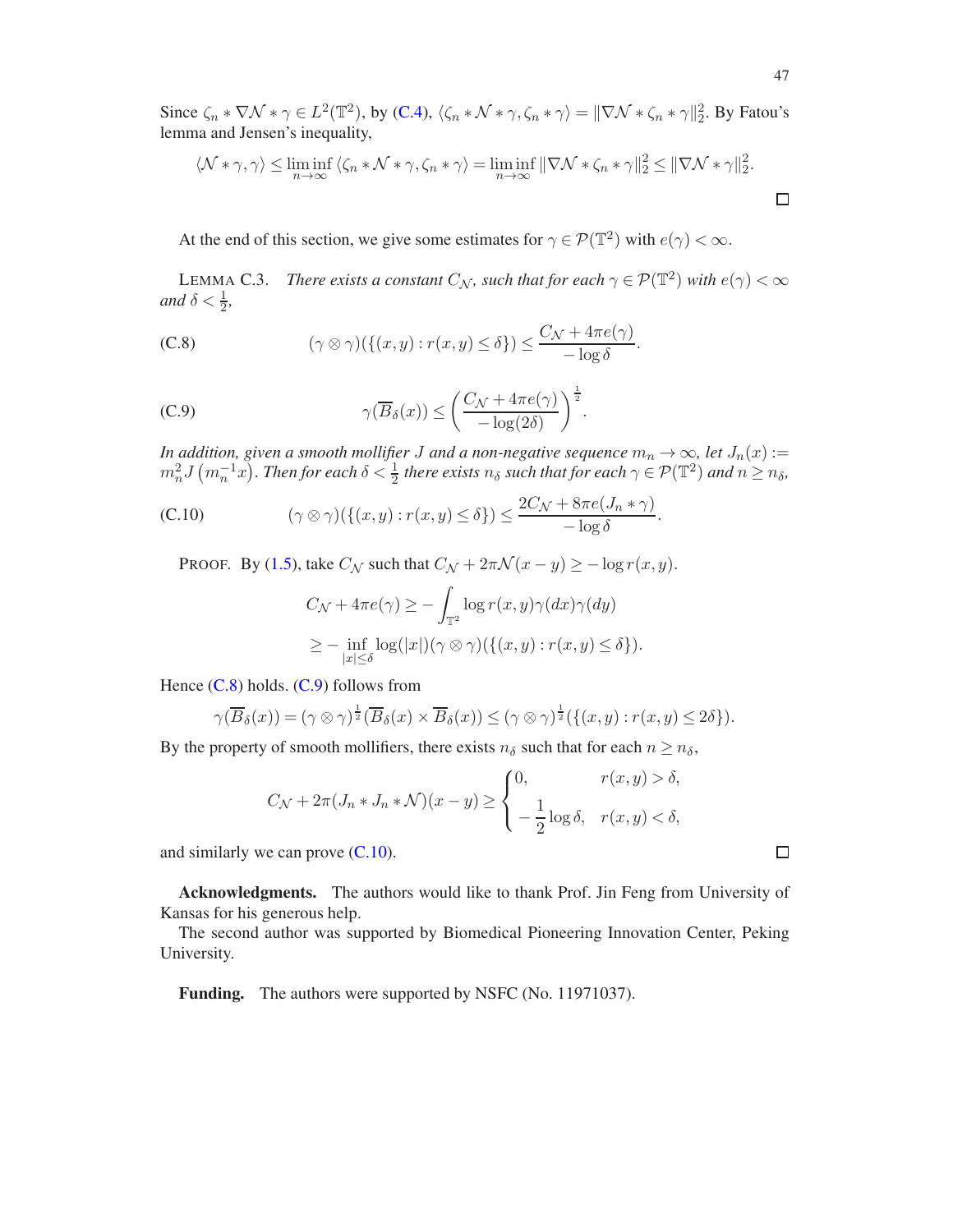#### **REFERENCES**

- <span id="page-47-20"></span><span id="page-47-0"></span>[1] AMBROSIO, L., GIGLI, N. and SAVARÉ, G. (2008). *Gradient flows: in metric spaces and in the space of probability measures*. *Lectures in Mathematics. ETH Zürich*. Birkhäuser Verlag, Basel.
- <span id="page-47-4"></span>[2] ANDERSON, G. W., GUIONNET, A. and ZEITOUNI, O. (2010). *An introduction to random matrices*. Cambridge university press.
- <span id="page-47-24"></span>[3] BEN-ARTZI, M. (1994). Global solutions of two-dimensional Navier-Stokes and Euler equations. *Archive for Rational Mechanics and Analysis* 128 329-358.
- <span id="page-47-6"></span>[4] BERMAN, R. J. (2017). Large deviations for Gibbs measures with singular Hamiltonians and emergence of Kähler–Einstein metrics. *Communications in Mathematical Physics* 354 1133-1172.
- <span id="page-47-19"></span>[5] BERTINI, L., LANDIM, C. and MOURRAGUI, M. (2009). Dynamical large deviations for the boundary driven weakly asymmetric exclusion process. *The Annals of Probability* 37 2357-2403.
- <span id="page-47-11"></span>[6] BRESCH, D., JABIN, P.-E. and WANG, Z. (2019). On mean-field limits and quantitative estimates with a large class of singular kernels: Application to the Patlak–Keller–Segel model. *Comptes Rendus Mathematique* 357 708-720.
- <span id="page-47-25"></span>[7] BREZIS, H. (1994). Remarks on the preceding paper by M. Ben-Artzi" Global solutions of two-dimensional Navier-Stokes and Euler equations". *Archive for Rational Mechanics and Analysis* 128 359-360.
- <span id="page-47-14"></span>[8] BUDHIRAJA, A., DUPUIS, P. and FISCHER, M. (2012). Large deviation properties of weakly interacting processes via weak convergence methods. *The Annals of Probability* 40 74-102.
- <span id="page-47-1"></span>[9] CAGLIOTI, E., LIONS, P.-L., MARCHIORO, C. and PULVIRENTI, M. (1992). A special class of stationary flows for two-dimensional Euler equations: a statistical mechanics description. *Communications in Mathematical Physics* 143 501-525.
- <span id="page-47-2"></span>[10] CAGLIOTI, E., LIONS, P.-L., MARCHIORO, C. and PULVIRENTI, M. (1995). A special class of stationary flows for two-dimensional Euler equations: a statistical mechanics description. Part II. *Communications in Mathematical Physics* 174 229-260.
- <span id="page-47-13"></span>[11] DAWSON, D. A. and GÄRTNER, J. (1987). Large deviations from the McKean-Vlasov limit for weakly interacting diffusions. *Stochastics: An International Journal of Probability Stochastic Processes* 20 247-308.
- <span id="page-47-21"></span>[12] DELORT, J.-M. (1991). Existence de nappes de tourbillon en dimension deux. *Journal of the American Mathematical Society* 4 553-586.
- <span id="page-47-22"></span>[13] DEMBOD, A. and ZELTOUNI, O. (2010). *Large Deviations Techniques and Applications*, 2 ed. *Stochastic Modelling and Applied Probability*. Springer, Berlin, Heidelberg.
- <span id="page-47-18"></span>[14] DONSKER, M. and VARADHAN, S. (1989). Large deviations from a hydrodynamic scaling limit. *Communications on Pure and Applied Mathematics* 42 243-270.
- <span id="page-47-9"></span>[15] DÜRR, D. and PULVIRENTI, M. (1982). On the vortex flow in bounded domains. *Communications in Mathematical Physics* 85 265-273.
- <span id="page-47-10"></span>[16] DUERINCKX, M. (2016). Mean-field limits for some Riesz interaction gradient flows. *SIAM Journal on Mathematical Analysis* 48 2269-2300.
- <span id="page-47-7"></span>[17] DUPUIS, P., LASCHOS, V. and RAMANAN, K. (2020). Large deviations for configurations generated by Gibbs distributions with energy functionals consisting of singular interaction and weakly confining potentials. *Electronic Journal of Probability* 25 1-41.
- <span id="page-47-23"></span>[18] ETHIER, S. N. and KURTZ, T. G. (2009). *Markov processes: characterization and convergence* 282. John Wiley & Sons.
- <span id="page-47-3"></span>[19] EYINK, G. and SPOHN, H. (1993). Negative-temperature states and large-scale, long-lived vortices in twodimensional turbulence. *Journal of Statistical Physics* 70 833-886.
- <span id="page-47-15"></span>[20] FENG, J. and KURTZ, T. G. (2006). *Large deviations for stochastic processes*. American Mathematical Soc.
- <span id="page-47-17"></span>[21] FENG, J. and ŚWIECH, A. (2013). Optimal control for a mixed flow of Hamiltonian and gradient type in space of probability measures. *Transactions of the American Mathematical Society* 365 3987-4039.
- <span id="page-47-12"></span>[22] FERNANDEZ, B. and MÉLÉARD, S. (1997). A Hilbertian approach for fluctuations on the McKean-Vlasov model. *Stochastic Processes and their Applications* 71 33-53.
- <span id="page-47-16"></span>[23] FONTBONA, J. (2004). Uniqueness for a weak nonlinear evolution equation and large deviations for diffusing particles with electrostatic repulsion. *Stochastic Processes and their Applications* 112 119-144.
- <span id="page-47-8"></span>[24] FOURNIER, N., HAURAY, M. and MISCHLER, S. (2014). Propagation of chaos for the 2D viscous vortex model. *Journal of the European Mathematical Society* 16 1423-1466.
- <span id="page-47-26"></span>[25] GRAFAKOS, L. (2014). *Classical Fourier Analysis*, 3 ed. *Graduate Texts in Mathematics*. Springer-Verlag, New York.
- <span id="page-47-5"></span>[26] HARDY, A. (2012). A note on large deviations for 2D Coulomb gas with weakly confining potential. *Electronic Communications in Probability* 17 1-12.